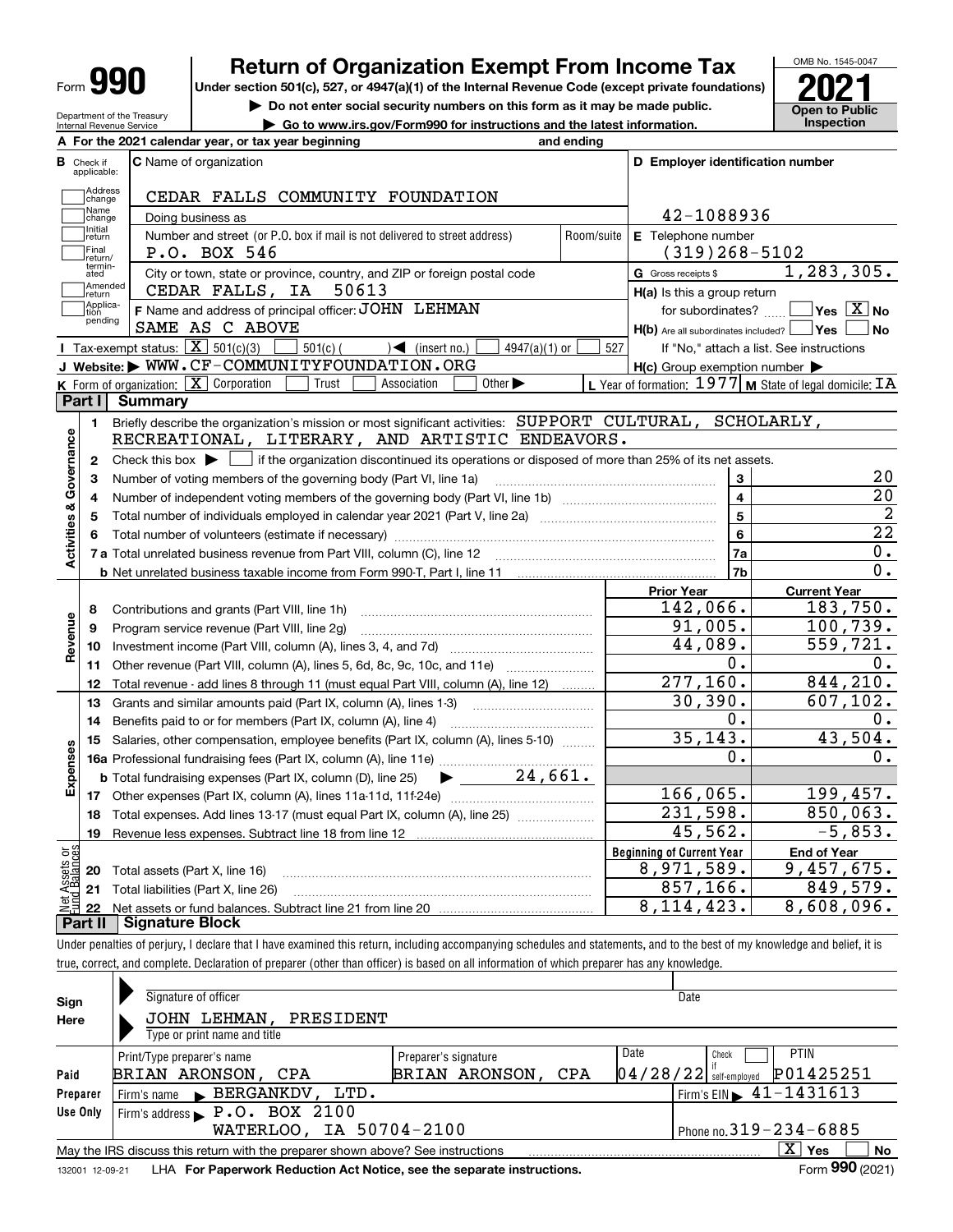|              | CEDAR FALLS COMMUNITY FOUNDATION<br>Form 990 (2021)                                                                                          | 42-1088936    | Page 2                                 |
|--------------|----------------------------------------------------------------------------------------------------------------------------------------------|---------------|----------------------------------------|
|              | <b>Statement of Program Service Accomplishments</b><br>Part III                                                                              |               |                                        |
|              |                                                                                                                                              |               |                                        |
| 1            | Briefly describe the organization's mission:                                                                                                 |               |                                        |
|              | THE CEDAR FALLS COMMUNITY FOUNDATION INSPIRES AND CONNECTS                                                                                   |               |                                        |
|              | INDIVIDUALS, FAMILIES, AND ORGANIZATIONS TO ENHANCE OUR COMMUNITY,<br>SUPPORT NON-PROFITS, ELEVATE EDUCATIONAL OPPORTUNITIES, AND BUILD      |               |                                        |
|              | LEGACIES THROUGH PHILANTHROPY.                                                                                                               |               |                                        |
| $\mathbf{2}$ | Did the organization undertake any significant program services during the year which were not listed on the                                 |               |                                        |
|              | prior Form 990 or 990-EZ?                                                                                                                    |               | $Yes \quad X \quad No$                 |
|              | If "Yes," describe these new services on Schedule O.                                                                                         |               |                                        |
| 3            | Did the organization cease conducting, or make significant changes in how it conducts, any program services?                                 |               | $\sqrt{}$ Yes $\sqrt{}$ X $\sqrt{}$ No |
|              | If "Yes," describe these changes on Schedule O.                                                                                              |               |                                        |
| 4            | Describe the organization's program service accomplishments for each of its three largest program services, as measured by expenses.         |               |                                        |
|              | Section 501(c)(3) and 501(c)(4) organizations are required to report the amount of grants and allocations to others, the total expenses, and |               |                                        |
|              | revenue, if any, for each program service reported.                                                                                          |               |                                        |
| 4a           | $\overline{607, 102}$ . ) (Revenue \$<br>642, 273. including grants of \$<br>(Express \$<br>(Code:                                           |               | 100, 739.                              |
|              | THE FOUNDATION ADMINISTERS GRANT FUNDS CREATED BY INDIVIDUALS, FAMILIES                                                                      |               |                                        |
|              | AND ORGANIZATIONS FOR THE BENEFIT OF CEDAR FALLS ORGANIZATIONS AND                                                                           |               |                                        |
|              | CIVIC INSTITUTIONS; MAKES GRANTS IN SUPPORT OF SIGNIFICANT CEDAR FALLS                                                                       |               |                                        |
|              | CAPITAL PROJECTS; AND SERVES FUNDRAISING NEEDS FOR SHORT TERM COMMUNITY                                                                      |               |                                        |
|              | PROJECTS. THE FOUNDATION PROVIDED GRANTS TO 17 ORGANIZATIONS DURING                                                                          |               |                                        |
|              | 2021.                                                                                                                                        |               |                                        |
|              |                                                                                                                                              |               |                                        |
|              |                                                                                                                                              |               |                                        |
|              |                                                                                                                                              |               |                                        |
|              |                                                                                                                                              |               |                                        |
|              |                                                                                                                                              |               |                                        |
|              |                                                                                                                                              |               |                                        |
| 4b           |                                                                                                                                              |               |                                        |
|              |                                                                                                                                              |               |                                        |
|              |                                                                                                                                              |               |                                        |
|              |                                                                                                                                              |               |                                        |
|              |                                                                                                                                              |               |                                        |
|              |                                                                                                                                              |               |                                        |
|              |                                                                                                                                              |               |                                        |
|              |                                                                                                                                              |               |                                        |
|              |                                                                                                                                              |               |                                        |
|              |                                                                                                                                              |               |                                        |
|              |                                                                                                                                              |               |                                        |
|              |                                                                                                                                              |               |                                        |
| 4с           | (Code: ) (Expenses \$<br>including grants of \$                                                                                              | ) (Revenue \$ |                                        |
|              |                                                                                                                                              |               |                                        |
|              |                                                                                                                                              |               |                                        |
|              |                                                                                                                                              |               |                                        |
|              |                                                                                                                                              |               |                                        |
|              |                                                                                                                                              |               |                                        |
|              |                                                                                                                                              |               |                                        |
|              |                                                                                                                                              |               |                                        |
|              |                                                                                                                                              |               |                                        |
|              |                                                                                                                                              |               |                                        |
|              |                                                                                                                                              |               |                                        |
|              |                                                                                                                                              |               |                                        |
|              |                                                                                                                                              |               |                                        |
| 4d           | Other program services (Describe on Schedule O.)                                                                                             |               |                                        |
|              | (Expenses \$<br>Revenue \$<br>including grants of \$<br>642,273.                                                                             |               |                                        |
|              | 4e Total program service expenses >                                                                                                          |               | Form 990 (2021)                        |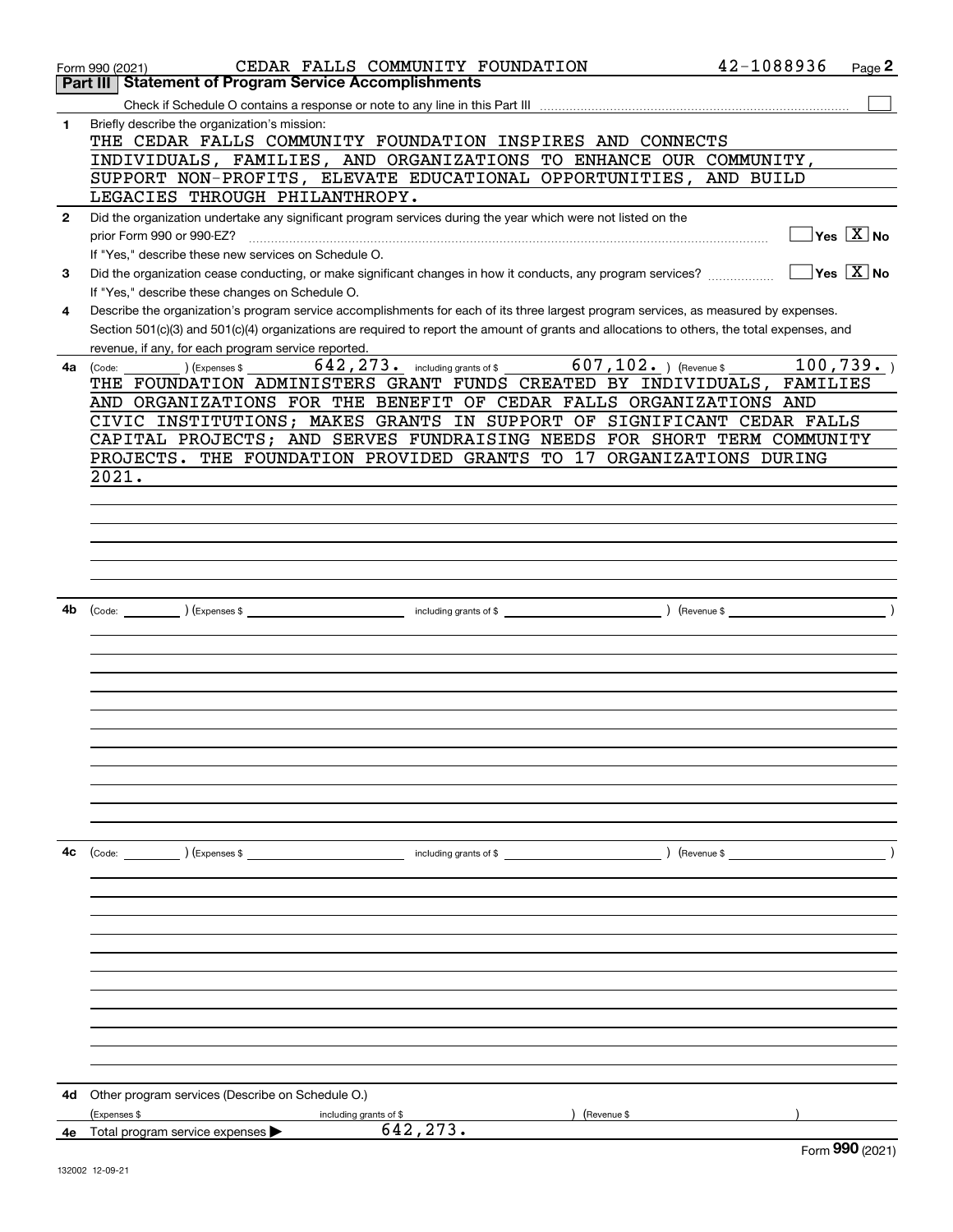|  | Form 990 (2021) |
|--|-----------------|

Form 990 (2021) CEDAR FALLS COMMUNITY FOUNDATION 4 2-1 0 8 8 9 3 6 <sub>Page</sub> 3<br>**Part IV | Checklist of Required Schedules** 

|     |                                                                                                                                                                                                                                                                |                 | Yes         | No               |
|-----|----------------------------------------------------------------------------------------------------------------------------------------------------------------------------------------------------------------------------------------------------------------|-----------------|-------------|------------------|
| 1.  | Is the organization described in section $501(c)(3)$ or $4947(a)(1)$ (other than a private foundation)?                                                                                                                                                        |                 |             |                  |
|     |                                                                                                                                                                                                                                                                | 1.              | X           |                  |
| 2   |                                                                                                                                                                                                                                                                | $\overline{2}$  | $\mathbf x$ |                  |
| 3   | Did the organization engage in direct or indirect political campaign activities on behalf of or in opposition to candidates for                                                                                                                                |                 |             |                  |
|     |                                                                                                                                                                                                                                                                | 3               |             | x                |
| 4   | Section 501(c)(3) organizations. Did the organization engage in lobbying activities, or have a section 501(h) election in effect                                                                                                                               |                 |             |                  |
|     |                                                                                                                                                                                                                                                                | 4               |             | х                |
| 5   | Is the organization a section 501(c)(4), 501(c)(5), or 501(c)(6) organization that receives membership dues, assessments, or                                                                                                                                   |                 |             |                  |
|     |                                                                                                                                                                                                                                                                | 5               |             | х                |
| 6   | Did the organization maintain any donor advised funds or any similar funds or accounts for which donors have the right to                                                                                                                                      |                 |             |                  |
|     | provide advice on the distribution or investment of amounts in such funds or accounts? If "Yes," complete Schedule D, Part I                                                                                                                                   | 6               | X           |                  |
| 7   | Did the organization receive or hold a conservation easement, including easements to preserve open space,                                                                                                                                                      |                 |             |                  |
|     |                                                                                                                                                                                                                                                                | 7               |             | х                |
| 8   | Did the organization maintain collections of works of art, historical treasures, or other similar assets? If "Yes," complete                                                                                                                                   |                 |             |                  |
|     |                                                                                                                                                                                                                                                                | 8               |             | х                |
| 9   | Did the organization report an amount in Part X, line 21, for escrow or custodial account liability, serve as a custodian for                                                                                                                                  |                 |             |                  |
|     | amounts not listed in Part X; or provide credit counseling, debt management, credit repair, or debt negotiation services?                                                                                                                                      |                 |             |                  |
|     |                                                                                                                                                                                                                                                                | 9               |             | х                |
| 10  | Did the organization, directly or through a related organization, hold assets in donor-restricted endowments                                                                                                                                                   |                 |             |                  |
|     |                                                                                                                                                                                                                                                                | 10              | X           |                  |
| 11  | If the organization's answer to any of the following questions is "Yes," then complete Schedule D, Parts VI, VII, VIII, IX, or X,                                                                                                                              |                 |             |                  |
|     | as applicable.                                                                                                                                                                                                                                                 |                 |             |                  |
|     | a Did the organization report an amount for land, buildings, and equipment in Part X, line 10? If "Yes." complete Schedule D.                                                                                                                                  |                 |             |                  |
|     |                                                                                                                                                                                                                                                                | <b>11a</b>      |             | х                |
|     | <b>b</b> Did the organization report an amount for investments - other securities in Part X, line 12, that is 5% or more of its total                                                                                                                          |                 |             |                  |
|     |                                                                                                                                                                                                                                                                | 11 <sub>b</sub> |             | х                |
|     | c Did the organization report an amount for investments - program related in Part X, line 13, that is 5% or more of its total                                                                                                                                  |                 |             |                  |
|     |                                                                                                                                                                                                                                                                | 11c             |             | х                |
|     | d Did the organization report an amount for other assets in Part X, line 15, that is 5% or more of its total assets reported in                                                                                                                                |                 |             | x                |
|     |                                                                                                                                                                                                                                                                | 11d             | $\mathbf X$ |                  |
|     | e Did the organization report an amount for other liabilities in Part X, line 25? If "Yes," complete Schedule D, Part X                                                                                                                                        | <b>11e</b>      |             |                  |
| f   | Did the organization's separate or consolidated financial statements for the tax year include a footnote that addresses                                                                                                                                        |                 |             | x                |
|     | the organization's liability for uncertain tax positions under FIN 48 (ASC 740)? If "Yes," complete Schedule D, Part X                                                                                                                                         | 11f             |             |                  |
|     | 12a Did the organization obtain separate, independent audited financial statements for the tax year? If "Yes," complete                                                                                                                                        |                 | X           |                  |
|     | <b>b</b> Was the organization included in consolidated, independent audited financial statements for the tax year?                                                                                                                                             | 12a             |             |                  |
|     |                                                                                                                                                                                                                                                                |                 |             |                  |
|     | If "Yes," and if the organization answered "No" to line 12a, then completing Schedule D, Parts XI and XII is optional                                                                                                                                          | 12b<br>13       |             | ᅀ<br>$\mathbf X$ |
| 13  | Is the organization a school described in section $170(b)(1)(A)(ii)?$ If "Yes," complete Schedule E<br>Did the organization maintain an office, employees, or agents outside of the United States?                                                             | 14a             |             | х                |
| 14a |                                                                                                                                                                                                                                                                |                 |             |                  |
|     | <b>b</b> Did the organization have aggregate revenues or expenses of more than \$10,000 from grantmaking, fundraising, business,<br>investment, and program service activities outside the United States, or aggregate foreign investments valued at \$100,000 |                 |             |                  |
|     |                                                                                                                                                                                                                                                                | 14b             |             | х                |
| 15  | Did the organization report on Part IX, column (A), line 3, more than \$5,000 of grants or other assistance to or for any                                                                                                                                      |                 |             |                  |
|     |                                                                                                                                                                                                                                                                | 15              |             | x                |
| 16  | Did the organization report on Part IX, column (A), line 3, more than \$5,000 of aggregate grants or other assistance to                                                                                                                                       |                 |             |                  |
|     |                                                                                                                                                                                                                                                                | 16              |             | x                |
| 17  | Did the organization report a total of more than \$15,000 of expenses for professional fundraising services on Part IX,                                                                                                                                        |                 |             |                  |
|     |                                                                                                                                                                                                                                                                | 17              |             | x                |
| 18  | Did the organization report more than \$15,000 total of fundraising event gross income and contributions on Part VIII, lines                                                                                                                                   |                 |             |                  |
|     |                                                                                                                                                                                                                                                                | 18              |             | х                |
| 19  | Did the organization report more than \$15,000 of gross income from gaming activities on Part VIII, line 9a? If "Yes."                                                                                                                                         |                 |             |                  |
|     |                                                                                                                                                                                                                                                                | 19              |             | х                |
|     |                                                                                                                                                                                                                                                                | 20a             |             | X                |
|     | b If "Yes" to line 20a, did the organization attach a copy of its audited financial statements to this return?                                                                                                                                                 | 20 <sub>b</sub> |             |                  |
| 21  | Did the organization report more than \$5,000 of grants or other assistance to any domestic organization or                                                                                                                                                    |                 |             |                  |
|     |                                                                                                                                                                                                                                                                | 21              | X           |                  |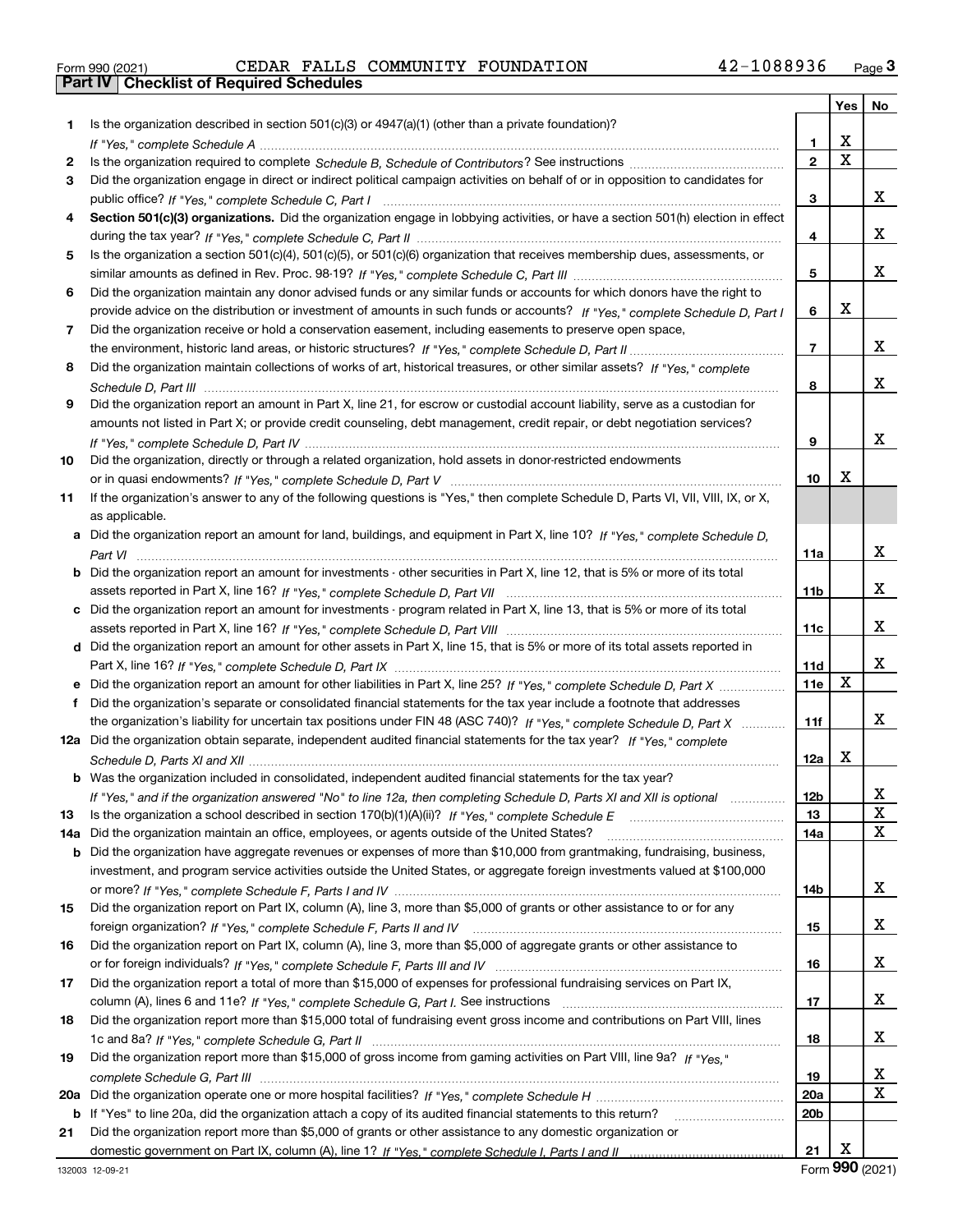|  | Form 990 (2021) |
|--|-----------------|
|  |                 |

|               |                                                                                                                              |                 | Yes | No                           |
|---------------|------------------------------------------------------------------------------------------------------------------------------|-----------------|-----|------------------------------|
| 22            | Did the organization report more than \$5,000 of grants or other assistance to or for domestic individuals on                |                 |     |                              |
|               |                                                                                                                              | 22              |     | x                            |
| 23            | Did the organization answer "Yes" to Part VII, Section A, line 3, 4, or 5, about compensation of the organization's current  |                 |     |                              |
|               | and former officers, directors, trustees, key employees, and highest compensated employees? If "Yes," complete               |                 |     |                              |
|               |                                                                                                                              | 23              |     | x                            |
|               | 24a Did the organization have a tax-exempt bond issue with an outstanding principal amount of more than \$100,000 as of the  |                 |     |                              |
|               | last day of the year, that was issued after December 31, 2002? If "Yes," answer lines 24b through 24d and complete           |                 |     |                              |
|               |                                                                                                                              | 24a             |     | x                            |
|               | <b>b</b> Did the organization invest any proceeds of tax-exempt bonds beyond a temporary period exception?                   | 24 <sub>b</sub> |     |                              |
|               | c Did the organization maintain an escrow account other than a refunding escrow at any time during the year to defease       |                 |     |                              |
|               |                                                                                                                              | 24c             |     |                              |
|               |                                                                                                                              | 24d             |     |                              |
|               | 25a Section 501(c)(3), 501(c)(4), and 501(c)(29) organizations. Did the organization engage in an excess benefit             |                 |     |                              |
|               |                                                                                                                              | 25a             |     | x                            |
|               | b Is the organization aware that it engaged in an excess benefit transaction with a disqualified person in a prior year, and |                 |     |                              |
|               | that the transaction has not been reported on any of the organization's prior Forms 990 or 990-EZ? If "Yes," complete        |                 |     |                              |
|               | Schedule L, Part I                                                                                                           | 25b             |     | x                            |
| 26            | Did the organization report any amount on Part X, line 5 or 22, for receivables from or payables to any current              |                 |     |                              |
|               | or former officer, director, trustee, key employee, creator or founder, substantial contributor, or 35%                      |                 |     |                              |
|               | controlled entity or family member of any of these persons? If "Yes," complete Schedule L, Part II                           | 26              |     | x                            |
| 27            | Did the organization provide a grant or other assistance to any current or former officer, director, trustee, key employee,  |                 |     |                              |
|               | creator or founder, substantial contributor or employee thereof, a grant selection committee member, or to a 35% controlled  |                 |     |                              |
|               | entity (including an employee thereof) or family member of any of these persons? If "Yes," complete Schedule L, Part III     | 27              |     | x                            |
| 28            | Was the organization a party to a business transaction with one of the following parties (see the Schedule L, Part IV,       |                 |     |                              |
|               | instructions for applicable filing thresholds, conditions, and exceptions):                                                  |                 |     |                              |
|               | a A current or former officer, director, trustee, key employee, creator or founder, or substantial contributor? If           |                 |     |                              |
|               |                                                                                                                              | 28a             |     | x<br>$\overline{\mathtt{x}}$ |
|               |                                                                                                                              | 28 <sub>b</sub> |     |                              |
|               | c A 35% controlled entity of one or more individuals and/or organizations described in line 28a or 28b? If                   |                 |     | x                            |
|               |                                                                                                                              | 28c<br>29       |     | $\mathbf X$                  |
| 29            |                                                                                                                              |                 |     |                              |
| 30            | Did the organization receive contributions of art, historical treasures, or other similar assets, or qualified conservation  |                 |     | x                            |
|               | Did the organization liquidate, terminate, or dissolve and cease operations? If "Yes," complete Schedule N, Part I           | 30<br>31        |     | $\overline{\mathbf{x}}$      |
| 31<br>32      | Did the organization sell, exchange, dispose of, or transfer more than 25% of its net assets? If "Yes," complete             |                 |     |                              |
|               |                                                                                                                              | 32              |     | х                            |
| 33            | Did the organization own 100% of an entity disregarded as separate from the organization under Regulations                   |                 |     |                              |
|               |                                                                                                                              | 33              |     | x                            |
| 34            | Was the organization related to any tax-exempt or taxable entity? If "Yes," complete Schedule R, Part II, III, or IV, and    |                 |     |                              |
|               |                                                                                                                              | 34              |     | X                            |
|               | 35a Did the organization have a controlled entity within the meaning of section 512(b)(13)?                                  | <b>35a</b>      |     | x                            |
|               | b If "Yes" to line 35a, did the organization receive any payment from or engage in any transaction with a controlled entity  |                 |     |                              |
|               |                                                                                                                              | 35 <sub>b</sub> |     |                              |
| 36            | Section 501(c)(3) organizations. Did the organization make any transfers to an exempt non-charitable related organization?   |                 |     |                              |
|               |                                                                                                                              | 36              |     | x                            |
| 37            | Did the organization conduct more than 5% of its activities through an entity that is not a related organization             |                 |     |                              |
|               | and that is treated as a partnership for federal income tax purposes? If "Yes," complete Schedule R, Part VI                 | 37              |     | x                            |
| 38            | Did the organization complete Schedule O and provide explanations on Schedule O for Part VI, lines 11b and 19?               |                 |     |                              |
|               | Note: All Form 990 filers are required to complete Schedule O                                                                | 38              | х   |                              |
| <b>Part V</b> | <b>Statements Regarding Other IRS Filings and Tax Compliance</b>                                                             |                 |     |                              |
|               | Check if Schedule O contains a response or note to any line in this Part V                                                   |                 |     |                              |
|               |                                                                                                                              |                 | Yes | No                           |
|               | 1a Enter the number reported in box 3 of Form 1096. Enter -0- if not applicable<br>1a                                        |                 |     |                              |
| b             | 0<br>Enter the number of Forms W-2G included on line 1a. Enter -0- if not applicable<br>1b                                   |                 |     |                              |
|               | Did the organization comply with backup withholding rules for reportable payments to vendors and reportable gaming           |                 |     |                              |
|               |                                                                                                                              | 1c              | х   |                              |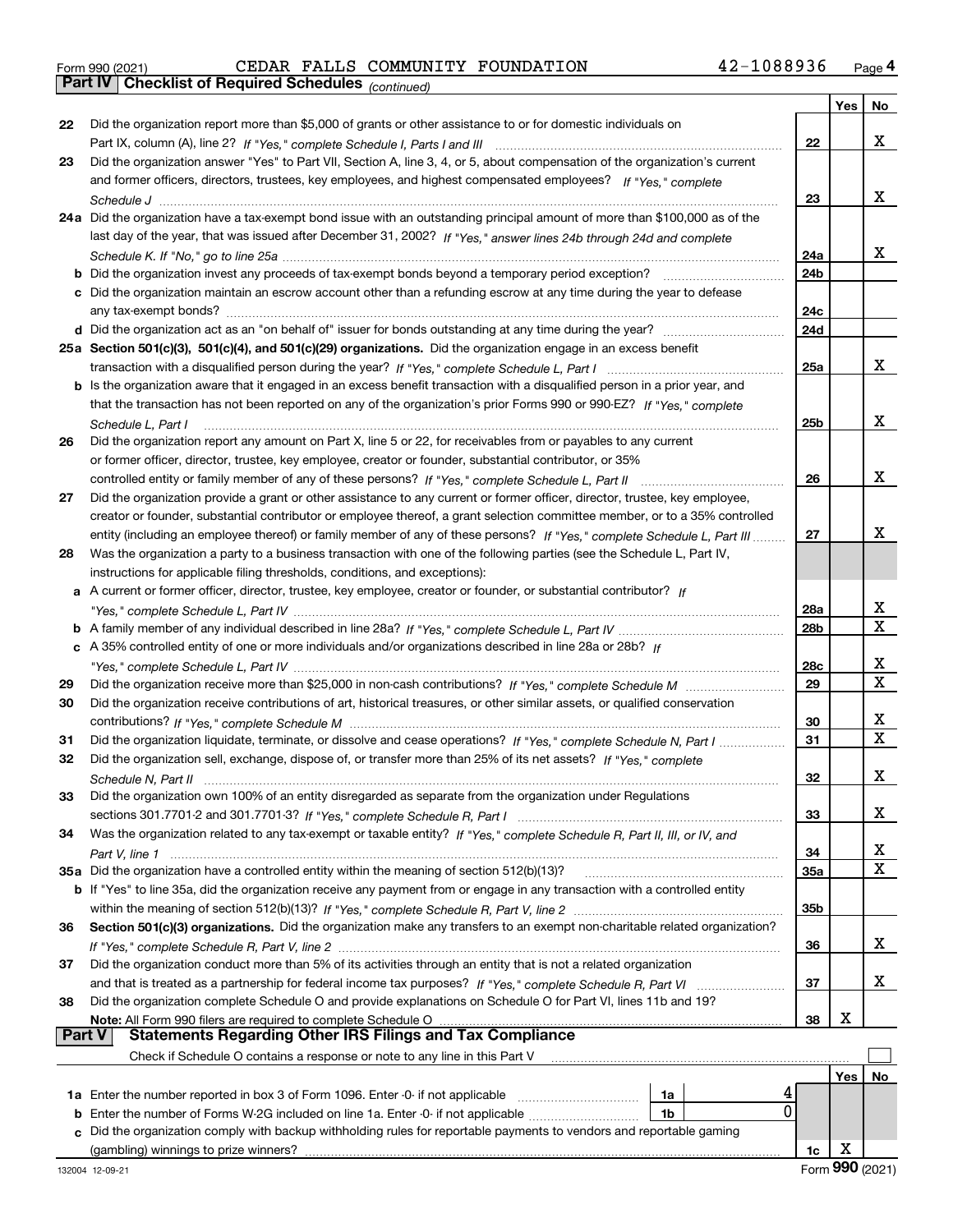|    | 42-1088936<br>CEDAR FALLS COMMUNITY FOUNDATION<br>Form 990 (2021)                                                                                                                                                                                                                       |                |            | Page $5$ |
|----|-----------------------------------------------------------------------------------------------------------------------------------------------------------------------------------------------------------------------------------------------------------------------------------------|----------------|------------|----------|
|    | Statements Regarding Other IRS Filings and Tax Compliance (continued)<br>Part V                                                                                                                                                                                                         |                |            |          |
|    |                                                                                                                                                                                                                                                                                         |                | <b>Yes</b> | No       |
|    | <b>2a</b> Enter the number of employees reported on Form W-3, Transmittal of Wage and Tax Statements,                                                                                                                                                                                   |                |            |          |
|    | 2<br>filed for the calendar year ending with or within the year covered by this return <i>manumumumum</i><br>2a                                                                                                                                                                         |                |            |          |
| b  |                                                                                                                                                                                                                                                                                         | 2 <sub>b</sub> | х          |          |
|    | Note: If the sum of lines 1a and 2a is greater than 250, you may be required to $e$ -file. See instructions. $\ldots$ $\ldots$ $\ldots$ $\ldots$ $\ldots$ $\ldots$ $\ldots$ $\ldots$ $\ldots$ $\ldots$ $\ldots$ $\ldots$ $\ldots$ $\ldots$ $\ldots$ $\ldots$ $\ldots$ $\ldots$ $\ldots$ |                |            |          |
|    | 3a Did the organization have unrelated business gross income of \$1,000 or more during the year?                                                                                                                                                                                        | 3a             |            | x        |
|    | b If "Yes," has it filed a Form 990-T for this year? If "No" to line 3b, provide an explanation on Schedule O                                                                                                                                                                           | 3 <sub>b</sub> |            |          |
|    | 4a At any time during the calendar year, did the organization have an interest in, or a signature or other authority over, a                                                                                                                                                            |                |            |          |
|    |                                                                                                                                                                                                                                                                                         | 4a             |            | х        |
|    | <b>b</b> If "Yes," enter the name of the foreign country $\blacktriangleright$                                                                                                                                                                                                          |                |            |          |
|    | See instructions for filing requirements for FinCEN Form 114, Report of Foreign Bank and Financial Accounts (FBAR).                                                                                                                                                                     |                |            |          |
|    | 5a Was the organization a party to a prohibited tax shelter transaction at any time during the tax year?                                                                                                                                                                                | 5a             |            | x        |
| b  |                                                                                                                                                                                                                                                                                         | 5 <sub>b</sub> |            | X        |
| c  |                                                                                                                                                                                                                                                                                         | 5c             |            |          |
|    | 6a Does the organization have annual gross receipts that are normally greater than \$100,000, and did the organization solicit                                                                                                                                                          |                |            |          |
|    | any contributions that were not tax deductible as charitable contributions?                                                                                                                                                                                                             | 6a             |            | X.       |
|    | b If "Yes," did the organization include with every solicitation an express statement that such contributions or gifts                                                                                                                                                                  |                |            |          |
|    | were not tax deductible?                                                                                                                                                                                                                                                                | 6b             |            |          |
| 7  | Organizations that may receive deductible contributions under section 170(c).                                                                                                                                                                                                           |                |            |          |
| а  | Did the organization receive a payment in excess of \$75 made partly as a contribution and partly for goods and services provided to the payor?                                                                                                                                         | 7a             |            | x        |
| b  | If "Yes," did the organization notify the donor of the value of the goods or services provided?                                                                                                                                                                                         | 7b             |            |          |
| c  | Did the organization sell, exchange, or otherwise dispose of tangible personal property for which it was required                                                                                                                                                                       |                |            |          |
|    | to file Form 8282?                                                                                                                                                                                                                                                                      | 7c             |            | х        |
|    | 7d<br>d If "Yes," indicate the number of Forms 8282 filed during the year manufacture controller the number of Forms 8282 filed during the year manufacture controller the number of                                                                                                    |                |            |          |
| е  | Did the organization receive any funds, directly or indirectly, to pay premiums on a personal benefit contract?                                                                                                                                                                         | 7е             |            | x        |
| f  | Did the organization, during the year, pay premiums, directly or indirectly, on a personal benefit contract?                                                                                                                                                                            | 7f             |            | X        |
| g  | If the organization received a contribution of qualified intellectual property, did the organization file Form 8899 as required?                                                                                                                                                        | 7g             |            |          |
| h. | If the organization received a contribution of cars, boats, airplanes, or other vehicles, did the organization file a Form 1098-C?                                                                                                                                                      | 7h             |            |          |
| 8  | Sponsoring organizations maintaining donor advised funds. Did a donor advised fund maintained by the                                                                                                                                                                                    |                |            |          |
|    | sponsoring organization have excess business holdings at any time during the year?                                                                                                                                                                                                      | 8              |            | х        |
| 9  | Sponsoring organizations maintaining donor advised funds.                                                                                                                                                                                                                               |                |            |          |
| а  | Did the sponsoring organization make any taxable distributions under section 4966?                                                                                                                                                                                                      | 9а             |            | х        |
| b  | Did the sponsoring organization make a distribution to a donor, donor advisor, or related person?                                                                                                                                                                                       | 9b             |            | X        |
| 10 | Section 501(c)(7) organizations. Enter:                                                                                                                                                                                                                                                 |                |            |          |
| а  | 10a                                                                                                                                                                                                                                                                                     |                |            |          |
| b  | Gross receipts, included on Form 990, Part VIII, line 12, for public use of club facilities<br>10 <sub>b</sub>                                                                                                                                                                          |                |            |          |
| 11 | Section 501(c)(12) organizations. Enter:                                                                                                                                                                                                                                                |                |            |          |
| а  | Gross income from members or shareholders<br>11a                                                                                                                                                                                                                                        |                |            |          |
| b  | Gross income from other sources. (Do not net amounts due or paid to other sources against                                                                                                                                                                                               |                |            |          |
|    | 11b                                                                                                                                                                                                                                                                                     |                |            |          |

|    | 12a Section 4947(a)(1) non-exempt charitable trusts. Is the organization filing Form 990 in lieu of Form 1041?<br>12a |     |     |  |  |  |  |
|----|-----------------------------------------------------------------------------------------------------------------------|-----|-----|--|--|--|--|
| b  | If "Yes," enter the amount of tax-exempt interest received or accrued during the year                                 | 12b |     |  |  |  |  |
| 13 | Section 501(c)(29) qualified nonprofit health insurance issuers.                                                      |     |     |  |  |  |  |
|    | a Is the organization licensed to issue qualified health plans in more than one state?<br>13а                         |     |     |  |  |  |  |
|    | Note: See the instructions for additional information the organization must report on Schedule O.                     |     |     |  |  |  |  |
| b  | Enter the amount of reserves the organization is required to maintain by the states in which the                      |     |     |  |  |  |  |
|    |                                                                                                                       | 13b |     |  |  |  |  |
|    |                                                                                                                       | 13с |     |  |  |  |  |
|    | 14a Did the organization receive any payments for indoor tanning services during the tax year?                        |     | 14a |  |  |  |  |
| b  |                                                                                                                       |     | 14b |  |  |  |  |
| 15 | Is the organization subject to the section 4960 tax on payment(s) of more than \$1,000,000 in remuneration or         |     |     |  |  |  |  |
|    |                                                                                                                       |     | 15  |  |  |  |  |
|    | If "Yes," see the instructions and file Form 4720, Schedule N.                                                        |     |     |  |  |  |  |
| 16 | Is the organization an educational institution subject to the section 4968 excise tax on net investment income?       |     | 16  |  |  |  |  |
|    | If "Yes," complete Form 4720, Schedule O.                                                                             |     |     |  |  |  |  |
| 17 | Section 501(c)(21) organizations. Did the trust, any disqualified person, or mine operator engage in any              |     |     |  |  |  |  |
|    | activities that would result in the imposition of an excise tax under section 4951, 4952 or 4953?                     |     | 17  |  |  |  |  |

X

X

X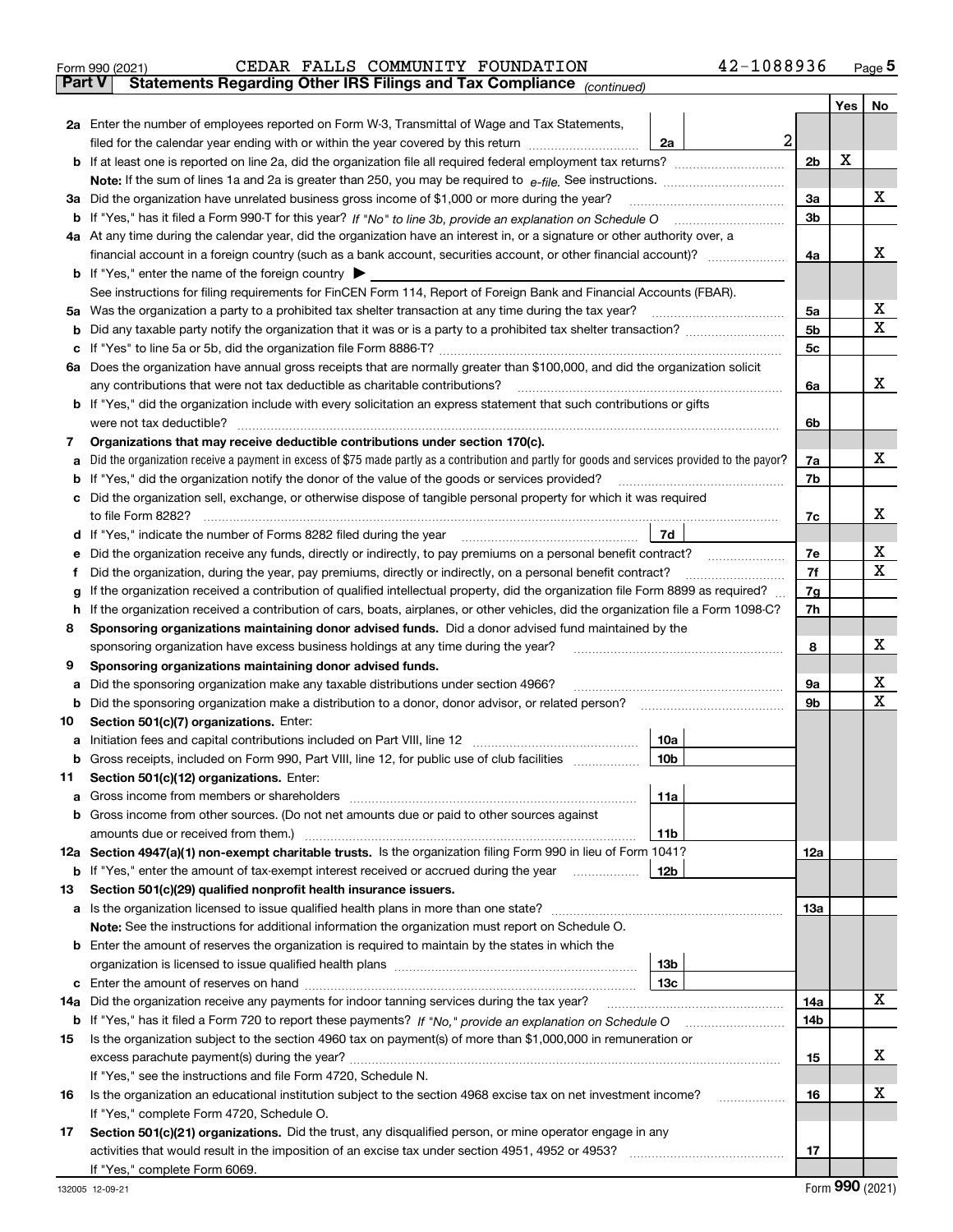|     | to line 8a, 8b, or 10b below, describe the circumstances, processes, or changes on Schedule O. See instructions.                                                                                                                                     |                 |                  |                |
|-----|------------------------------------------------------------------------------------------------------------------------------------------------------------------------------------------------------------------------------------------------------|-----------------|------------------|----------------|
|     | Check if Schedule O contains a response or note to any line in this Part VI                                                                                                                                                                          |                 |                  | $ \mathbf{X} $ |
|     | <b>Section A. Governing Body and Management</b>                                                                                                                                                                                                      |                 |                  |                |
|     |                                                                                                                                                                                                                                                      |                 | Yes <sub>1</sub> | No             |
|     | 1a<br>1a Enter the number of voting members of the governing body at the end of the tax year                                                                                                                                                         | $20\,$          |                  |                |
|     | If there are material differences in voting rights among members of the governing body, or if the governing                                                                                                                                          |                 |                  |                |
|     | body delegated broad authority to an executive committee or similar committee, explain on Schedule O.                                                                                                                                                |                 |                  |                |
| b   | 20<br>Enter the number of voting members included on line 1a, above, who are independent<br>1b                                                                                                                                                       |                 |                  |                |
| 2   | Did any officer, director, trustee, or key employee have a family relationship or a business relationship with any other                                                                                                                             |                 |                  |                |
|     | officer, director, trustee, or key employee?                                                                                                                                                                                                         | $\mathbf{2}$    |                  | х              |
| 3   | Did the organization delegate control over management duties customarily performed by or under the direct supervision                                                                                                                                |                 |                  |                |
|     | of officers, directors, trustees, or key employees to a management company or other person?                                                                                                                                                          | 3               |                  | x              |
| 4   | Did the organization make any significant changes to its governing documents since the prior Form 990 was filed?                                                                                                                                     | 4               |                  | $\mathbf X$    |
| 5   | Did the organization become aware during the year of a significant diversion of the organization's assets?                                                                                                                                           | 5               |                  | X              |
| 6   | Did the organization have members or stockholders?                                                                                                                                                                                                   | 6               |                  | $\mathbf X$    |
| 7a  | Did the organization have members, stockholders, or other persons who had the power to elect or appoint one or                                                                                                                                       |                 |                  |                |
|     | more members of the governing body?                                                                                                                                                                                                                  | 7a              |                  | x              |
|     | <b>b</b> Are any governance decisions of the organization reserved to (or subject to approval by) members, stockholders, or                                                                                                                          |                 |                  |                |
|     | persons other than the governing body?                                                                                                                                                                                                               | 7b              |                  | x              |
| 8   | Did the organization contemporaneously document the meetings held or written actions undertaken during the year by the following:                                                                                                                    |                 |                  |                |
| a   | The governing body? [[11] matter and the contract of the contract of the contract of the contract of the contract of the contract of the contract of the contract of the contract of the contract of the contract of the contr                       | 8а              | х                |                |
| b   | Each committee with authority to act on behalf of the governing body? manufactured committee with authority to act on behalf of the governing body?                                                                                                  | 8b              | X                |                |
| 9   | Is there any officer, director, trustee, or key employee listed in Part VII, Section A, who cannot be reached at the                                                                                                                                 |                 |                  |                |
|     |                                                                                                                                                                                                                                                      | 9               |                  | x              |
|     | Section B. Policies (This Section B requests information about policies not required by the Internal Revenue Code.)                                                                                                                                  |                 |                  |                |
|     |                                                                                                                                                                                                                                                      |                 | Yes              | <b>No</b>      |
|     |                                                                                                                                                                                                                                                      | 10a             |                  | х              |
|     | b If "Yes," did the organization have written policies and procedures governing the activities of such chapters, affiliates,                                                                                                                         |                 |                  |                |
|     | and branches to ensure their operations are consistent with the organization's exempt purposes?                                                                                                                                                      | 10b             |                  |                |
|     | 11a Has the organization provided a complete copy of this Form 990 to all members of its governing body before filing the form?                                                                                                                      | 11a             | X                |                |
| b   | Describe on Schedule O the process, if any, used by the organization to review this Form 990.                                                                                                                                                        |                 |                  |                |
| 12a |                                                                                                                                                                                                                                                      | 12a             | х                |                |
| b   |                                                                                                                                                                                                                                                      | 12 <sub>b</sub> | $\mathbf X$      |                |
| c   | Did the organization regularly and consistently monitor and enforce compliance with the policy? If "Yes," describe                                                                                                                                   |                 |                  |                |
|     |                                                                                                                                                                                                                                                      | 12c             | х                |                |
| 13  | Did the organization have a written whistleblower policy?                                                                                                                                                                                            | 13              | X                |                |
| 14  | Did the organization have a written document retention and destruction policy?                                                                                                                                                                       | 14              | $\mathbf X$      |                |
| 15  | Did the process for determining compensation of the following persons include a review and approval by independent                                                                                                                                   |                 |                  |                |
|     | persons, comparability data, and contemporaneous substantiation of the deliberation and decision?                                                                                                                                                    |                 |                  |                |
| a   | The organization's CEO, Executive Director, or top management official manufactured contains and contained a manufactured with the organization's CEO, Executive Director, or top management official manufactured with the st                       | 15a             | х                |                |
| b   | Other officers or key employees of the organization                                                                                                                                                                                                  | 15b             |                  | х              |
|     | If "Yes" to line 15a or 15b, describe the process on Schedule O. See instructions.                                                                                                                                                                   |                 |                  |                |
|     | 16a Did the organization invest in, contribute assets to, or participate in a joint venture or similar arrangement with a                                                                                                                            |                 |                  |                |
|     | taxable entity during the year?                                                                                                                                                                                                                      | 16a             |                  | x              |
|     | b If "Yes," did the organization follow a written policy or procedure requiring the organization to evaluate its participation                                                                                                                       |                 |                  |                |
|     | in joint venture arrangements under applicable federal tax law, and take steps to safeguard the organization's                                                                                                                                       |                 |                  |                |
|     | exempt status with respect to such arrangements?<br><b>Section C. Disclosure</b>                                                                                                                                                                     | 16b             |                  |                |
|     | <b>NONE</b>                                                                                                                                                                                                                                          |                 |                  |                |
| 17  | List the states with which a copy of this Form 990 is required to be filed $\blacktriangleright$<br>Section 6104 requires an organization to make its Forms 1023 (1024 or 1024-A, if applicable), 990, and 990-T (section 501(c)(3)s only) available |                 |                  |                |
| 18  |                                                                                                                                                                                                                                                      |                 |                  |                |
|     | for public inspection. Indicate how you made these available. Check all that apply.<br>  X   Own website<br>$X$ Upon request                                                                                                                         |                 |                  |                |
|     | Another's website<br>Other (explain on Schedule O)                                                                                                                                                                                                   |                 |                  |                |
| 19  | Describe on Schedule O whether (and if so, how) the organization made its governing documents, conflict of interest policy, and financial<br>statements available to the public during the tax year.                                                 |                 |                  |                |
| 20  | State the name, address, and telephone number of the person who possesses the organization's books and records                                                                                                                                       |                 |                  |                |
|     | CATHY NIEBERGALL $-$ (319)268-5102                                                                                                                                                                                                                   |                 |                  |                |
|     | 50613<br>220 CLAY STREET, CEDAR FALLS, IA                                                                                                                                                                                                            |                 |                  |                |

Form 990 (2021) **CEDAR FALLS COMMUNITY FOUNDATION** 42-1088936 Page 6<br>**Part VI Governance, Management, and Disclosure.** For each "Yes" response to lines 2 through 7b below, and for a "No" response

CEDAR FALLS COMMUNITY FOUNDATION 42-1088936

*For each "Yes" response to lines 2 through 7b below, and for a "No" response*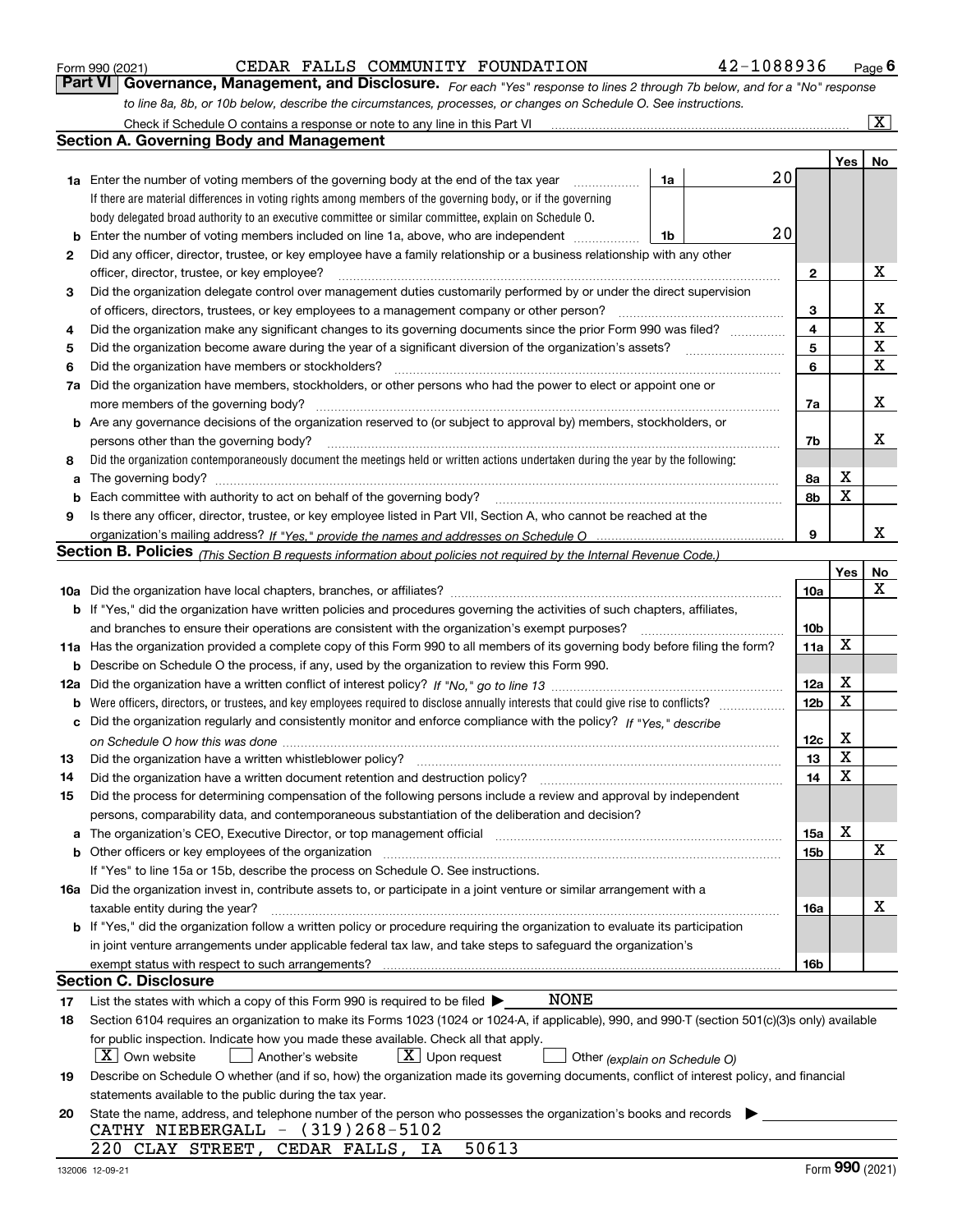$\mathcal{L}^{\text{max}}$ 

**7Part VII Compensation of Officers, Directors, Trustees, Key Employees, Highest Compensated Employees, and Independent Contractors**

Check if Schedule O contains a response or note to any line in this Part VII

**Section A. Officers, Directors, Trustees, Key Employees, and Highest Compensated Employees**

**1a**  Complete this table for all persons required to be listed. Report compensation for the calendar year ending with or within the organization's tax year. **•** List all of the organization's current officers, directors, trustees (whether individuals or organizations), regardless of amount of compensation.

Enter -0- in columns (D), (E), and (F) if no compensation was paid.

 $\bullet$  List all of the organization's  $\sf current$  key employees, if any. See the instructions for definition of "key employee."

**•** List the organization's five current highest compensated employees (other than an officer, director, trustee, or key employee) who received reportable compensation (box 5 of Form W-2, Form 1099-MISC, and/or box 1 of Form 1099-NEC) of more than \$100,000 from the organization and any related organizations.

**•** List all of the organization's former officers, key employees, and highest compensated employees who received more than \$100,000 of reportable compensation from the organization and any related organizations.

**former directors or trustees**  ¥ List all of the organization's that received, in the capacity as a former director or trustee of the organization, more than \$10,000 of reportable compensation from the organization and any related organizations.

See the instructions for the order in which to list the persons above.

Check this box if neither the organization nor any related organization compensated any current officer, director, or trustee.  $\mathcal{L}^{\text{max}}$ 

| (A)                              | (B)<br>(C)<br>Position                                               |                                |                       |                                                                                                 |              |                                   |        | (D)                                                 | (E)                                           | (F)                                                                      |
|----------------------------------|----------------------------------------------------------------------|--------------------------------|-----------------------|-------------------------------------------------------------------------------------------------|--------------|-----------------------------------|--------|-----------------------------------------------------|-----------------------------------------------|--------------------------------------------------------------------------|
| Name and title                   | Average<br>hours per<br>week                                         |                                |                       | (do not check more than one<br>box, unless person is both an<br>officer and a director/trustee) |              |                                   |        | Reportable<br>compensation<br>from                  | Reportable<br>compensation<br>from related    | Estimated<br>amount of<br>other                                          |
|                                  | (list any<br>hours for<br>related<br>organizations<br>below<br>line) | Individual trustee or director | Institutional trustee | Officer                                                                                         | Key employee | Highest compensated<br>  employee | Former | the<br>organization<br>(W-2/1099-MISC/<br>1099-NEC) | organizations<br>(W-2/1099-MISC/<br>1099-NEC) | compensation<br>from the<br>organization<br>and related<br>organizations |
| SALLY TIMMER<br>(1)              | 25.00                                                                |                                |                       |                                                                                                 |              |                                   |        |                                                     |                                               |                                                                          |
| EXECUTIVE DIRECTOR               |                                                                      |                                |                       | $\overline{\textbf{X}}$                                                                         |              |                                   |        | 17,500.                                             | $\mathbf 0$ .                                 | 525.                                                                     |
| CYNDI SWEET<br>(2)               | 20.00                                                                |                                |                       |                                                                                                 |              |                                   |        |                                                     |                                               |                                                                          |
| EXECUTIVE DIRECTOR THRU AUG 2021 |                                                                      |                                |                       | X                                                                                               |              |                                   |        | 21,668.                                             | $\mathbf 0$ .                                 | 650.                                                                     |
| <b>JANELLE DARST</b><br>(3)      | 3.00                                                                 |                                |                       |                                                                                                 |              |                                   |        |                                                     |                                               |                                                                          |
| <b>DIRECTOR</b>                  |                                                                      | $\mathbf X$                    |                       |                                                                                                 |              |                                   |        | 0.                                                  | $\mathbf 0$ .                                 | $\mathbf 0$ .                                                            |
| BRIAN SANDERMAN<br>(4)           | 1.00                                                                 |                                |                       |                                                                                                 |              |                                   |        |                                                     |                                               |                                                                          |
| <b>DIRECTOR</b>                  |                                                                      | $\mathbf x$                    |                       |                                                                                                 |              |                                   |        | 0.                                                  | 0.                                            | $\mathbf 0$ .                                                            |
| (5)<br>ERYN REILLY               | 1.00                                                                 |                                |                       |                                                                                                 |              |                                   |        |                                                     |                                               |                                                                          |
| <b>DIRECTOR</b>                  |                                                                      | $\overline{\text{X}}$          |                       |                                                                                                 |              |                                   |        | 0.                                                  | 0.                                            | $0_{\cdot}$                                                              |
| (6)<br>SHIRLEY MERNER            | 1.00                                                                 |                                |                       |                                                                                                 |              |                                   |        |                                                     |                                               |                                                                          |
| <b>DIRECTOR</b>                  |                                                                      | $\overline{\text{X}}$          |                       |                                                                                                 |              |                                   |        | 0.                                                  | $\mathbf 0$ .                                 | $\mathbf 0$ .                                                            |
| (7)<br>JENNIFER RODENBECK        | 3.00                                                                 |                                |                       |                                                                                                 |              |                                   |        |                                                     |                                               |                                                                          |
| <b>DIRECTOR</b>                  |                                                                      | $\rm X$                        |                       |                                                                                                 |              |                                   |        | 0.                                                  | 0.                                            | $\mathbf 0$ .                                                            |
| (8)<br>JOANNE LATTA REEVES       | 1.00                                                                 |                                |                       |                                                                                                 |              |                                   |        |                                                     |                                               |                                                                          |
| <b>DIRECTOR</b>                  |                                                                      | $\overline{\textbf{X}}$        |                       |                                                                                                 |              |                                   |        | 0.                                                  | 0.                                            | $\mathbf 0$ .                                                            |
| RUSS CURTIS<br>(9)               | 1.00                                                                 |                                |                       |                                                                                                 |              |                                   |        |                                                     |                                               |                                                                          |
| <b>DIRECTOR</b>                  |                                                                      | $\rm X$                        |                       |                                                                                                 |              |                                   |        | 0.                                                  | 0.                                            | $\mathbf 0$ .                                                            |
| (10) LYNN SMITH                  | 1.00                                                                 |                                |                       |                                                                                                 |              |                                   |        |                                                     |                                               |                                                                          |
| <b>DIRECTOR</b>                  |                                                                      | $\overline{\textbf{X}}$        |                       |                                                                                                 |              |                                   |        | 0.                                                  | 0.                                            | $0_{.}$                                                                  |
| (11) ANGI FARLEY                 | 1.00                                                                 |                                |                       |                                                                                                 |              |                                   |        |                                                     |                                               |                                                                          |
| <b>DIRECTOR</b>                  |                                                                      | $\rm X$                        |                       |                                                                                                 |              |                                   |        | 0.                                                  | 0.                                            | $\mathbf 0$ .                                                            |
| (12) RON GAINES                  | 1.00                                                                 |                                |                       |                                                                                                 |              |                                   |        |                                                     |                                               |                                                                          |
| <b>DIRECTOR</b>                  |                                                                      | X                              |                       |                                                                                                 |              |                                   |        | 0.                                                  | $\mathbf 0$ .                                 | $0_{.}$                                                                  |
| (13) RYAN COSE                   | 1.00                                                                 |                                |                       |                                                                                                 |              |                                   |        |                                                     |                                               |                                                                          |
| <b>DIRECTOR</b>                  |                                                                      | $\mathbf X$                    |                       |                                                                                                 |              |                                   |        | 0.                                                  | $\mathbf 0$ .                                 | $0_{.}$                                                                  |
| (14) BILL CALHOUN                | 3.00                                                                 |                                |                       |                                                                                                 |              |                                   |        |                                                     |                                               |                                                                          |
| <b>DIRECTOR</b>                  |                                                                      | X                              |                       |                                                                                                 |              |                                   |        | 0.                                                  | $\mathbf 0$ .                                 | $0$ .                                                                    |
| (15) TY KIMBLE                   | 1.00                                                                 |                                |                       |                                                                                                 |              |                                   |        |                                                     |                                               |                                                                          |
| <b>DIRECTOR</b>                  |                                                                      | X                              |                       |                                                                                                 |              |                                   |        | 0.                                                  | $\mathbf 0$ .                                 | $\mathbf 0$ .                                                            |
| (16) DEE VANDEVENTER             | 1.00                                                                 |                                |                       |                                                                                                 |              |                                   |        |                                                     |                                               |                                                                          |
| <b>DIRECTOR</b>                  |                                                                      | X                              |                       |                                                                                                 |              |                                   |        | 0.                                                  | $\mathbf 0$ .                                 | $\mathbf 0$ .                                                            |
| (17) MIKE SULENTIC               | 1.00                                                                 |                                |                       |                                                                                                 |              |                                   |        |                                                     |                                               |                                                                          |
| <b>DIRECTOR</b>                  |                                                                      | $\rm X$                        |                       |                                                                                                 |              |                                   |        | 0.                                                  | $\mathbf 0$ .                                 | $0_{.}$                                                                  |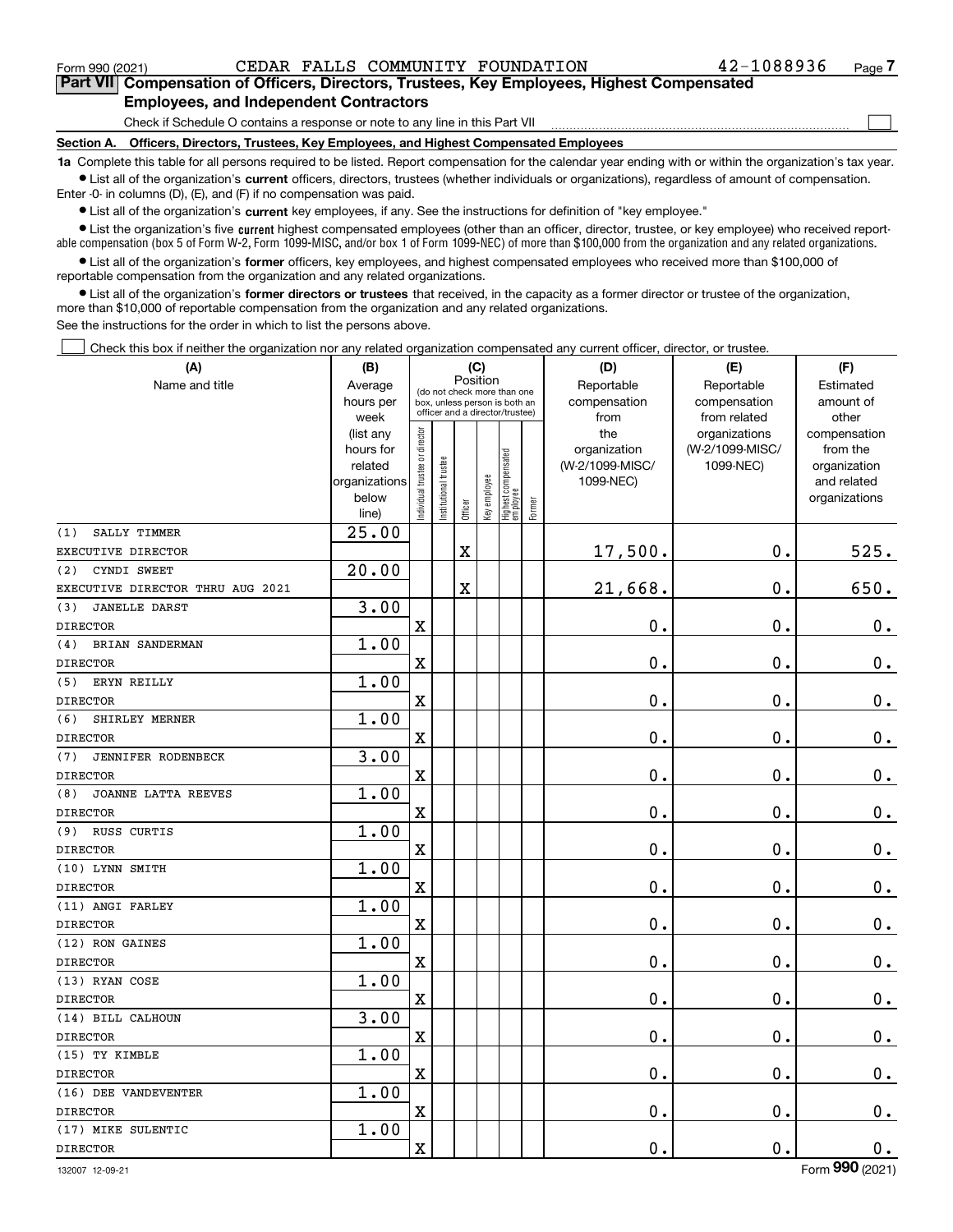| CEDAR FALLS COMMUNITY FOUNDATION<br>Form 990 (2021)                                                                                          |                        |                                |                       |                         |              |                                                                  |        |                         | 42-1088936                       |              |                          | Page 8        |
|----------------------------------------------------------------------------------------------------------------------------------------------|------------------------|--------------------------------|-----------------------|-------------------------|--------------|------------------------------------------------------------------|--------|-------------------------|----------------------------------|--------------|--------------------------|---------------|
| <b>Part VII</b><br>Section A. Officers, Directors, Trustees, Key Employees, and Highest Compensated Employees (continued)                    |                        |                                |                       |                         |              |                                                                  |        |                         |                                  |              |                          |               |
| (A)                                                                                                                                          | (B)                    |                                |                       |                         | (C)          |                                                                  |        | (D)                     | (E)                              |              | (F)                      |               |
| Name and title                                                                                                                               | Average                |                                |                       | Position                |              | (do not check more than one                                      |        | Reportable              | Reportable                       |              | Estimated                |               |
|                                                                                                                                              | hours per              |                                |                       |                         |              | box, unless person is both an<br>officer and a director/trustee) |        | compensation            | compensation                     |              | amount of                |               |
|                                                                                                                                              | week                   |                                |                       |                         |              |                                                                  |        | from                    | from related                     |              | other                    |               |
|                                                                                                                                              | (list any<br>hours for |                                |                       |                         |              |                                                                  |        | the<br>organization     | organizations<br>(W-2/1099-MISC/ |              | compensation<br>from the |               |
|                                                                                                                                              | related                |                                |                       |                         |              |                                                                  |        | (W-2/1099-MISC/         | 1099-NEC)                        |              | organization             |               |
|                                                                                                                                              | organizations          |                                |                       |                         |              |                                                                  |        | 1099-NEC)               |                                  |              | and related              |               |
|                                                                                                                                              | below                  | Individual trustee or director | Institutional trustee |                         | key employee |                                                                  |        |                         |                                  |              | organizations            |               |
|                                                                                                                                              | line)                  |                                |                       | Officer                 |              | Highest compensated<br>  employee                                | Former |                         |                                  |              |                          |               |
| (18) FRANK ESSER                                                                                                                             | 1.00                   |                                |                       |                         |              |                                                                  |        |                         |                                  |              |                          |               |
| DIRECTOR                                                                                                                                     |                        | X                              |                       |                         |              |                                                                  |        | $\mathbf 0$ .           | 0.                               |              |                          | $0$ .         |
| (19) JOHN LEHMAN                                                                                                                             | 10.00                  |                                |                       |                         |              |                                                                  |        |                         |                                  |              |                          |               |
| PRESIDENT                                                                                                                                    |                        | X                              |                       | $\mathbf X$             |              |                                                                  |        | $\mathbf 0$ .           | 0.                               |              |                          | $\mathbf 0$ . |
| (20) DAVID DEAVER                                                                                                                            | 3.00                   |                                |                       |                         |              |                                                                  |        |                         |                                  |              |                          |               |
| VICE PRESIDENT<br>(21) TOM PAULSEN                                                                                                           | 3.00                   | X                              |                       | $\overline{\textbf{X}}$ |              |                                                                  |        | $\mathbf 0$ .           | 0.                               |              |                          | $\mathbf 0$ . |
| TREASURER                                                                                                                                    |                        | X                              |                       | $\overline{\textbf{X}}$ |              |                                                                  |        | $\mathbf 0$ .           | 0.                               |              |                          | $\mathbf 0$ . |
| (22) SUSAN CARD                                                                                                                              | 3.00                   |                                |                       |                         |              |                                                                  |        |                         |                                  |              |                          |               |
| SECRETARY                                                                                                                                    |                        | X                              |                       | $\overline{\textbf{X}}$ |              |                                                                  |        | $\mathbf 0$ .           | 0.                               |              |                          | $\mathbf 0$ . |
| (23) SHANNON CLOSSON                                                                                                                         | 1.00                   |                                |                       |                         |              |                                                                  |        |                         |                                  |              |                          |               |
| FORMER DIRECTOR                                                                                                                              |                        | X                              |                       |                         |              |                                                                  |        | $\mathbf 0$ .           | $\mathbf 0$ .                    |              |                          | $\mathbf 0$ . |
| (24) JUDITH HARRINGTON                                                                                                                       | 1.00                   |                                |                       |                         |              |                                                                  |        |                         |                                  |              |                          |               |
| FORMER DIRECTOR                                                                                                                              |                        | X                              |                       |                         |              |                                                                  |        | Ο.                      | $\mathbf 0$ .                    |              |                          | 0.            |
|                                                                                                                                              |                        |                                |                       |                         |              |                                                                  |        |                         |                                  |              |                          |               |
|                                                                                                                                              |                        |                                |                       |                         |              |                                                                  |        |                         |                                  |              |                          |               |
|                                                                                                                                              |                        |                                |                       |                         |              |                                                                  |        |                         |                                  |              |                          |               |
|                                                                                                                                              |                        |                                |                       |                         |              |                                                                  |        | 39, 168.                | 0.                               |              | 1,175.                   |               |
| 1b Subtotal<br>Total from continuation sheets to Part VII, Section A [111] [11] Total from continuation sheets to Part VII, Section A        |                        |                                |                       |                         |              |                                                                  |        | 0.                      | $\overline{0}$ .                 |              |                          | О.            |
|                                                                                                                                              |                        |                                |                       |                         |              |                                                                  |        | 39, 168.                | $\overline{0}$ .                 |              | 1,175.                   |               |
| Total number of individuals (including but not limited to those listed above) who received more than \$100,000 of reportable<br>$\mathbf{2}$ |                        |                                |                       |                         |              |                                                                  |        |                         |                                  |              |                          |               |
| compensation from the organization $\blacktriangleright$                                                                                     |                        |                                |                       |                         |              |                                                                  |        |                         |                                  |              |                          | 0             |
|                                                                                                                                              |                        |                                |                       |                         |              |                                                                  |        |                         |                                  |              | Yes                      | No            |
| 3<br>Did the organization list any former officer, director, trustee, key employee, or highest compensated employee on                       |                        |                                |                       |                         |              |                                                                  |        |                         |                                  |              |                          |               |
|                                                                                                                                              |                        |                                |                       |                         |              |                                                                  |        |                         |                                  | 3            |                          | x             |
| For any individual listed on line 1a, is the sum of reportable compensation and other compensation from the organization<br>4                |                        |                                |                       |                         |              |                                                                  |        |                         |                                  |              |                          |               |
|                                                                                                                                              |                        |                                |                       |                         |              |                                                                  |        |                         |                                  | 4            |                          | x             |
| Did any person listed on line 1a receive or accrue compensation from any unrelated organization or individual for services<br>5              |                        |                                |                       |                         |              |                                                                  |        |                         |                                  |              |                          | x             |
| <b>Section B. Independent Contractors</b>                                                                                                    |                        |                                |                       |                         |              |                                                                  |        |                         |                                  | 5            |                          |               |
| Complete this table for your five highest compensated independent contractors that received more than \$100,000 of compensation from<br>1    |                        |                                |                       |                         |              |                                                                  |        |                         |                                  |              |                          |               |
| the organization. Report compensation for the calendar year ending with or within the organization's tax year.                               |                        |                                |                       |                         |              |                                                                  |        |                         |                                  |              |                          |               |
| (A)                                                                                                                                          |                        |                                |                       |                         |              |                                                                  |        | (B)                     |                                  |              | (C)                      |               |
| Name and business address                                                                                                                    |                        |                                | <b>NONE</b>           |                         |              |                                                                  |        | Description of services |                                  | Compensation |                          |               |
|                                                                                                                                              |                        |                                |                       |                         |              |                                                                  |        |                         |                                  |              |                          |               |
|                                                                                                                                              |                        |                                |                       |                         |              |                                                                  |        |                         |                                  |              |                          |               |
|                                                                                                                                              |                        |                                |                       |                         |              |                                                                  |        |                         |                                  |              |                          |               |
|                                                                                                                                              |                        |                                |                       |                         |              |                                                                  |        |                         |                                  |              |                          |               |
|                                                                                                                                              |                        |                                |                       |                         |              |                                                                  |        |                         |                                  |              |                          |               |
|                                                                                                                                              |                        |                                |                       |                         |              |                                                                  |        |                         |                                  |              |                          |               |
|                                                                                                                                              |                        |                                |                       |                         |              |                                                                  |        |                         |                                  |              |                          |               |
|                                                                                                                                              |                        |                                |                       |                         |              |                                                                  |        |                         |                                  |              |                          |               |
|                                                                                                                                              |                        |                                |                       |                         |              |                                                                  |        |                         |                                  |              |                          |               |

**2** Total number of independent contractors (including but not limited to those listed above) who received more than \$100,000 of compensation from the organization 0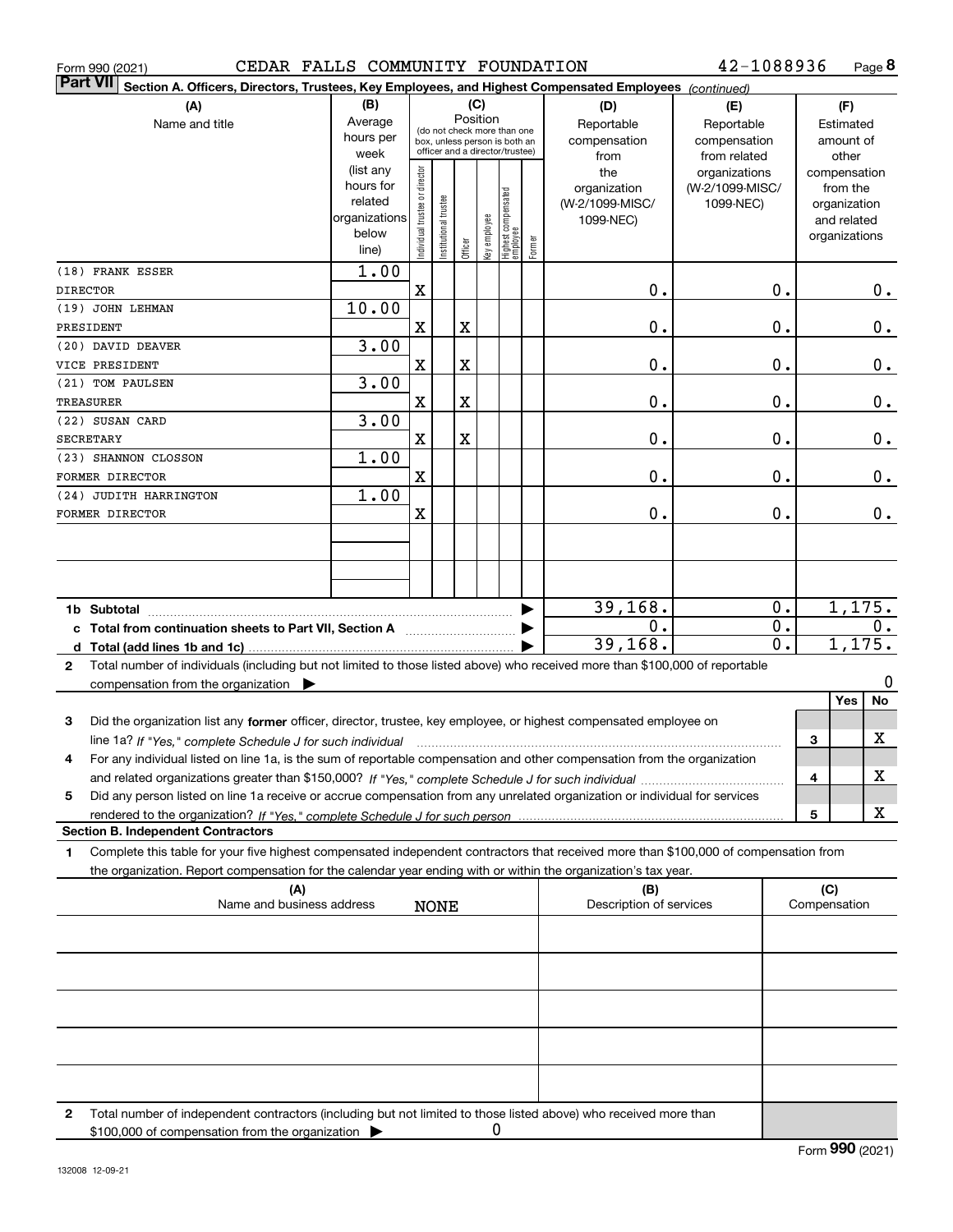|                                                           |    |                                                    | Form 990 (2021)                                                                                                       |                |                         |            |                       | CEDAR FALLS COMMUNITY FOUNDATION |                                                     | 42-1088936                    | Page 9                                                          |
|-----------------------------------------------------------|----|----------------------------------------------------|-----------------------------------------------------------------------------------------------------------------------|----------------|-------------------------|------------|-----------------------|----------------------------------|-----------------------------------------------------|-------------------------------|-----------------------------------------------------------------|
| <b>Part VIII</b>                                          |    |                                                    | <b>Statement of Revenue</b>                                                                                           |                |                         |            |                       |                                  |                                                     |                               |                                                                 |
|                                                           |    |                                                    | Check if Schedule O contains a response or note to any line in this Part VIII                                         |                |                         |            |                       |                                  | $\overline{(\mathsf{B})}$ $\overline{(\mathsf{C})}$ |                               |                                                                 |
|                                                           |    |                                                    |                                                                                                                       |                |                         |            |                       | (A)<br>Total revenue             | Related or exempt<br>function revenue               | Unrelated<br>business revenue | (D)<br>Revenue excluded<br>from tax under<br>sections 512 - 514 |
|                                                           |    |                                                    | 1 a Federated campaigns                                                                                               |                | 1a                      |            |                       |                                  |                                                     |                               |                                                                 |
|                                                           |    |                                                    | <b>b</b> Membership dues                                                                                              |                | 1 <sub>b</sub>          |            |                       |                                  |                                                     |                               |                                                                 |
| Contributions, Gifts, Grants<br>and Other Similar Amounts |    |                                                    | c Fundraising events                                                                                                  |                | 1 <sub>c</sub>          |            |                       |                                  |                                                     |                               |                                                                 |
|                                                           |    |                                                    | d Related organizations                                                                                               |                | 1 <sub>d</sub>          |            |                       |                                  |                                                     |                               |                                                                 |
|                                                           |    |                                                    | e Government grants (contributions)                                                                                   |                | 1e                      |            |                       |                                  |                                                     |                               |                                                                 |
|                                                           |    |                                                    | f All other contributions, gifts, grants, and                                                                         |                |                         |            |                       |                                  |                                                     |                               |                                                                 |
|                                                           |    |                                                    | similar amounts not included above                                                                                    |                | 1f                      |            | 183,750.              |                                  |                                                     |                               |                                                                 |
|                                                           |    |                                                    | g Noncash contributions included in lines 1a-1f                                                                       |                | $1g$ \$                 |            | 295.                  |                                  |                                                     |                               |                                                                 |
|                                                           |    |                                                    |                                                                                                                       |                |                         |            |                       | 183,750.                         |                                                     |                               |                                                                 |
|                                                           |    |                                                    |                                                                                                                       |                |                         |            | <b>Business Code</b>  |                                  |                                                     |                               |                                                                 |
|                                                           |    |                                                    | 2 a SERVICE FEE INCOME                                                                                                |                |                         |            | 900099                | 100, 739.                        | 100,739.                                            |                               |                                                                 |
|                                                           |    | b                                                  |                                                                                                                       |                |                         |            |                       |                                  |                                                     |                               |                                                                 |
|                                                           |    | c                                                  | <u> 1989 - Johann Barbara, martin amerikan basar dan berasal dalam basar dalam basar dalam basar dalam basar dala</u> |                |                         |            |                       |                                  |                                                     |                               |                                                                 |
|                                                           |    | d                                                  | the contract of the contract of the contract of the contract of the contract of                                       |                |                         |            |                       |                                  |                                                     |                               |                                                                 |
| Program Service<br>Revenue                                |    | е                                                  |                                                                                                                       |                |                         |            |                       |                                  |                                                     |                               |                                                                 |
|                                                           |    |                                                    | f All other program service revenue                                                                                   |                |                         |            |                       | 100, 739.                        |                                                     |                               |                                                                 |
|                                                           | 3  |                                                    |                                                                                                                       |                |                         |            |                       |                                  |                                                     |                               |                                                                 |
|                                                           |    |                                                    | Investment income (including dividends, interest, and                                                                 |                |                         |            |                       | 131,703.                         |                                                     |                               | 131,703.                                                        |
|                                                           | 4  | Income from investment of tax-exempt bond proceeds |                                                                                                                       |                |                         |            |                       |                                  |                                                     |                               |                                                                 |
|                                                           | 5  |                                                    |                                                                                                                       |                |                         |            |                       |                                  |                                                     |                               |                                                                 |
|                                                           |    |                                                    |                                                                                                                       |                | (i) Real                |            | (ii) Personal         |                                  |                                                     |                               |                                                                 |
|                                                           |    |                                                    | <b>6 a</b> Gross rents                                                                                                | 6а             |                         |            |                       |                                  |                                                     |                               |                                                                 |
|                                                           |    |                                                    | <b>b</b> Less: rental expenses $\ldots$                                                                               | 6 <sub>b</sub> |                         |            |                       |                                  |                                                     |                               |                                                                 |
|                                                           |    |                                                    | c Rental income or (loss)                                                                                             | 6с             |                         |            |                       |                                  |                                                     |                               |                                                                 |
|                                                           |    |                                                    | d Net rental income or (loss)                                                                                         |                |                         |            |                       |                                  |                                                     |                               |                                                                 |
|                                                           |    |                                                    | 7 a Gross amount from sales of                                                                                        |                | (i) Securities          |            | (ii) Other            |                                  |                                                     |                               |                                                                 |
|                                                           |    |                                                    | assets other than inventory                                                                                           |                | 7a867,113.              |            |                       |                                  |                                                     |                               |                                                                 |
|                                                           |    |                                                    | <b>b</b> Less: cost or other basis                                                                                    |                |                         |            |                       |                                  |                                                     |                               |                                                                 |
|                                                           |    |                                                    | and sales expenses                                                                                                    |                | <sub>7b</sub>  439,095. |            |                       |                                  |                                                     |                               |                                                                 |
| evenue                                                    |    |                                                    | c Gain or (loss)                                                                                                      |                | 7c/428,018.             |            |                       |                                  |                                                     |                               |                                                                 |
| Œ                                                         |    |                                                    |                                                                                                                       |                |                         |            |                       | 428,018.                         |                                                     |                               | $\overline{428,018}$ .                                          |
| Other                                                     |    |                                                    | 8 a Gross income from fundraising events (not                                                                         |                |                         |            |                       |                                  |                                                     |                               |                                                                 |
|                                                           |    |                                                    |                                                                                                                       |                |                         |            |                       |                                  |                                                     |                               |                                                                 |
|                                                           |    |                                                    | contributions reported on line 1c). See                                                                               |                |                         |            |                       |                                  |                                                     |                               |                                                                 |
|                                                           |    |                                                    |                                                                                                                       |                |                         | 8a         |                       |                                  |                                                     |                               |                                                                 |
|                                                           |    |                                                    | <b>b</b> Less: direct expenses <i></i>                                                                                |                |                         | l 8bl      |                       |                                  |                                                     |                               |                                                                 |
|                                                           |    |                                                    | c Net income or (loss) from fundraising events                                                                        |                |                         |            |                       |                                  |                                                     |                               |                                                                 |
|                                                           |    |                                                    | 9 a Gross income from gaming activities. See                                                                          |                |                         |            |                       |                                  |                                                     |                               |                                                                 |
|                                                           |    |                                                    |                                                                                                                       |                |                         | ∣9a        |                       |                                  |                                                     |                               |                                                                 |
|                                                           |    |                                                    | <b>b</b> Less: direct expenses <b>manually</b>                                                                        |                |                         | 9b         |                       |                                  |                                                     |                               |                                                                 |
|                                                           |    |                                                    | c Net income or (loss) from gaming activities _______________                                                         |                |                         |            |                       |                                  |                                                     |                               |                                                                 |
|                                                           |    |                                                    | 10 a Gross sales of inventory, less returns                                                                           |                |                         |            |                       |                                  |                                                     |                               |                                                                 |
|                                                           |    |                                                    |                                                                                                                       |                |                         | 10a        |                       |                                  |                                                     |                               |                                                                 |
|                                                           |    |                                                    |                                                                                                                       |                |                         | <b>10b</b> |                       |                                  |                                                     |                               |                                                                 |
|                                                           |    |                                                    | c Net income or (loss) from sales of inventory                                                                        |                |                         |            |                       |                                  |                                                     |                               |                                                                 |
|                                                           |    |                                                    |                                                                                                                       |                |                         |            | <b>Business Code</b>  |                                  |                                                     |                               |                                                                 |
|                                                           |    | 11 a                                               | <u> 2008 - John Stone, Amerikaans en Stone († 18</u>                                                                  |                |                         |            |                       |                                  |                                                     |                               |                                                                 |
| Miscellaneous                                             |    | b                                                  | <u> 1989 - Andrea State Barbara, amerikan personal di sebagai personal di sebagai personal di sebagai personal d</u>  |                |                         |            |                       |                                  |                                                     |                               |                                                                 |
|                                                           |    | c                                                  | <u> 1989 - Andrea Andrew Maria (h. 1989).</u>                                                                         |                |                         |            |                       |                                  |                                                     |                               |                                                                 |
|                                                           |    |                                                    |                                                                                                                       |                |                         |            | $\blacktriangleright$ |                                  |                                                     |                               |                                                                 |
|                                                           | 12 |                                                    |                                                                                                                       |                |                         |            | $\blacktriangleright$ | 844,210.                         | 100, 739.                                           |                               | $\overline{0.}$ 559, 721.                                       |
|                                                           |    |                                                    |                                                                                                                       |                |                         |            |                       |                                  |                                                     |                               |                                                                 |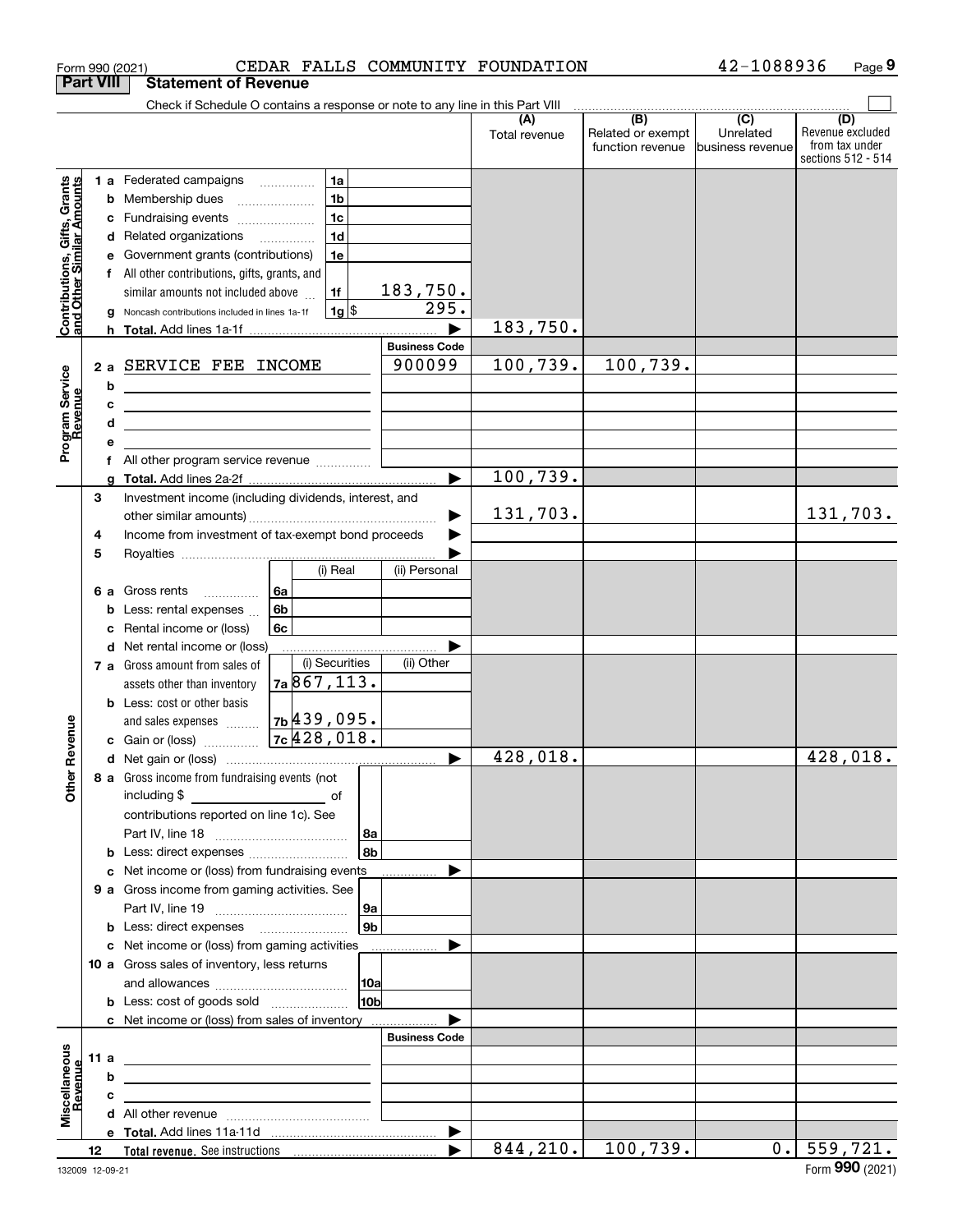$_{\rm Form}$   $_{990}$  (2021) CEDAR FALLS COMMUNITY FOUNDATION  $42$  –  $1088936$   $_{\rm Page}$ **Part IX Statement of Functional Expenses**

|              | Section 501(c)(3) and 501(c)(4) organizations must complete all columns. All other organizations must complete column (A).                                                                                   |                       |                                                 |                                           |                                |
|--------------|--------------------------------------------------------------------------------------------------------------------------------------------------------------------------------------------------------------|-----------------------|-------------------------------------------------|-------------------------------------------|--------------------------------|
|              |                                                                                                                                                                                                              |                       |                                                 |                                           |                                |
|              | Do not include amounts reported on lines 6b,<br>7b, 8b, 9b, and 10b of Part VIII.                                                                                                                            | (A)<br>Total expenses | $\overline{(B)}$<br>Program service<br>expenses | (C)<br>Management and<br>general expenses | (D)<br>Fundraising<br>expenses |
| 1            | Grants and other assistance to domestic organizations                                                                                                                                                        |                       |                                                 |                                           |                                |
|              | and domestic governments. See Part IV, line 21                                                                                                                                                               | 607, 102.             | 607,102.                                        |                                           |                                |
| $\mathbf{2}$ | Grants and other assistance to domestic                                                                                                                                                                      |                       |                                                 |                                           |                                |
|              | individuals. See Part IV, line 22                                                                                                                                                                            |                       |                                                 |                                           |                                |
| 3            | Grants and other assistance to foreign                                                                                                                                                                       |                       |                                                 |                                           |                                |
|              | organizations, foreign governments, and foreign                                                                                                                                                              |                       |                                                 |                                           |                                |
|              | individuals. See Part IV, lines 15 and 16                                                                                                                                                                    |                       |                                                 |                                           |                                |
| 4            | Benefits paid to or for members                                                                                                                                                                              |                       |                                                 |                                           |                                |
| 5            | Compensation of current officers, directors,                                                                                                                                                                 |                       |                                                 |                                           |                                |
|              | trustees, and key employees                                                                                                                                                                                  | 40,343.               | 10,987.                                         | 15,493.                                   | 13,863.                        |
| 6            | Compensation not included above to disqualified                                                                                                                                                              |                       |                                                 |                                           |                                |
|              | persons (as defined under section 4958(f)(1)) and                                                                                                                                                            |                       |                                                 |                                           |                                |
|              | persons described in section 4958(c)(3)(B)                                                                                                                                                                   |                       |                                                 |                                           |                                |
| 7            |                                                                                                                                                                                                              |                       |                                                 |                                           |                                |
| 8            | Pension plan accruals and contributions (include                                                                                                                                                             |                       |                                                 |                                           |                                |
|              | section 401(k) and 403(b) employer contributions)                                                                                                                                                            |                       |                                                 |                                           |                                |
| 9            |                                                                                                                                                                                                              |                       |                                                 |                                           |                                |
| 10           |                                                                                                                                                                                                              | 3,161.                | 861.                                            | 1,214.                                    | 1,086.                         |
| 11           | Fees for services (nonemployees):                                                                                                                                                                            |                       |                                                 |                                           |                                |
| a            |                                                                                                                                                                                                              |                       |                                                 |                                           |                                |
|              |                                                                                                                                                                                                              |                       |                                                 |                                           |                                |
| c            |                                                                                                                                                                                                              | 9,300.                |                                                 | 9,300.                                    |                                |
| d            |                                                                                                                                                                                                              |                       |                                                 |                                           |                                |
| е            | Professional fundraising services. See Part IV, line 17                                                                                                                                                      |                       |                                                 |                                           |                                |
| f            | Investment management fees                                                                                                                                                                                   | 37,910.               |                                                 | 37,910.                                   |                                |
|              | g Other. (If line 11g amount exceeds 10% of line 25,                                                                                                                                                         |                       |                                                 |                                           |                                |
|              | column (A), amount, list line 11g expenses on Sch O.)                                                                                                                                                        | 500.                  |                                                 | 500.                                      |                                |
| 12           |                                                                                                                                                                                                              | 18,700.               | 18,700.                                         |                                           |                                |
| 13           |                                                                                                                                                                                                              | 2,646.                | $\overline{181}$ .                              | $\overline{171}$ .                        | $\frac{2,294.}{2,626.}$        |
| 14           |                                                                                                                                                                                                              | 13,533.               |                                                 | 10,907.                                   |                                |
| 15           |                                                                                                                                                                                                              |                       |                                                 |                                           |                                |
| 16           |                                                                                                                                                                                                              |                       |                                                 |                                           |                                |
| 17           |                                                                                                                                                                                                              | 1,448.                |                                                 | 1,448.                                    |                                |
| 18           | Payments of travel or entertainment expenses                                                                                                                                                                 |                       |                                                 |                                           |                                |
|              | for any federal, state, or local public officials                                                                                                                                                            |                       |                                                 |                                           |                                |
| 19           | Conferences, conventions, and meetings                                                                                                                                                                       |                       |                                                 |                                           |                                |
| 20           | Interest                                                                                                                                                                                                     |                       |                                                 |                                           |                                |
| 21           |                                                                                                                                                                                                              |                       |                                                 |                                           |                                |
| 22           | Depreciation, depletion, and amortization                                                                                                                                                                    |                       |                                                 |                                           |                                |
| 23           | Insurance                                                                                                                                                                                                    | $\overline{2,271.}$   |                                                 | 2,271.                                    |                                |
| 24           | Other expenses. Itemize expenses not covered<br>above. (List miscellaneous expenses on line 24e. If<br>line 24e amount exceeds 10% of line 25, column (A).<br>amount, list line 24e expenses on Schedule 0.) |                       |                                                 |                                           |                                |
| a            | YEARLY ASSESSMENT                                                                                                                                                                                            | 90, 763.              |                                                 | 90, 763.                                  |                                |
| b            | BOOKS & SUBSCRIPTIONS                                                                                                                                                                                        | 7,898.                |                                                 | 7,898.                                    |                                |
| c            |                                                                                                                                                                                                              |                       |                                                 |                                           |                                |
| d            |                                                                                                                                                                                                              |                       |                                                 |                                           |                                |
|              | e All other expenses                                                                                                                                                                                         | 14,488.               | 4,442.                                          | 5, 254.                                   | 4,792.                         |
| 25           | Total functional expenses. Add lines 1 through 24e                                                                                                                                                           | 850,063.              | 642, 273.                                       | 183, 129.                                 | $\overline{24,661}$ .          |
| 26           | Joint costs. Complete this line only if the organization                                                                                                                                                     |                       |                                                 |                                           |                                |
|              | reported in column (B) joint costs from a combined                                                                                                                                                           |                       |                                                 |                                           |                                |
|              | educational campaign and fundraising solicitation.                                                                                                                                                           |                       |                                                 |                                           |                                |
|              | Check here $\blacktriangleright$  <br>if following SOP 98-2 (ASC 958-720)                                                                                                                                    |                       |                                                 |                                           |                                |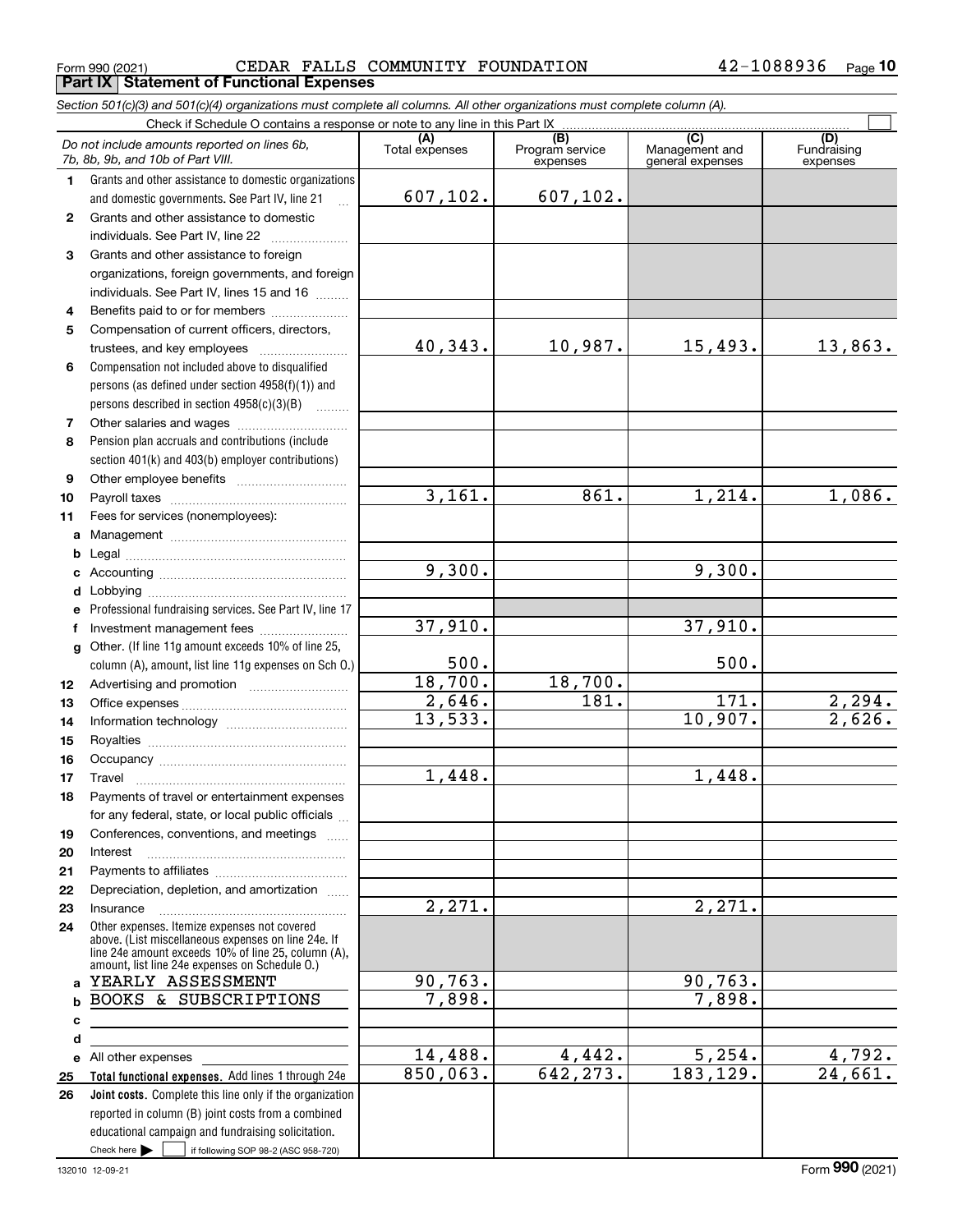**33**

Total liabilities and net assets/fund balances

| Form 990 (2021) |  |  |  |  | CEDAR FALLS COMMUNITY FOUNDATION | 1088936<br>42 | Page |
|-----------------|--|--|--|--|----------------------------------|---------------|------|
|-----------------|--|--|--|--|----------------------------------|---------------|------|

|                             | $\mathbf{u}$ $\mathbf{v}$ |                                                                                                                                                                                                                                |                                |                 |                    |
|-----------------------------|---------------------------|--------------------------------------------------------------------------------------------------------------------------------------------------------------------------------------------------------------------------------|--------------------------------|-----------------|--------------------|
|                             |                           | Check if Schedule O contains a response or note to any line in this Part X                                                                                                                                                     |                                |                 |                    |
|                             |                           |                                                                                                                                                                                                                                | (A)<br>Beginning of year       |                 | (B)<br>End of year |
|                             | 1                         | Cash - non-interest-bearing                                                                                                                                                                                                    |                                | 1               |                    |
|                             | $\mathbf{2}$              |                                                                                                                                                                                                                                | 397,046.                       | $\mathbf{2}$    | 373,242.           |
|                             | 3                         |                                                                                                                                                                                                                                | 33,363.                        | 3               | 20, 300.           |
|                             | 4                         |                                                                                                                                                                                                                                |                                | 4               |                    |
|                             | 5                         | Loans and other receivables from any current or former officer, director,                                                                                                                                                      |                                |                 |                    |
|                             |                           | trustee, key employee, creator or founder, substantial contributor, or 35%                                                                                                                                                     |                                |                 |                    |
|                             |                           | controlled entity or family member of any of these persons                                                                                                                                                                     |                                | 5               |                    |
|                             | 6                         | Loans and other receivables from other disqualified persons (as defined                                                                                                                                                        |                                |                 |                    |
| Assets                      |                           | under section 4958(f)(1)), and persons described in section 4958(c)(3)(B)                                                                                                                                                      | 1.1.1.1.1                      | 6               |                    |
|                             | 7                         |                                                                                                                                                                                                                                |                                | 7               |                    |
|                             | 8                         |                                                                                                                                                                                                                                |                                | 8               |                    |
|                             | 9                         | Prepaid expenses and deferred charges                                                                                                                                                                                          |                                | 9               |                    |
|                             |                           | 10a Land, buildings, and equipment: cost or other                                                                                                                                                                              |                                |                 |                    |
|                             |                           | basis. Complete Part VI of Schedule D  10a                                                                                                                                                                                     |                                |                 |                    |
|                             | b                         | <u>10b</u><br>Less: accumulated depreciation                                                                                                                                                                                   |                                | 10 <sub>c</sub> |                    |
|                             | 11                        |                                                                                                                                                                                                                                | 8,541,180.                     | 11              | 9,064,133.         |
|                             | 12                        |                                                                                                                                                                                                                                |                                | 12              |                    |
|                             | 13                        |                                                                                                                                                                                                                                |                                | 13              |                    |
|                             | 14                        | Intangible assets                                                                                                                                                                                                              |                                | 14              |                    |
|                             | 15                        |                                                                                                                                                                                                                                |                                | 15              |                    |
|                             | 16                        |                                                                                                                                                                                                                                | 8,971,589.                     | 16              | 9,457,675.         |
|                             | 17                        |                                                                                                                                                                                                                                | 880.                           | 17              | 744.               |
|                             | 18                        |                                                                                                                                                                                                                                | 232,953.                       | 18              | 215,516.           |
|                             | 19                        | Deferred revenue material contracts and a contract of the contract of the contract of the contract of the contract of the contract of the contract of the contract of the contract of the contract of the contract of the cont |                                | 19              |                    |
|                             | 20                        | Tax-exempt bond liabilities                                                                                                                                                                                                    |                                | 20              |                    |
|                             | 21                        | Escrow or custodial account liability. Complete Part IV of Schedule D                                                                                                                                                          |                                | 21              |                    |
|                             | 22                        | Loans and other payables to any current or former officer, director,                                                                                                                                                           |                                |                 |                    |
| Liabilities                 |                           | trustee, key employee, creator or founder, substantial contributor, or 35%                                                                                                                                                     |                                |                 |                    |
|                             |                           | controlled entity or family member of any of these persons                                                                                                                                                                     |                                | 22              |                    |
|                             | 23                        | Secured mortgages and notes payable to unrelated third parties                                                                                                                                                                 |                                | 23              |                    |
|                             | 24                        |                                                                                                                                                                                                                                |                                | 24              |                    |
|                             | 25                        | Other liabilities (including federal income tax, payables to related third                                                                                                                                                     |                                |                 |                    |
|                             |                           | parties, and other liabilities not included on lines 17-24). Complete Part X                                                                                                                                                   |                                |                 |                    |
|                             |                           | of Schedule D                                                                                                                                                                                                                  | 623, 333.                      | 25              | 633,319.           |
|                             | 26                        | Total liabilities. Add lines 17 through 25                                                                                                                                                                                     | 857,166.                       | 26              | 849,579.           |
|                             |                           | Organizations that follow FASB ASC 958, check here $\blacktriangleright \boxed{X}$                                                                                                                                             |                                |                 |                    |
|                             |                           | and complete lines 27, 28, 32, and 33.                                                                                                                                                                                         |                                |                 |                    |
|                             | 27                        | Net assets without donor restrictions                                                                                                                                                                                          | $\frac{1,773,945}{6,340,478.}$ | 27              | <u>1,827,136.</u>  |
|                             | 28                        | Net assets with donor restrictions                                                                                                                                                                                             |                                | 28              | 6,780,960.         |
|                             |                           | Organizations that do not follow FASB ASC 958, check here $\blacktriangleright$                                                                                                                                                |                                |                 |                    |
|                             |                           | and complete lines 29 through 33.                                                                                                                                                                                              |                                |                 |                    |
|                             | 29                        | Capital stock or trust principal, or current funds                                                                                                                                                                             |                                | 29              |                    |
|                             | 30                        | Paid-in or capital surplus, or land, building, or equipment fund                                                                                                                                                               |                                | 30              |                    |
|                             | 31                        | Retained earnings, endowment, accumulated income, or other funds                                                                                                                                                               |                                | 31              |                    |
| Net Assets or Fund Balances | 32                        |                                                                                                                                                                                                                                | 8, 114, 423.                   | 32              | 8,608,096.         |

**33**8,971,589. 9,457,675.

## **Part X Balance Sheet**

| Form 990 (2021 |  |
|----------------|--|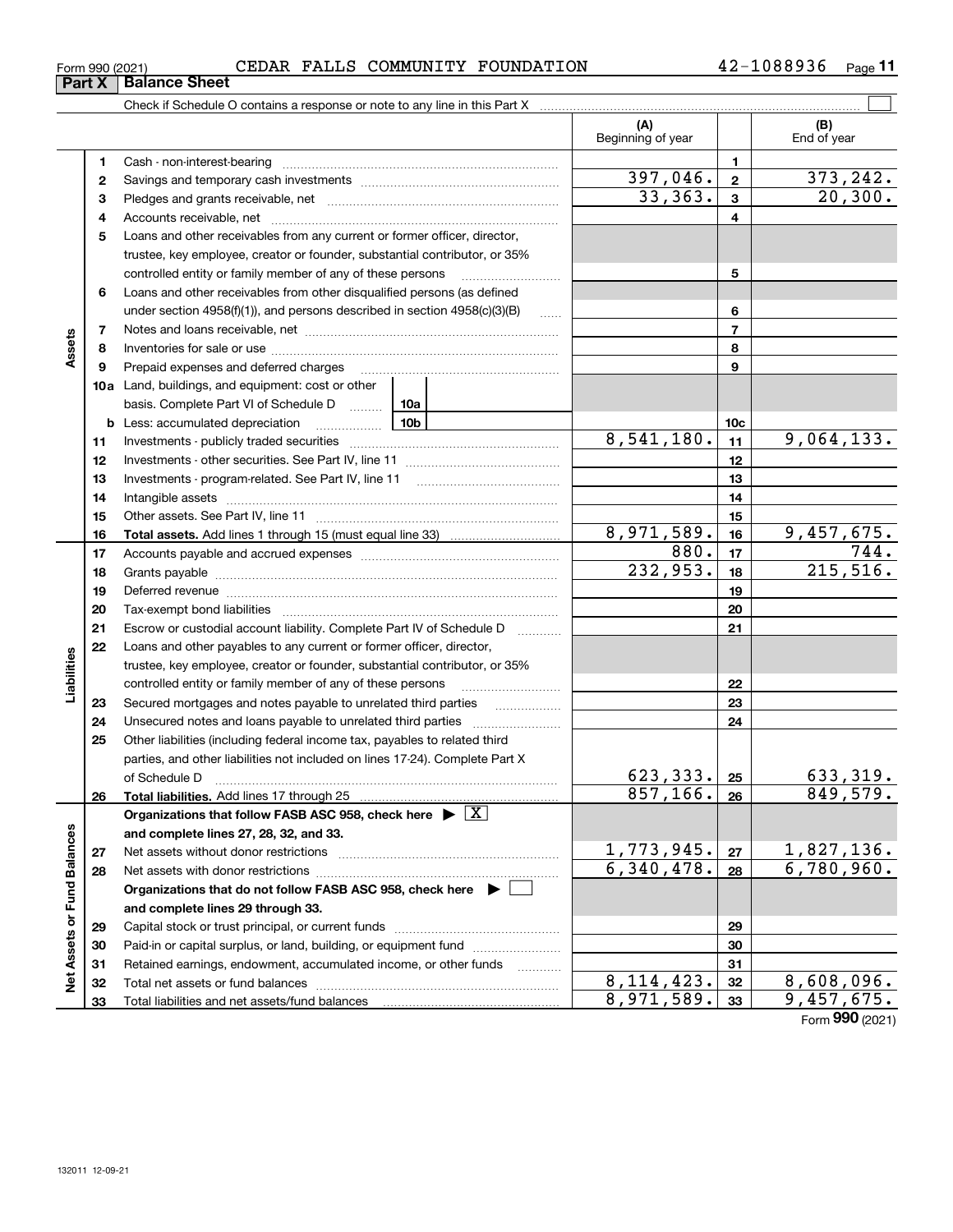| Part XI<br><b>Reconciliation of Net Assets</b><br>844,210.<br>$\mathbf{1}$<br>1<br>850,063.<br>$\overline{2}$<br>Total expenses (must equal Part IX, column (A), line 25)<br>2<br>$-5,853.$<br>3<br>Revenue less expenses. Subtract line 2 from line 1<br>З<br>8, 114, 423.<br>$\overline{\mathbf{4}}$<br>4<br>499,526.<br>5<br>Net unrealized gains (losses) on investments<br>5<br>6<br>6<br>$\overline{7}$<br>Investment expenses<br>7<br>8<br>8<br>Prior period adjustments<br>9<br>Other changes in net assets or fund balances (explain on Schedule O)<br>9<br>Net assets or fund balances at end of year. Combine lines 3 through 9 (must equal Part X, line 32,<br>10<br>8,608,096.<br>10<br><b>Part XII</b> Financial Statements and Reporting<br>Check if Schedule O contains a response or note to any line in this Part XII [11] [12] [12] [13] Check if Schedule O contains a response or note to any line in this Part XII<br>Yes<br>$\boxed{\text{X}}$ Accrual<br>Accounting method used to prepare the Form 990: <u>[</u> Cash<br>Other<br>1<br>If the organization changed its method of accounting from a prior year or checked "Other," explain on Schedule O.<br>2a Were the organization's financial statements compiled or reviewed by an independent accountant?<br>2a<br>If "Yes," check a box below to indicate whether the financial statements for the year were compiled or reviewed on a<br>separate basis, consolidated basis, or both:<br>Separate basis<br>Consolidated basis<br>Both consolidated and separate basis<br>Χ<br><b>b</b> Were the organization's financial statements audited by an independent accountant?<br>2b<br>If "Yes," check a box below to indicate whether the financial statements for the year were audited on a separate basis,<br>consolidated basis, or both:<br>$\lfloor x \rfloor$ Separate basis<br>Consolidated basis<br>Both consolidated and separate basis<br>c If "Yes" to line 2a or 2b, does the organization have a committee that assumes responsibility for oversight of the audit,<br>$\mathbf X$<br>2c<br>If the organization changed either its oversight process or selection process during the tax year, explain on Schedule O.<br>3a As a result of a federal award, was the organization required to undergo an audit or audits as set forth in the Single Audit | CEDAR FALLS COMMUNITY FOUNDATION<br>Form 990 (2021) | 42-1088936 | Page 12          |
|----------------------------------------------------------------------------------------------------------------------------------------------------------------------------------------------------------------------------------------------------------------------------------------------------------------------------------------------------------------------------------------------------------------------------------------------------------------------------------------------------------------------------------------------------------------------------------------------------------------------------------------------------------------------------------------------------------------------------------------------------------------------------------------------------------------------------------------------------------------------------------------------------------------------------------------------------------------------------------------------------------------------------------------------------------------------------------------------------------------------------------------------------------------------------------------------------------------------------------------------------------------------------------------------------------------------------------------------------------------------------------------------------------------------------------------------------------------------------------------------------------------------------------------------------------------------------------------------------------------------------------------------------------------------------------------------------------------------------------------------------------------------------------------------------------------------------------------------------------------------------------------------------------------------------------------------------------------------------------------------------------------------------------------------------------------------------------------------------------------------------------------------------------------------------------------------------------------------------------------------------------------------------------------------------------------------------------------------------|-----------------------------------------------------|------------|------------------|
|                                                                                                                                                                                                                                                                                                                                                                                                                                                                                                                                                                                                                                                                                                                                                                                                                                                                                                                                                                                                                                                                                                                                                                                                                                                                                                                                                                                                                                                                                                                                                                                                                                                                                                                                                                                                                                                                                                                                                                                                                                                                                                                                                                                                                                                                                                                                                    |                                                     |            |                  |
|                                                                                                                                                                                                                                                                                                                                                                                                                                                                                                                                                                                                                                                                                                                                                                                                                                                                                                                                                                                                                                                                                                                                                                                                                                                                                                                                                                                                                                                                                                                                                                                                                                                                                                                                                                                                                                                                                                                                                                                                                                                                                                                                                                                                                                                                                                                                                    |                                                     |            |                  |
|                                                                                                                                                                                                                                                                                                                                                                                                                                                                                                                                                                                                                                                                                                                                                                                                                                                                                                                                                                                                                                                                                                                                                                                                                                                                                                                                                                                                                                                                                                                                                                                                                                                                                                                                                                                                                                                                                                                                                                                                                                                                                                                                                                                                                                                                                                                                                    |                                                     |            |                  |
|                                                                                                                                                                                                                                                                                                                                                                                                                                                                                                                                                                                                                                                                                                                                                                                                                                                                                                                                                                                                                                                                                                                                                                                                                                                                                                                                                                                                                                                                                                                                                                                                                                                                                                                                                                                                                                                                                                                                                                                                                                                                                                                                                                                                                                                                                                                                                    |                                                     |            |                  |
|                                                                                                                                                                                                                                                                                                                                                                                                                                                                                                                                                                                                                                                                                                                                                                                                                                                                                                                                                                                                                                                                                                                                                                                                                                                                                                                                                                                                                                                                                                                                                                                                                                                                                                                                                                                                                                                                                                                                                                                                                                                                                                                                                                                                                                                                                                                                                    |                                                     |            |                  |
|                                                                                                                                                                                                                                                                                                                                                                                                                                                                                                                                                                                                                                                                                                                                                                                                                                                                                                                                                                                                                                                                                                                                                                                                                                                                                                                                                                                                                                                                                                                                                                                                                                                                                                                                                                                                                                                                                                                                                                                                                                                                                                                                                                                                                                                                                                                                                    |                                                     |            |                  |
|                                                                                                                                                                                                                                                                                                                                                                                                                                                                                                                                                                                                                                                                                                                                                                                                                                                                                                                                                                                                                                                                                                                                                                                                                                                                                                                                                                                                                                                                                                                                                                                                                                                                                                                                                                                                                                                                                                                                                                                                                                                                                                                                                                                                                                                                                                                                                    |                                                     |            |                  |
|                                                                                                                                                                                                                                                                                                                                                                                                                                                                                                                                                                                                                                                                                                                                                                                                                                                                                                                                                                                                                                                                                                                                                                                                                                                                                                                                                                                                                                                                                                                                                                                                                                                                                                                                                                                                                                                                                                                                                                                                                                                                                                                                                                                                                                                                                                                                                    |                                                     |            |                  |
|                                                                                                                                                                                                                                                                                                                                                                                                                                                                                                                                                                                                                                                                                                                                                                                                                                                                                                                                                                                                                                                                                                                                                                                                                                                                                                                                                                                                                                                                                                                                                                                                                                                                                                                                                                                                                                                                                                                                                                                                                                                                                                                                                                                                                                                                                                                                                    |                                                     |            |                  |
|                                                                                                                                                                                                                                                                                                                                                                                                                                                                                                                                                                                                                                                                                                                                                                                                                                                                                                                                                                                                                                                                                                                                                                                                                                                                                                                                                                                                                                                                                                                                                                                                                                                                                                                                                                                                                                                                                                                                                                                                                                                                                                                                                                                                                                                                                                                                                    |                                                     |            |                  |
|                                                                                                                                                                                                                                                                                                                                                                                                                                                                                                                                                                                                                                                                                                                                                                                                                                                                                                                                                                                                                                                                                                                                                                                                                                                                                                                                                                                                                                                                                                                                                                                                                                                                                                                                                                                                                                                                                                                                                                                                                                                                                                                                                                                                                                                                                                                                                    |                                                     |            |                  |
|                                                                                                                                                                                                                                                                                                                                                                                                                                                                                                                                                                                                                                                                                                                                                                                                                                                                                                                                                                                                                                                                                                                                                                                                                                                                                                                                                                                                                                                                                                                                                                                                                                                                                                                                                                                                                                                                                                                                                                                                                                                                                                                                                                                                                                                                                                                                                    |                                                     |            | $\overline{0}$ . |
|                                                                                                                                                                                                                                                                                                                                                                                                                                                                                                                                                                                                                                                                                                                                                                                                                                                                                                                                                                                                                                                                                                                                                                                                                                                                                                                                                                                                                                                                                                                                                                                                                                                                                                                                                                                                                                                                                                                                                                                                                                                                                                                                                                                                                                                                                                                                                    |                                                     |            |                  |
|                                                                                                                                                                                                                                                                                                                                                                                                                                                                                                                                                                                                                                                                                                                                                                                                                                                                                                                                                                                                                                                                                                                                                                                                                                                                                                                                                                                                                                                                                                                                                                                                                                                                                                                                                                                                                                                                                                                                                                                                                                                                                                                                                                                                                                                                                                                                                    |                                                     |            |                  |
|                                                                                                                                                                                                                                                                                                                                                                                                                                                                                                                                                                                                                                                                                                                                                                                                                                                                                                                                                                                                                                                                                                                                                                                                                                                                                                                                                                                                                                                                                                                                                                                                                                                                                                                                                                                                                                                                                                                                                                                                                                                                                                                                                                                                                                                                                                                                                    |                                                     |            |                  |
|                                                                                                                                                                                                                                                                                                                                                                                                                                                                                                                                                                                                                                                                                                                                                                                                                                                                                                                                                                                                                                                                                                                                                                                                                                                                                                                                                                                                                                                                                                                                                                                                                                                                                                                                                                                                                                                                                                                                                                                                                                                                                                                                                                                                                                                                                                                                                    |                                                     |            |                  |
|                                                                                                                                                                                                                                                                                                                                                                                                                                                                                                                                                                                                                                                                                                                                                                                                                                                                                                                                                                                                                                                                                                                                                                                                                                                                                                                                                                                                                                                                                                                                                                                                                                                                                                                                                                                                                                                                                                                                                                                                                                                                                                                                                                                                                                                                                                                                                    |                                                     |            | No               |
|                                                                                                                                                                                                                                                                                                                                                                                                                                                                                                                                                                                                                                                                                                                                                                                                                                                                                                                                                                                                                                                                                                                                                                                                                                                                                                                                                                                                                                                                                                                                                                                                                                                                                                                                                                                                                                                                                                                                                                                                                                                                                                                                                                                                                                                                                                                                                    |                                                     |            |                  |
|                                                                                                                                                                                                                                                                                                                                                                                                                                                                                                                                                                                                                                                                                                                                                                                                                                                                                                                                                                                                                                                                                                                                                                                                                                                                                                                                                                                                                                                                                                                                                                                                                                                                                                                                                                                                                                                                                                                                                                                                                                                                                                                                                                                                                                                                                                                                                    |                                                     |            |                  |
|                                                                                                                                                                                                                                                                                                                                                                                                                                                                                                                                                                                                                                                                                                                                                                                                                                                                                                                                                                                                                                                                                                                                                                                                                                                                                                                                                                                                                                                                                                                                                                                                                                                                                                                                                                                                                                                                                                                                                                                                                                                                                                                                                                                                                                                                                                                                                    |                                                     |            | х                |
|                                                                                                                                                                                                                                                                                                                                                                                                                                                                                                                                                                                                                                                                                                                                                                                                                                                                                                                                                                                                                                                                                                                                                                                                                                                                                                                                                                                                                                                                                                                                                                                                                                                                                                                                                                                                                                                                                                                                                                                                                                                                                                                                                                                                                                                                                                                                                    |                                                     |            |                  |
|                                                                                                                                                                                                                                                                                                                                                                                                                                                                                                                                                                                                                                                                                                                                                                                                                                                                                                                                                                                                                                                                                                                                                                                                                                                                                                                                                                                                                                                                                                                                                                                                                                                                                                                                                                                                                                                                                                                                                                                                                                                                                                                                                                                                                                                                                                                                                    |                                                     |            |                  |
|                                                                                                                                                                                                                                                                                                                                                                                                                                                                                                                                                                                                                                                                                                                                                                                                                                                                                                                                                                                                                                                                                                                                                                                                                                                                                                                                                                                                                                                                                                                                                                                                                                                                                                                                                                                                                                                                                                                                                                                                                                                                                                                                                                                                                                                                                                                                                    |                                                     |            |                  |
|                                                                                                                                                                                                                                                                                                                                                                                                                                                                                                                                                                                                                                                                                                                                                                                                                                                                                                                                                                                                                                                                                                                                                                                                                                                                                                                                                                                                                                                                                                                                                                                                                                                                                                                                                                                                                                                                                                                                                                                                                                                                                                                                                                                                                                                                                                                                                    |                                                     |            |                  |
|                                                                                                                                                                                                                                                                                                                                                                                                                                                                                                                                                                                                                                                                                                                                                                                                                                                                                                                                                                                                                                                                                                                                                                                                                                                                                                                                                                                                                                                                                                                                                                                                                                                                                                                                                                                                                                                                                                                                                                                                                                                                                                                                                                                                                                                                                                                                                    |                                                     |            |                  |
|                                                                                                                                                                                                                                                                                                                                                                                                                                                                                                                                                                                                                                                                                                                                                                                                                                                                                                                                                                                                                                                                                                                                                                                                                                                                                                                                                                                                                                                                                                                                                                                                                                                                                                                                                                                                                                                                                                                                                                                                                                                                                                                                                                                                                                                                                                                                                    |                                                     |            |                  |
|                                                                                                                                                                                                                                                                                                                                                                                                                                                                                                                                                                                                                                                                                                                                                                                                                                                                                                                                                                                                                                                                                                                                                                                                                                                                                                                                                                                                                                                                                                                                                                                                                                                                                                                                                                                                                                                                                                                                                                                                                                                                                                                                                                                                                                                                                                                                                    |                                                     |            |                  |
|                                                                                                                                                                                                                                                                                                                                                                                                                                                                                                                                                                                                                                                                                                                                                                                                                                                                                                                                                                                                                                                                                                                                                                                                                                                                                                                                                                                                                                                                                                                                                                                                                                                                                                                                                                                                                                                                                                                                                                                                                                                                                                                                                                                                                                                                                                                                                    |                                                     |            |                  |
|                                                                                                                                                                                                                                                                                                                                                                                                                                                                                                                                                                                                                                                                                                                                                                                                                                                                                                                                                                                                                                                                                                                                                                                                                                                                                                                                                                                                                                                                                                                                                                                                                                                                                                                                                                                                                                                                                                                                                                                                                                                                                                                                                                                                                                                                                                                                                    |                                                     |            |                  |
|                                                                                                                                                                                                                                                                                                                                                                                                                                                                                                                                                                                                                                                                                                                                                                                                                                                                                                                                                                                                                                                                                                                                                                                                                                                                                                                                                                                                                                                                                                                                                                                                                                                                                                                                                                                                                                                                                                                                                                                                                                                                                                                                                                                                                                                                                                                                                    |                                                     |            |                  |
|                                                                                                                                                                                                                                                                                                                                                                                                                                                                                                                                                                                                                                                                                                                                                                                                                                                                                                                                                                                                                                                                                                                                                                                                                                                                                                                                                                                                                                                                                                                                                                                                                                                                                                                                                                                                                                                                                                                                                                                                                                                                                                                                                                                                                                                                                                                                                    |                                                     |            |                  |
| Act and OMB Circular A-133?<br>За                                                                                                                                                                                                                                                                                                                                                                                                                                                                                                                                                                                                                                                                                                                                                                                                                                                                                                                                                                                                                                                                                                                                                                                                                                                                                                                                                                                                                                                                                                                                                                                                                                                                                                                                                                                                                                                                                                                                                                                                                                                                                                                                                                                                                                                                                                                  |                                                     |            | x                |
| b If "Yes," did the organization undergo the required audit or audits? If the organization did not undergo the required audit                                                                                                                                                                                                                                                                                                                                                                                                                                                                                                                                                                                                                                                                                                                                                                                                                                                                                                                                                                                                                                                                                                                                                                                                                                                                                                                                                                                                                                                                                                                                                                                                                                                                                                                                                                                                                                                                                                                                                                                                                                                                                                                                                                                                                      |                                                     |            |                  |
| 3b<br><b>nnn</b>                                                                                                                                                                                                                                                                                                                                                                                                                                                                                                                                                                                                                                                                                                                                                                                                                                                                                                                                                                                                                                                                                                                                                                                                                                                                                                                                                                                                                                                                                                                                                                                                                                                                                                                                                                                                                                                                                                                                                                                                                                                                                                                                                                                                                                                                                                                                   |                                                     |            |                  |

Form (2021) **990**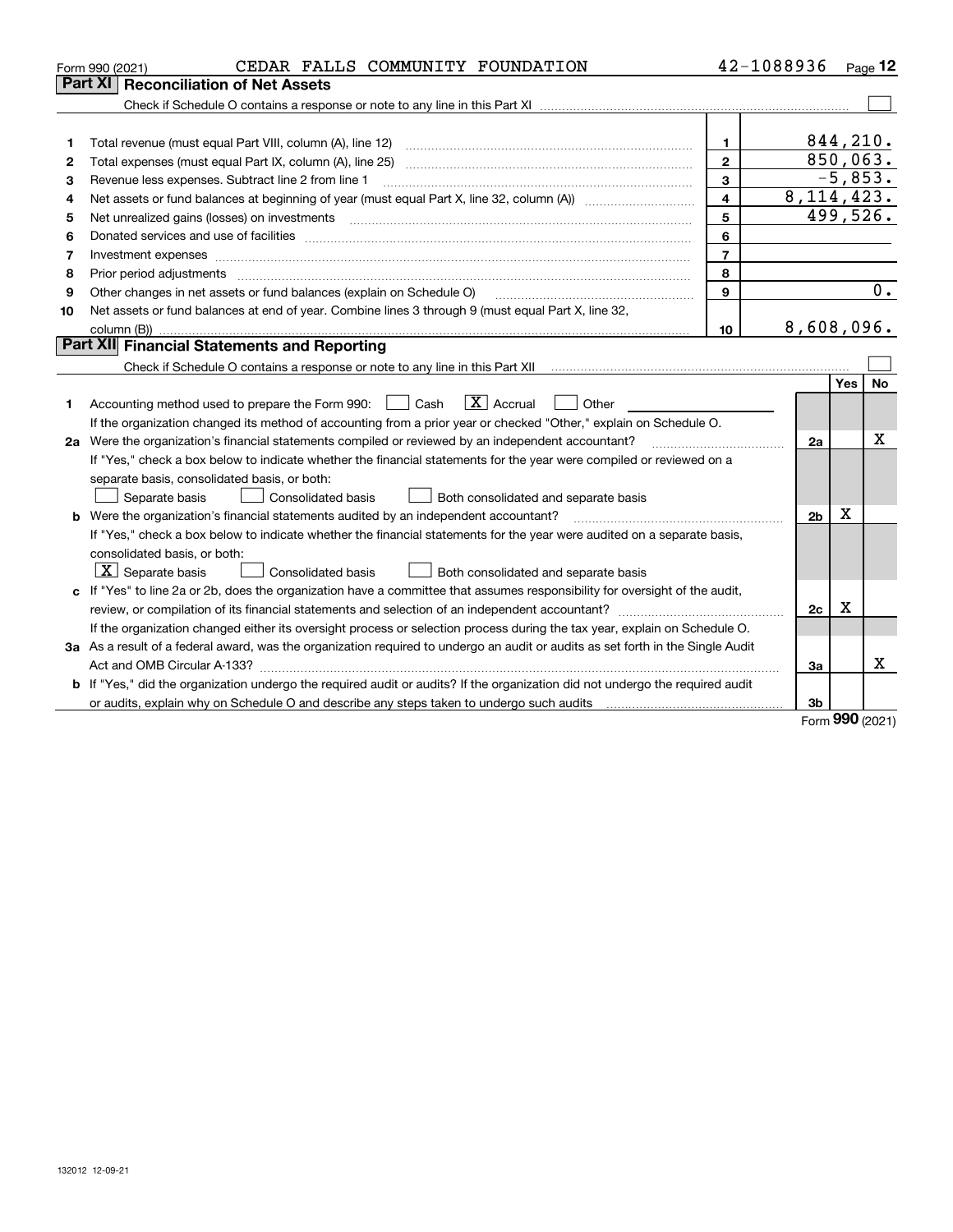Department of the Treasury

**(Form 990)**

**Total**

# **Public Charity Status and Public Support**

**Complete if the organization is a section 501(c)(3) organization or a section 4947(a)(1) nonexempt charitable trust.**

**| Attach to Form 990 or Form 990-EZ.** 

| OMB No. 1545-0047                   |
|-------------------------------------|
| 202                                 |
| <b>Open to Public</b><br>Inspection |

|        |                     | nternal Revenue Service                     |                                                                        | Go to www.irs.gov/Form990 for instructions and the latest information.                                                                                                                                                                                    |                             |                                 |                            | Inspection                            |
|--------|---------------------|---------------------------------------------|------------------------------------------------------------------------|-----------------------------------------------------------------------------------------------------------------------------------------------------------------------------------------------------------------------------------------------------------|-----------------------------|---------------------------------|----------------------------|---------------------------------------|
|        |                     | Name of the organization                    |                                                                        |                                                                                                                                                                                                                                                           |                             |                                 |                            | <b>Employer identification number</b> |
|        |                     |                                             |                                                                        | CEDAR FALLS COMMUNITY FOUNDATION                                                                                                                                                                                                                          |                             |                                 |                            | 42-1088936                            |
| Part I |                     |                                             |                                                                        | Reason for Public Charity Status. (All organizations must complete this part.) See instructions.                                                                                                                                                          |                             |                                 |                            |                                       |
|        |                     |                                             |                                                                        | The organization is not a private foundation because it is: (For lines 1 through 12, check only one box.)                                                                                                                                                 |                             |                                 |                            |                                       |
| 1      |                     |                                             |                                                                        | A church, convention of churches, or association of churches described in section $170(b)(1)(A)(i)$ .                                                                                                                                                     |                             |                                 |                            |                                       |
| 2      |                     |                                             |                                                                        | A school described in section 170(b)(1)(A)(ii). (Attach Schedule E (Form 990).)                                                                                                                                                                           |                             |                                 |                            |                                       |
| з      |                     |                                             |                                                                        | A hospital or a cooperative hospital service organization described in section 170(b)(1)(A)(iii).                                                                                                                                                         |                             |                                 |                            |                                       |
|        |                     |                                             |                                                                        | A medical research organization operated in conjunction with a hospital described in section 170(b)(1)(A)(iii). Enter the hospital's name,                                                                                                                |                             |                                 |                            |                                       |
| 5      |                     | city, and state:                            |                                                                        | An organization operated for the benefit of a college or university owned or operated by a governmental unit described in                                                                                                                                 |                             |                                 |                            |                                       |
|        |                     |                                             | section 170(b)(1)(A)(iv). (Complete Part II.)                          |                                                                                                                                                                                                                                                           |                             |                                 |                            |                                       |
| 6      |                     |                                             |                                                                        | A federal, state, or local government or governmental unit described in section 170(b)(1)(A)(v).                                                                                                                                                          |                             |                                 |                            |                                       |
| 7      | $\lfloor x \rfloor$ |                                             |                                                                        | An organization that normally receives a substantial part of its support from a governmental unit or from the general public described in                                                                                                                 |                             |                                 |                            |                                       |
|        |                     |                                             | section 170(b)(1)(A)(vi). (Complete Part II.)                          |                                                                                                                                                                                                                                                           |                             |                                 |                            |                                       |
| 8      |                     |                                             |                                                                        | A community trust described in section 170(b)(1)(A)(vi). (Complete Part II.)                                                                                                                                                                              |                             |                                 |                            |                                       |
| 9      |                     |                                             |                                                                        | An agricultural research organization described in section 170(b)(1)(A)(ix) operated in conjunction with a land-grant college                                                                                                                             |                             |                                 |                            |                                       |
|        |                     |                                             |                                                                        | or university or a non-land-grant college of agriculture (see instructions). Enter the name, city, and state of the college or                                                                                                                            |                             |                                 |                            |                                       |
|        |                     | university:                                 |                                                                        |                                                                                                                                                                                                                                                           |                             |                                 |                            |                                       |
| 10     |                     |                                             |                                                                        | An organization that normally receives (1) more than 33 1/3% of its support from contributions, membership fees, and gross receipts from                                                                                                                  |                             |                                 |                            |                                       |
|        |                     |                                             |                                                                        | activities related to its exempt functions, subject to certain exceptions; and (2) no more than 33 1/3% of its support from gross investment                                                                                                              |                             |                                 |                            |                                       |
|        |                     |                                             |                                                                        | income and unrelated business taxable income (less section 511 tax) from businesses acquired by the organization after June 30, 1975.                                                                                                                     |                             |                                 |                            |                                       |
|        |                     |                                             | See section 509(a)(2). (Complete Part III.)                            |                                                                                                                                                                                                                                                           |                             |                                 |                            |                                       |
| 11     |                     |                                             |                                                                        | An organization organized and operated exclusively to test for public safety. See section 509(a)(4).                                                                                                                                                      |                             |                                 |                            |                                       |
| 12     |                     |                                             |                                                                        | An organization organized and operated exclusively for the benefit of, to perform the functions of, or to carry out the purposes of one or                                                                                                                |                             |                                 |                            |                                       |
|        |                     |                                             |                                                                        | more publicly supported organizations described in section 509(a)(1) or section 509(a)(2). See section 509(a)(3). Check the box on                                                                                                                        |                             |                                 |                            |                                       |
|        |                     |                                             |                                                                        | lines 12a through 12d that describes the type of supporting organization and complete lines 12e, 12f, and 12g.                                                                                                                                            |                             |                                 |                            |                                       |
| а      |                     |                                             |                                                                        | Type I. A supporting organization operated, supervised, or controlled by its supported organization(s), typically by giving                                                                                                                               |                             |                                 |                            |                                       |
|        |                     |                                             |                                                                        | the supported organization(s) the power to regularly appoint or elect a majority of the directors or trustees of the supporting                                                                                                                           |                             |                                 |                            |                                       |
|        |                     |                                             | organization. You must complete Part IV, Sections A and B.             |                                                                                                                                                                                                                                                           |                             |                                 |                            |                                       |
| b      |                     |                                             |                                                                        | Type II. A supporting organization supervised or controlled in connection with its supported organization(s), by having                                                                                                                                   |                             |                                 |                            |                                       |
|        |                     |                                             |                                                                        | control or management of the supporting organization vested in the same persons that control or manage the supported                                                                                                                                      |                             |                                 |                            |                                       |
|        |                     |                                             | organization(s). You must complete Part IV, Sections A and C.          |                                                                                                                                                                                                                                                           |                             |                                 |                            |                                       |
| с      |                     |                                             |                                                                        | Type III functionally integrated. A supporting organization operated in connection with, and functionally integrated with,                                                                                                                                |                             |                                 |                            |                                       |
|        |                     |                                             |                                                                        | its supported organization(s) (see instructions). You must complete Part IV, Sections A, D, and E.                                                                                                                                                        |                             |                                 |                            |                                       |
| d      |                     |                                             |                                                                        | Type III non-functionally integrated. A supporting organization operated in connection with its supported organization(s)<br>that is not functionally integrated. The organization generally must satisfy a distribution requirement and an attentiveness |                             |                                 |                            |                                       |
|        |                     |                                             |                                                                        | requirement (see instructions). You must complete Part IV, Sections A and D, and Part V.                                                                                                                                                                  |                             |                                 |                            |                                       |
| е      |                     |                                             |                                                                        | Check this box if the organization received a written determination from the IRS that it is a Type I, Type II, Type III                                                                                                                                   |                             |                                 |                            |                                       |
|        |                     |                                             |                                                                        | functionally integrated, or Type III non-functionally integrated supporting organization.                                                                                                                                                                 |                             |                                 |                            |                                       |
| f.     |                     | Enter the number of supported organizations |                                                                        |                                                                                                                                                                                                                                                           |                             |                                 |                            |                                       |
|        |                     |                                             | Provide the following information about the supported organization(s). |                                                                                                                                                                                                                                                           |                             |                                 |                            |                                       |
|        |                     | (i) Name of supported                       | (ii) EIN                                                               | (iii) Type of organization                                                                                                                                                                                                                                | in your governing document? | (iv) Is the organization listed | (v) Amount of monetary     | (vi) Amount of other                  |
|        |                     | organization                                |                                                                        | (described on lines 1-10<br>above (see instructions))                                                                                                                                                                                                     | Yes                         | <b>No</b>                       | support (see instructions) | support (see instructions)            |
|        |                     |                                             |                                                                        |                                                                                                                                                                                                                                                           |                             |                                 |                            |                                       |
|        |                     |                                             |                                                                        |                                                                                                                                                                                                                                                           |                             |                                 |                            |                                       |
|        |                     |                                             |                                                                        |                                                                                                                                                                                                                                                           |                             |                                 |                            |                                       |
|        |                     |                                             |                                                                        |                                                                                                                                                                                                                                                           |                             |                                 |                            |                                       |
|        |                     |                                             |                                                                        |                                                                                                                                                                                                                                                           |                             |                                 |                            |                                       |
|        |                     |                                             |                                                                        |                                                                                                                                                                                                                                                           |                             |                                 |                            |                                       |
|        |                     |                                             |                                                                        |                                                                                                                                                                                                                                                           |                             |                                 |                            |                                       |
|        |                     |                                             |                                                                        |                                                                                                                                                                                                                                                           |                             |                                 |                            |                                       |
|        |                     |                                             |                                                                        |                                                                                                                                                                                                                                                           |                             |                                 |                            |                                       |
|        |                     |                                             |                                                                        |                                                                                                                                                                                                                                                           |                             |                                 |                            |                                       |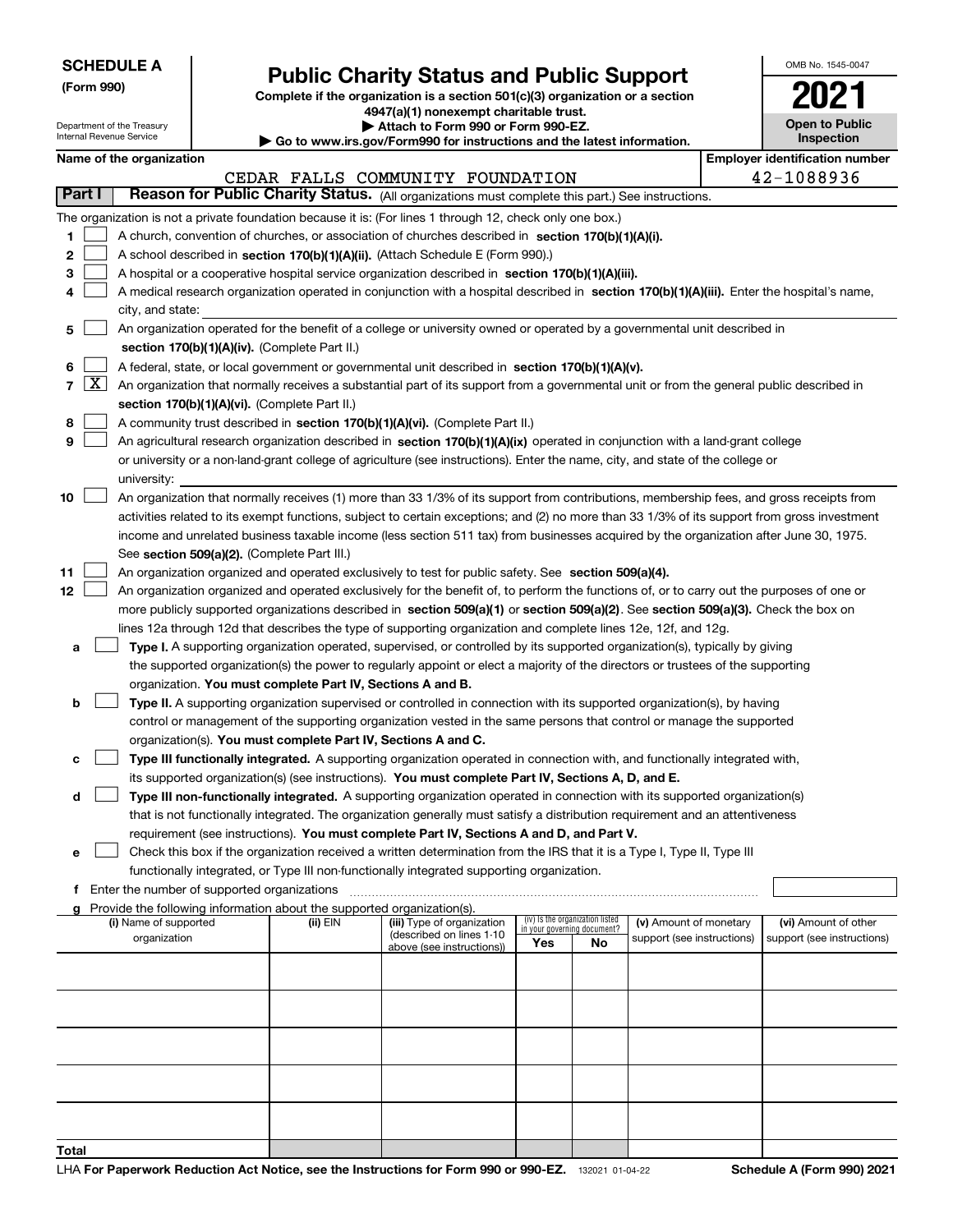132022 01-04-22

| <b>Section A. Public Support</b>       |
|----------------------------------------|
| fails to qualify under the tests liste |
| (Complete only if you checked the      |
|                                        |

**Part II Support Schedule for Organizations Described in Sections 170(b)(1)(A)(iv) and 170(b)(1)(A)(vi)**

box on line 5, 7, or 8 of Part I or if the organization failed to qualify under Part III. If the organization ed below, please complete Part III.)

|    | occuon A. Fublic oupport                                                                                                                                                                                                                                            |          |            |                |            |          |                        |
|----|---------------------------------------------------------------------------------------------------------------------------------------------------------------------------------------------------------------------------------------------------------------------|----------|------------|----------------|------------|----------|------------------------|
|    | Calendar year (or fiscal year beginning in) $\blacktriangleright$                                                                                                                                                                                                   | (a) 2017 | $(b)$ 2018 | $(c)$ 2019     | $(d)$ 2020 | (e) 2021 | (f) Total              |
|    | 1 Gifts, grants, contributions, and                                                                                                                                                                                                                                 |          |            |                |            |          |                        |
|    | membership fees received. (Do not                                                                                                                                                                                                                                   |          |            |                |            |          |                        |
|    | include any "unusual grants.")                                                                                                                                                                                                                                      | 247,736. | 61,814.    | 154, 219.      | 142,066.   | 183,750. | 789,585.               |
|    | 2 Tax revenues levied for the organ-                                                                                                                                                                                                                                |          |            |                |            |          |                        |
|    | ization's benefit and either paid to                                                                                                                                                                                                                                |          |            |                |            |          |                        |
|    | or expended on its behalf                                                                                                                                                                                                                                           |          |            |                |            |          |                        |
|    | 3 The value of services or facilities                                                                                                                                                                                                                               |          |            |                |            |          |                        |
|    | furnished by a governmental unit to                                                                                                                                                                                                                                 |          |            |                |            |          |                        |
|    | the organization without charge                                                                                                                                                                                                                                     | 7,711.   | 8,020.     | <u>12,966.</u> | 11,195.    | 12,738.  | 52,630.                |
|    | 4 Total. Add lines 1 through 3                                                                                                                                                                                                                                      | 255,447. | 69,834.    | 167, 185.      | 153, 261.  | 196,488. | 842, 215.              |
|    | 5 The portion of total contributions                                                                                                                                                                                                                                |          |            |                |            |          |                        |
|    | by each person (other than a                                                                                                                                                                                                                                        |          |            |                |            |          |                        |
|    | governmental unit or publicly                                                                                                                                                                                                                                       |          |            |                |            |          |                        |
|    | supported organization) included                                                                                                                                                                                                                                    |          |            |                |            |          |                        |
|    | on line 1 that exceeds 2% of the                                                                                                                                                                                                                                    |          |            |                |            |          |                        |
|    | amount shown on line 11,                                                                                                                                                                                                                                            |          |            |                |            |          |                        |
|    | column (f)                                                                                                                                                                                                                                                          |          |            |                |            |          | 92,810.                |
|    | 6 Public support. Subtract line 5 from line 4.                                                                                                                                                                                                                      |          |            |                |            |          | 749, 405.              |
|    | <b>Section B. Total Support</b>                                                                                                                                                                                                                                     |          |            |                |            |          |                        |
|    | Calendar year (or fiscal year beginning in) $\blacktriangleright$                                                                                                                                                                                                   | (a) 2017 | $(b)$ 2018 | $(c)$ 2019     | $(d)$ 2020 | (e) 2021 | (f) Total              |
|    | 7 Amounts from line 4                                                                                                                                                                                                                                               | 255,447. | 69,834.    | 167, 185.      | 153, 261.  | 196,488. | $\overline{842,215}$ . |
|    | 8 Gross income from interest,                                                                                                                                                                                                                                       |          |            |                |            |          |                        |
|    | dividends, payments received on                                                                                                                                                                                                                                     |          |            |                |            |          |                        |
|    | securities loans, rents, royalties,                                                                                                                                                                                                                                 |          |            |                |            |          |                        |
|    | and income from similar sources                                                                                                                                                                                                                                     | 115,767. | 127,881.   | 158, 965.      | 120,506.   | 131,703. | 654,822.               |
|    | <b>9</b> Net income from unrelated business                                                                                                                                                                                                                         |          |            |                |            |          |                        |
|    | activities, whether or not the                                                                                                                                                                                                                                      |          |            |                |            |          |                        |
|    | business is regularly carried on                                                                                                                                                                                                                                    |          |            |                |            |          |                        |
|    | 10 Other income. Do not include gain                                                                                                                                                                                                                                |          |            |                |            |          |                        |
|    | or loss from the sale of capital                                                                                                                                                                                                                                    |          |            |                |            |          |                        |
|    | assets (Explain in Part VI.)                                                                                                                                                                                                                                        |          |            |                |            |          |                        |
|    | 11 Total support. Add lines 7 through 10                                                                                                                                                                                                                            |          |            |                |            |          | 1497037.               |
|    | 12 Gross receipts from related activities, etc. (see instructions)                                                                                                                                                                                                  |          |            |                |            | 12       | 434,366.               |
|    | 13 First 5 years. If the Form 990 is for the organization's first, second, third, fourth, or fifth tax year as a section 501(c)(3)                                                                                                                                  |          |            |                |            |          |                        |
|    | organization, check this box and stop here                                                                                                                                                                                                                          |          |            |                |            |          |                        |
|    | <b>Section C. Computation of Public Support Percentage</b>                                                                                                                                                                                                          |          |            |                |            |          |                        |
|    |                                                                                                                                                                                                                                                                     |          |            |                |            | 14       | 50.06<br>$\frac{9}{6}$ |
|    |                                                                                                                                                                                                                                                                     |          |            |                |            | 15       | 43.97<br>$\frac{9}{6}$ |
|    |                                                                                                                                                                                                                                                                     |          |            |                |            |          |                        |
|    | 16a 33 1/3% support test - 2021. If the organization did not check the box on line 13, and line 14 is 33 1/3% or more, check this box and<br>$\blacktriangleright$ $\boxed{\text{X}}$<br>stop here. The organization qualifies as a publicly supported organization |          |            |                |            |          |                        |
|    | <b>b 33 1/3% support test - 2020.</b> If the organization did not check a box on line 13 or 16a, and line 15 is 33 1/3% or more, check this box                                                                                                                     |          |            |                |            |          |                        |
|    |                                                                                                                                                                                                                                                                     |          |            |                |            |          |                        |
|    |                                                                                                                                                                                                                                                                     |          |            |                |            |          |                        |
|    | 17a 10% -facts-and-circumstances test - 2021. If the organization did not check a box on line 13, 16a, or 16b, and line 14 is 10% or more,                                                                                                                          |          |            |                |            |          |                        |
|    | and if the organization meets the facts-and-circumstances test, check this box and stop here. Explain in Part VI how the organization<br>meets the facts-and-circumstances test. The organization qualifies as a publicly supported organization                    |          |            |                |            |          |                        |
|    |                                                                                                                                                                                                                                                                     |          |            |                |            |          |                        |
|    | b 10% -facts-and-circumstances test - 2020. If the organization did not check a box on line 13, 16a, 16b, or 17a, and line 15 is 10% or                                                                                                                             |          |            |                |            |          |                        |
|    | more, and if the organization meets the facts-and-circumstances test, check this box and stop here. Explain in Part VI how the                                                                                                                                      |          |            |                |            |          |                        |
|    | organization meets the facts-and-circumstances test. The organization qualifies as a publicly supported organization                                                                                                                                                |          |            |                |            |          |                        |
| 18 | Private foundation. If the organization did not check a box on line 13, 16a, 16b, 17a, or 17b, check this box and see instructions                                                                                                                                  |          |            |                |            |          |                        |

**Schedule A (Form 990) 2021**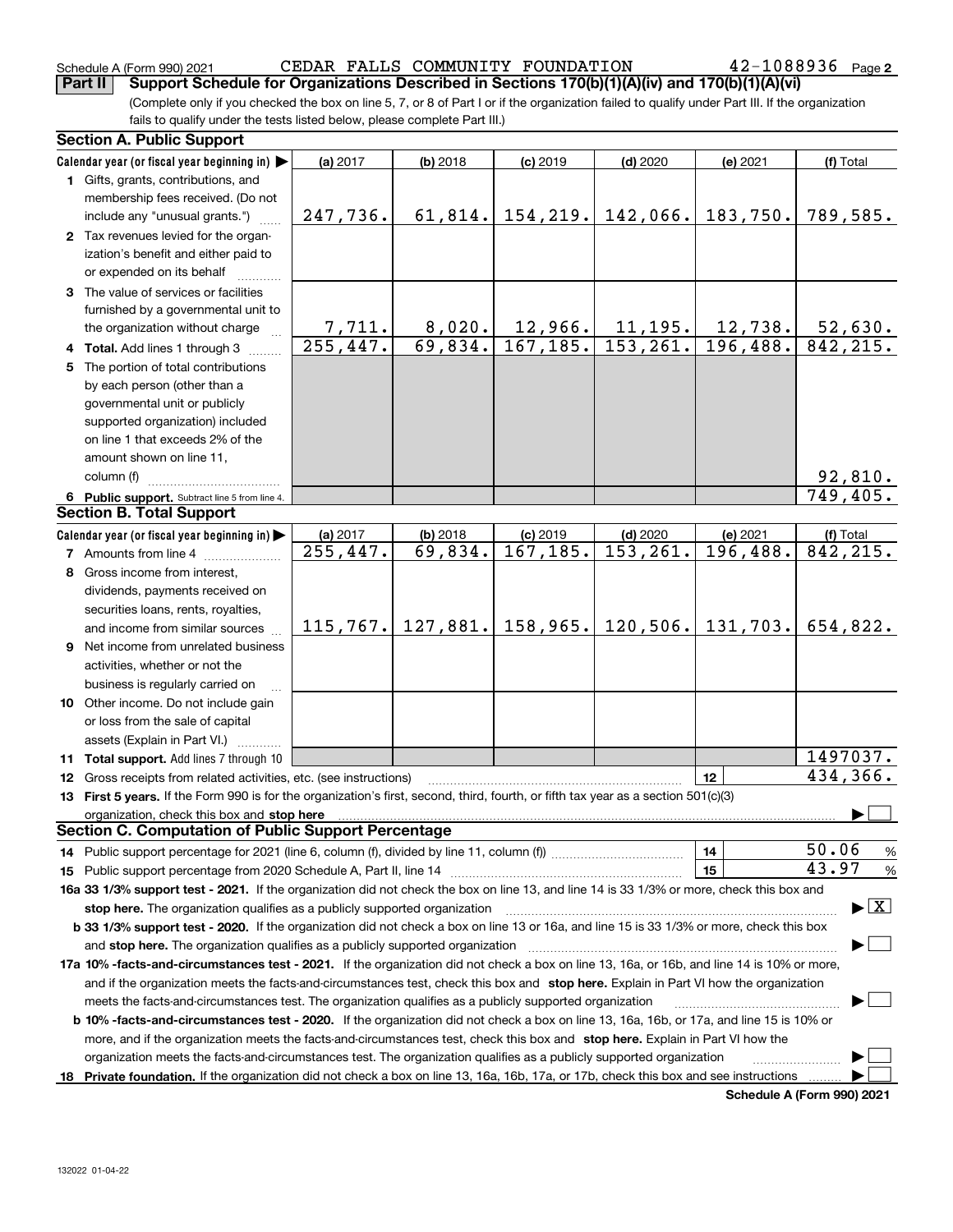## Schedule A (Form 990) 2021 CEDAR FALLS COMMUNITY FOUNDATION 4 $\rm 2$ - $\rm 1088936$   $\rm$   $\rm$  Page **Part III** | Support Schedule for Organizations Described in Section 509(a)(2)

(Complete only if you checked the box on line 10 of Part I or if the organization failed to qualify under Part II. If the organization fails to qualify under the tests listed below, please complete Part II.)

|    | <b>Section A. Public Support</b>                                                                                                                 |          |          |            |            |          |                          |
|----|--------------------------------------------------------------------------------------------------------------------------------------------------|----------|----------|------------|------------|----------|--------------------------|
|    | Calendar year (or fiscal year beginning in) $\blacktriangleright$                                                                                | (a) 2017 | (b) 2018 | $(c)$ 2019 | $(d)$ 2020 | (e) 2021 | (f) Total                |
|    | 1 Gifts, grants, contributions, and                                                                                                              |          |          |            |            |          |                          |
|    | membership fees received. (Do not                                                                                                                |          |          |            |            |          |                          |
|    | include any "unusual grants.")                                                                                                                   |          |          |            |            |          |                          |
|    | <b>2</b> Gross receipts from admissions,                                                                                                         |          |          |            |            |          |                          |
|    | merchandise sold or services per-                                                                                                                |          |          |            |            |          |                          |
|    | formed, or facilities furnished in                                                                                                               |          |          |            |            |          |                          |
|    | any activity that is related to the<br>organization's tax-exempt purpose                                                                         |          |          |            |            |          |                          |
|    | 3 Gross receipts from activities that                                                                                                            |          |          |            |            |          |                          |
|    | are not an unrelated trade or bus-                                                                                                               |          |          |            |            |          |                          |
|    | iness under section 513                                                                                                                          |          |          |            |            |          |                          |
|    |                                                                                                                                                  |          |          |            |            |          |                          |
|    | 4 Tax revenues levied for the organ-                                                                                                             |          |          |            |            |          |                          |
|    | ization's benefit and either paid to                                                                                                             |          |          |            |            |          |                          |
|    | or expended on its behalf<br>.                                                                                                                   |          |          |            |            |          |                          |
|    | 5 The value of services or facilities                                                                                                            |          |          |            |            |          |                          |
|    | furnished by a governmental unit to                                                                                                              |          |          |            |            |          |                          |
|    | the organization without charge                                                                                                                  |          |          |            |            |          |                          |
|    | <b>6 Total.</b> Add lines 1 through 5 $\dots$                                                                                                    |          |          |            |            |          |                          |
|    | 7a Amounts included on lines 1, 2, and                                                                                                           |          |          |            |            |          |                          |
|    | 3 received from disqualified persons                                                                                                             |          |          |            |            |          |                          |
|    | <b>b</b> Amounts included on lines 2 and 3 received                                                                                              |          |          |            |            |          |                          |
|    | from other than disqualified persons that                                                                                                        |          |          |            |            |          |                          |
|    | exceed the greater of \$5,000 or 1% of the<br>amount on line 13 for the year                                                                     |          |          |            |            |          |                          |
|    | c Add lines 7a and 7b                                                                                                                            |          |          |            |            |          |                          |
|    | 8 Public support. (Subtract line 7c from line 6.)                                                                                                |          |          |            |            |          |                          |
|    | <b>Section B. Total Support</b>                                                                                                                  |          |          |            |            |          |                          |
|    | Calendar year (or fiscal year beginning in)                                                                                                      | (a) 2017 | (b) 2018 | $(c)$ 2019 | $(d)$ 2020 | (e) 2021 | (f) Total                |
|    | 9 Amounts from line 6                                                                                                                            |          |          |            |            |          |                          |
|    | 10a Gross income from interest,                                                                                                                  |          |          |            |            |          |                          |
|    | dividends, payments received on                                                                                                                  |          |          |            |            |          |                          |
|    | securities loans, rents, royalties,<br>and income from similar sources                                                                           |          |          |            |            |          |                          |
|    |                                                                                                                                                  |          |          |            |            |          |                          |
|    | <b>b</b> Unrelated business taxable income<br>(less section 511 taxes) from businesses                                                           |          |          |            |            |          |                          |
|    |                                                                                                                                                  |          |          |            |            |          |                          |
|    | acquired after June 30, 1975 [10001]                                                                                                             |          |          |            |            |          |                          |
|    | c Add lines 10a and 10b<br>11 Net income from unrelated business                                                                                 |          |          |            |            |          |                          |
|    | activities not included on line 10b,                                                                                                             |          |          |            |            |          |                          |
|    | whether or not the business is                                                                                                                   |          |          |            |            |          |                          |
|    | regularly carried on                                                                                                                             |          |          |            |            |          |                          |
|    | <b>12</b> Other income. Do not include gain<br>or loss from the sale of capital                                                                  |          |          |            |            |          |                          |
|    | assets (Explain in Part VI.)                                                                                                                     |          |          |            |            |          |                          |
|    | 13 Total support. (Add lines 9, 10c, 11, and 12.)                                                                                                |          |          |            |            |          |                          |
|    | 14 First 5 years. If the Form 990 is for the organization's first, second, third, fourth, or fifth tax year as a section 501(c)(3) organization, |          |          |            |            |          |                          |
|    |                                                                                                                                                  |          |          |            |            |          |                          |
|    | <b>Section C. Computation of Public Support Percentage</b>                                                                                       |          |          |            |            |          |                          |
|    | 15 Public support percentage for 2021 (line 8, column (f), divided by line 13, column (f))                                                       |          |          |            |            | 15       | %                        |
| 16 | Public support percentage from 2020 Schedule A, Part III, line 15                                                                                |          |          |            |            | 16       | %                        |
|    | Section D. Computation of Investment Income Percentage                                                                                           |          |          |            |            |          |                          |
|    | 17 Investment income percentage for 2021 (line 10c, column (f), divided by line 13, column (f))                                                  |          |          |            |            | 17       | %                        |
|    | 18 Investment income percentage from 2020 Schedule A, Part III, line 17                                                                          |          |          |            |            | 18       | %                        |
|    | 19a 33 1/3% support tests - 2021. If the organization did not check the box on line 14, and line 15 is more than 33 1/3%, and line 17 is not     |          |          |            |            |          |                          |
|    | more than 33 1/3%, check this box and stop here. The organization qualifies as a publicly supported organization                                 |          |          |            |            |          | $\overline{\phantom{a}}$ |
|    | b 33 1/3% support tests - 2020. If the organization did not check a box on line 14 or line 19a, and line 16 is more than 33 1/3%, and            |          |          |            |            |          |                          |
|    | line 18 is not more than 33 1/3%, check this box and stop here. The organization qualifies as a publicly supported organization                  |          |          |            |            |          |                          |
| 20 |                                                                                                                                                  |          |          |            |            |          |                          |
|    |                                                                                                                                                  |          |          |            |            |          |                          |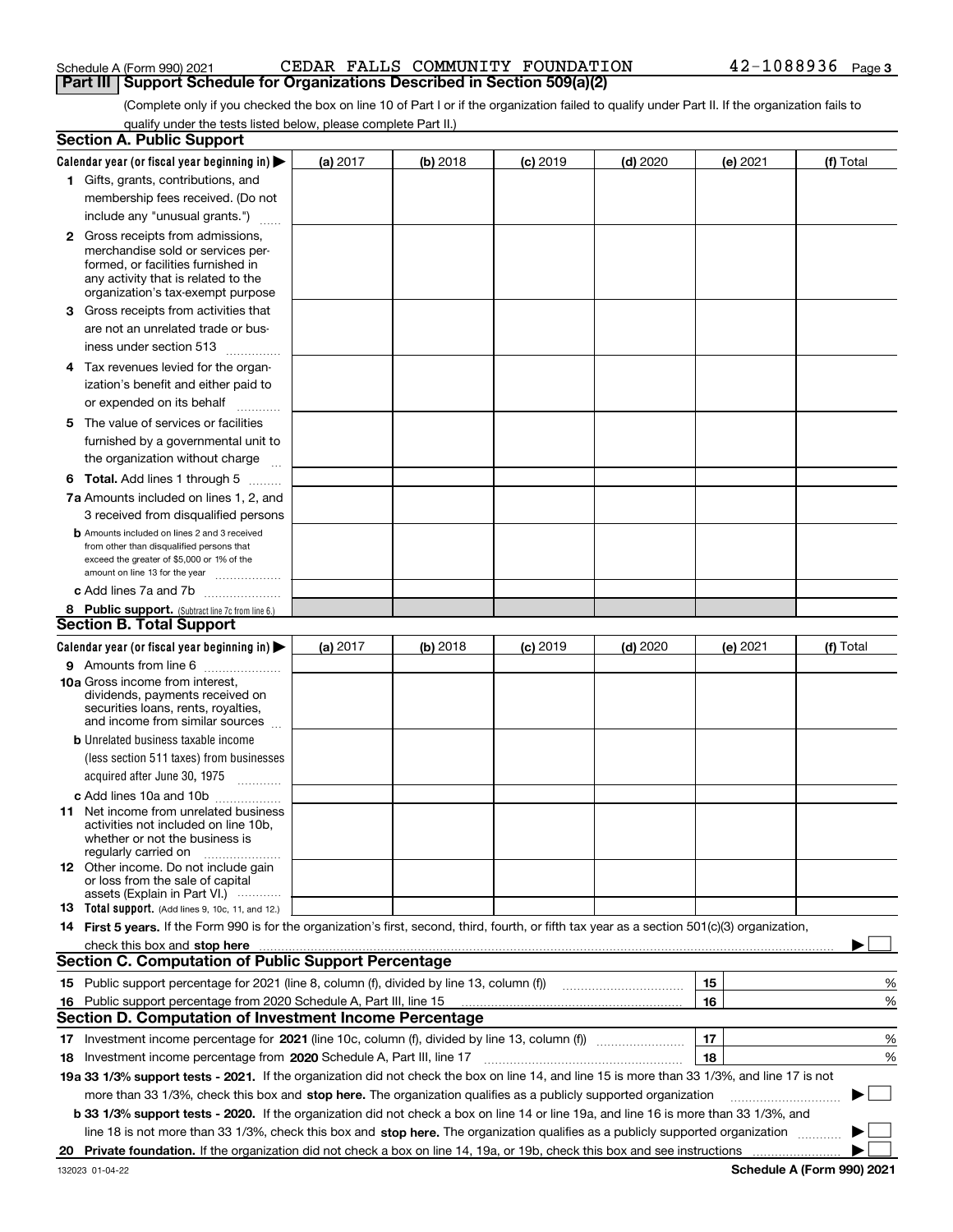## Schedule A (Form 990) 2021 CEDAR FALLS COMMUNITY FOUNDATION 4 $\rm 2$ - $\rm 1088936$   $\rm$   $\rm$  Page

**YesNo**

## **Part IV Supporting Organizations**

(Complete only if you checked a box in line 12 on Part I. If you checked box 12a, Part I, complete Sections A and B. If you checked box 12b, Part I, complete Sections A and C. If you checked box 12c, Part I, complete Sections A, D, and E. If you checked box 12d, Part I, complete Sections A and D, and complete Part V.)

## **Section A. All Supporting Organizations**

- **1** Are all of the organization's supported organizations listed by name in the organization's governing documents? If "No," describe in **Part VI** how the supported organizations are designated. If designated by *class or purpose, describe the designation. If historic and continuing relationship, explain.*
- **2** Did the organization have any supported organization that does not have an IRS determination of status under section 509(a)(1) or (2)? If "Yes," explain in Part VI how the organization determined that the supported *organization was described in section 509(a)(1) or (2).*
- **3a** Did the organization have a supported organization described in section 501(c)(4), (5), or (6)? If "Yes," answer *lines 3b and 3c below.*
- **b** Did the organization confirm that each supported organization qualified under section 501(c)(4), (5), or (6) and satisfied the public support tests under section 509(a)(2)? If "Yes," describe in **Part VI** when and how the *organization made the determination.*
- **c**Did the organization ensure that all support to such organizations was used exclusively for section 170(c)(2)(B) purposes? If "Yes," explain in **Part VI** what controls the organization put in place to ensure such use.
- **4a***If* Was any supported organization not organized in the United States ("foreign supported organization")? *"Yes," and if you checked box 12a or 12b in Part I, answer lines 4b and 4c below.*
- **b** Did the organization have ultimate control and discretion in deciding whether to make grants to the foreign supported organization? If "Yes," describe in **Part VI** how the organization had such control and discretion *despite being controlled or supervised by or in connection with its supported organizations.*
- **c** Did the organization support any foreign supported organization that does not have an IRS determination under sections 501(c)(3) and 509(a)(1) or (2)? If "Yes," explain in **Part VI** what controls the organization used *to ensure that all support to the foreign supported organization was used exclusively for section 170(c)(2)(B) purposes.*
- **5a***If "Yes,"* Did the organization add, substitute, or remove any supported organizations during the tax year? answer lines 5b and 5c below (if applicable). Also, provide detail in **Part VI,** including (i) the names and EIN *numbers of the supported organizations added, substituted, or removed; (ii) the reasons for each such action; (iii) the authority under the organization's organizing document authorizing such action; and (iv) how the action was accomplished (such as by amendment to the organizing document).*
- **b** Type I or Type II only. Was any added or substituted supported organization part of a class already designated in the organization's organizing document?
- **cSubstitutions only.**  Was the substitution the result of an event beyond the organization's control?
- **6** Did the organization provide support (whether in the form of grants or the provision of services or facilities) to **Part VI.** *If "Yes," provide detail in* support or benefit one or more of the filing organization's supported organizations? anyone other than (i) its supported organizations, (ii) individuals that are part of the charitable class benefited by one or more of its supported organizations, or (iii) other supporting organizations that also
- **7**Did the organization provide a grant, loan, compensation, or other similar payment to a substantial contributor *If "Yes," complete Part I of Schedule L (Form 990).* regard to a substantial contributor? (as defined in section 4958(c)(3)(C)), a family member of a substantial contributor, or a 35% controlled entity with
- **8** Did the organization make a loan to a disqualified person (as defined in section 4958) not described on line 7? *If "Yes," complete Part I of Schedule L (Form 990).*
- **9a** Was the organization controlled directly or indirectly at any time during the tax year by one or more in section 509(a)(1) or (2))? If "Yes," *provide detail in* <code>Part VI.</code> disqualified persons, as defined in section 4946 (other than foundation managers and organizations described
- **b** Did one or more disqualified persons (as defined on line 9a) hold a controlling interest in any entity in which the supporting organization had an interest? If "Yes," provide detail in P**art VI**.
- **c**Did a disqualified person (as defined on line 9a) have an ownership interest in, or derive any personal benefit from, assets in which the supporting organization also had an interest? If "Yes," provide detail in P**art VI.**
- **10a** Was the organization subject to the excess business holdings rules of section 4943 because of section supporting organizations)? If "Yes," answer line 10b below. 4943(f) (regarding certain Type II supporting organizations, and all Type III non-functionally integrated
- **b** Did the organization have any excess business holdings in the tax year? (Use Schedule C, Form 4720, to *determine whether the organization had excess business holdings.)*

**123a3b3c4a4b4c5a5b5c6789a 9b9c10a**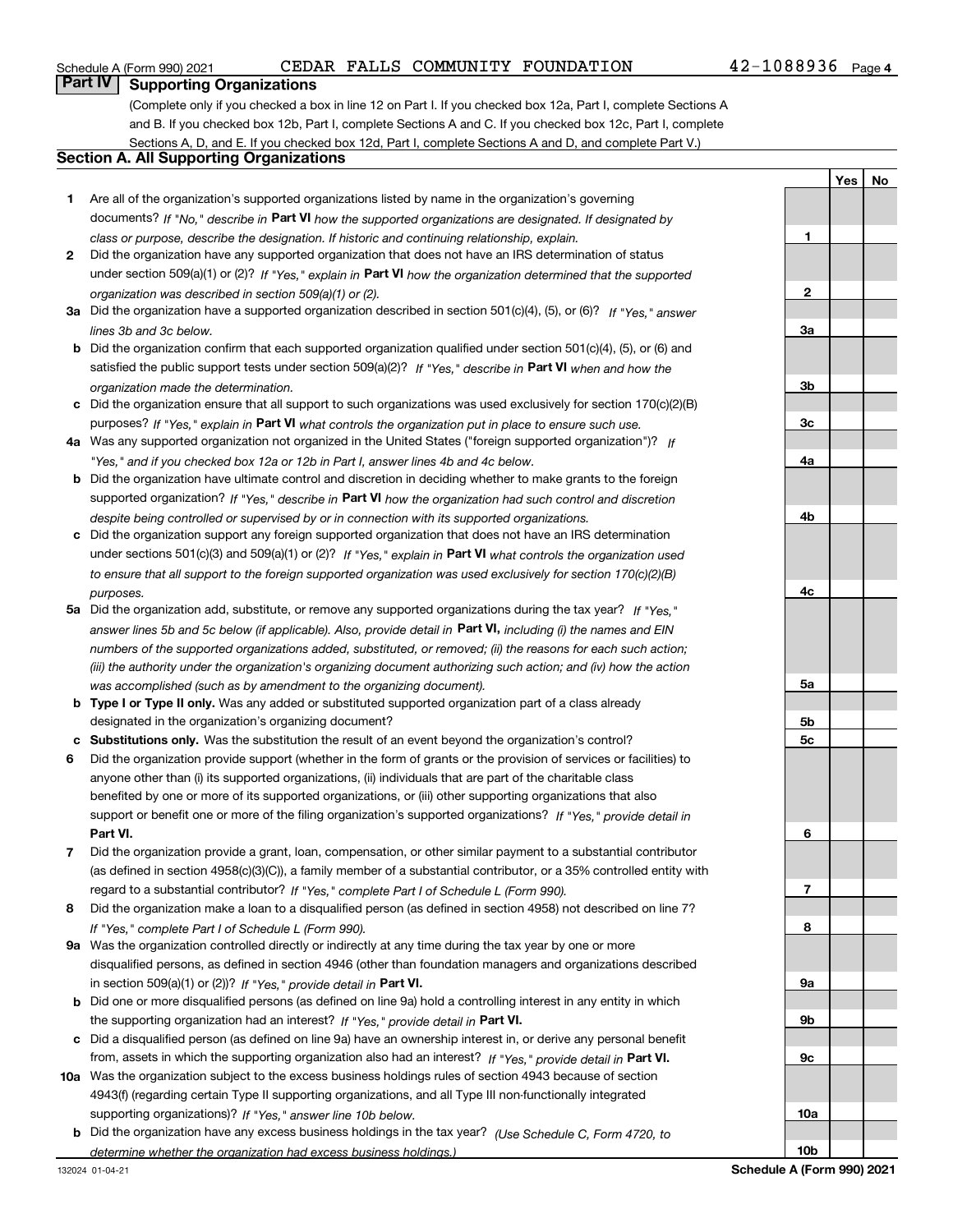#### 42-1088936 Page 5 **Yes No 11** Has the organization accepted a gift or contribution from any of the following persons? **a**A person who directly or indirectly controls, either alone or together with persons described on lines 11b and **b** A family member of a person described on line 11a above? **c** A 35% controlled entity of a person described on line 11a or 11b above? If "Yes" to line 11a, 11b, or 11c, provide **11a11bPart VI. 11c Yes No** *detail in*  Schedule A (Form 990) 2021 CEDAR FALLS COMMUNITY FOUNDATION 4 $\rm 2$ - $\rm 1088936$   $\rm$   $\rm$  Page 11c below, the governing body of a supported organization? **Part IV Supporting Organizations** *(continued)* **Section B. Type I Supporting Organizations**

|                | Did the governing body, members of the governing body, officers acting in their official capacity, or membership of one or<br>more supported organizations have the power to regularly appoint or elect at least a majority of the organization's officers,<br>directors, or trustees at all times during the tax year? If "No," describe in Part VI how the supported organization(s)<br>effectively operated, supervised, or controlled the organization's activities. If the organization had more than one supported<br>organization, describe how the powers to appoint and/or remove officers, directors, or trustees were allocated among the |  |  |
|----------------|------------------------------------------------------------------------------------------------------------------------------------------------------------------------------------------------------------------------------------------------------------------------------------------------------------------------------------------------------------------------------------------------------------------------------------------------------------------------------------------------------------------------------------------------------------------------------------------------------------------------------------------------------|--|--|
|                | supported organizations and what conditions or restrictions, if any, applied to such powers during the tax year.                                                                                                                                                                                                                                                                                                                                                                                                                                                                                                                                     |  |  |
| $\overline{2}$ | Did the organization operate for the benefit of any supported organization other than the supported                                                                                                                                                                                                                                                                                                                                                                                                                                                                                                                                                  |  |  |
|                | organization(s) that operated, supervised, or controlled the supporting organization? If "Yes," explain in                                                                                                                                                                                                                                                                                                                                                                                                                                                                                                                                           |  |  |
|                | Part VI how providing such benefit carried out the purposes of the supported organization(s) that operated,                                                                                                                                                                                                                                                                                                                                                                                                                                                                                                                                          |  |  |
|                | supervised, or controlled the supporting organization.                                                                                                                                                                                                                                                                                                                                                                                                                                                                                                                                                                                               |  |  |
|                | Section C. Type II Supporting Organizations                                                                                                                                                                                                                                                                                                                                                                                                                                                                                                                                                                                                          |  |  |

|                                                                                                                  | Yes . |  |
|------------------------------------------------------------------------------------------------------------------|-------|--|
| Were a majority of the organization's directors or trustees during the tax year also a majority of the directors |       |  |
| or trustees of each of the organization's supported organization(s)? If "No," describe in Part VI how control    |       |  |
| or management of the supporting organization was vested in the same persons that controlled or managed           |       |  |
| the supported organization(s).                                                                                   |       |  |
| <b>Section D. All Type III Supporting Organizations</b>                                                          |       |  |

|              |                                                                                                                        |   | Yes | No |
|--------------|------------------------------------------------------------------------------------------------------------------------|---|-----|----|
|              | Did the organization provide to each of its supported organizations, by the last day of the fifth month of the         |   |     |    |
|              | organization's tax year, (i) a written notice describing the type and amount of support provided during the prior tax  |   |     |    |
|              | year, (ii) a copy of the Form 990 that was most recently filed as of the date of notification, and (iii) copies of the |   |     |    |
|              | organization's governing documents in effect on the date of notification, to the extent not previously provided?       |   |     |    |
| $\mathbf{2}$ | Were any of the organization's officers, directors, or trustees either (i) appointed or elected by the supported       |   |     |    |
|              | organization(s) or (ii) serving on the governing body of a supported organization? If "No." explain in Part VI how     |   |     |    |
|              | the organization maintained a close and continuous working relationship with the supported organization(s).            | 2 |     |    |
| 3            | By reason of the relationship described on line 2, above, did the organization's supported organizations have a        |   |     |    |
|              | significant voice in the organization's investment policies and in directing the use of the organization's             |   |     |    |
|              | income or assets at all times during the tax year? If "Yes," describe in Part VI the role the organization's           |   |     |    |
|              | supported organizations played in this regard                                                                          | 3 |     |    |

# *supported organizations played in this regard.* **Section E. Type III Functionally Integrated Supporting Organizations**

|  | Check the box next to the method that the organization used to satisfy the Integral Part Test during the year (see instructions). |  |  |  |
|--|-----------------------------------------------------------------------------------------------------------------------------------|--|--|--|
|--|-----------------------------------------------------------------------------------------------------------------------------------|--|--|--|

- **a**The organization satisfied the Activities Test. *Complete* line 2 below.  $\mathcal{L}^{\text{max}}$
- **b**The organization is the parent of each of its supported organizations. *Complete* line 3 *below.*  $\mathcal{L}^{\text{max}}$

|  | ↓ The organization supported a governmental entity. Describe in Part VI how you supported a governmental entity (see instructions). |  |
|--|-------------------------------------------------------------------------------------------------------------------------------------|--|
|  |                                                                                                                                     |  |

- **2Answer lines 2a and 2b below. Yes No** Activities Test.
- **a** Did substantially all of the organization's activities during the tax year directly further the exempt purposes of the supported organization(s) to which the organization was responsive? If "Yes," then in **Part VI identify those supported organizations and explain**  *how these activities directly furthered their exempt purposes, how the organization was responsive to those supported organizations, and how the organization determined that these activities constituted substantially all of its activities.*
- **b** Did the activities described on line 2a, above, constitute activities that, but for the organization's involvement, **Part VI**  *the reasons for the organization's position that its supported organization(s) would have engaged in* one or more of the organization's supported organization(s) would have been engaged in? If "Yes," e*xplain in these activities but for the organization's involvement.*
- **3** Parent of Supported Organizations. Answer lines 3a and 3b below.
- **a** Did the organization have the power to regularly appoint or elect a majority of the officers, directors, or trustees of each of the supported organizations? If "Yes" or "No" provide details in **Part VI.**
- **b** Did the organization exercise a substantial degree of direction over the policies, programs, and activities of each of its supported organizations? If "Yes," describe in Part VI the role played by the organization in this regard.

**2a**

**2b**

**3a**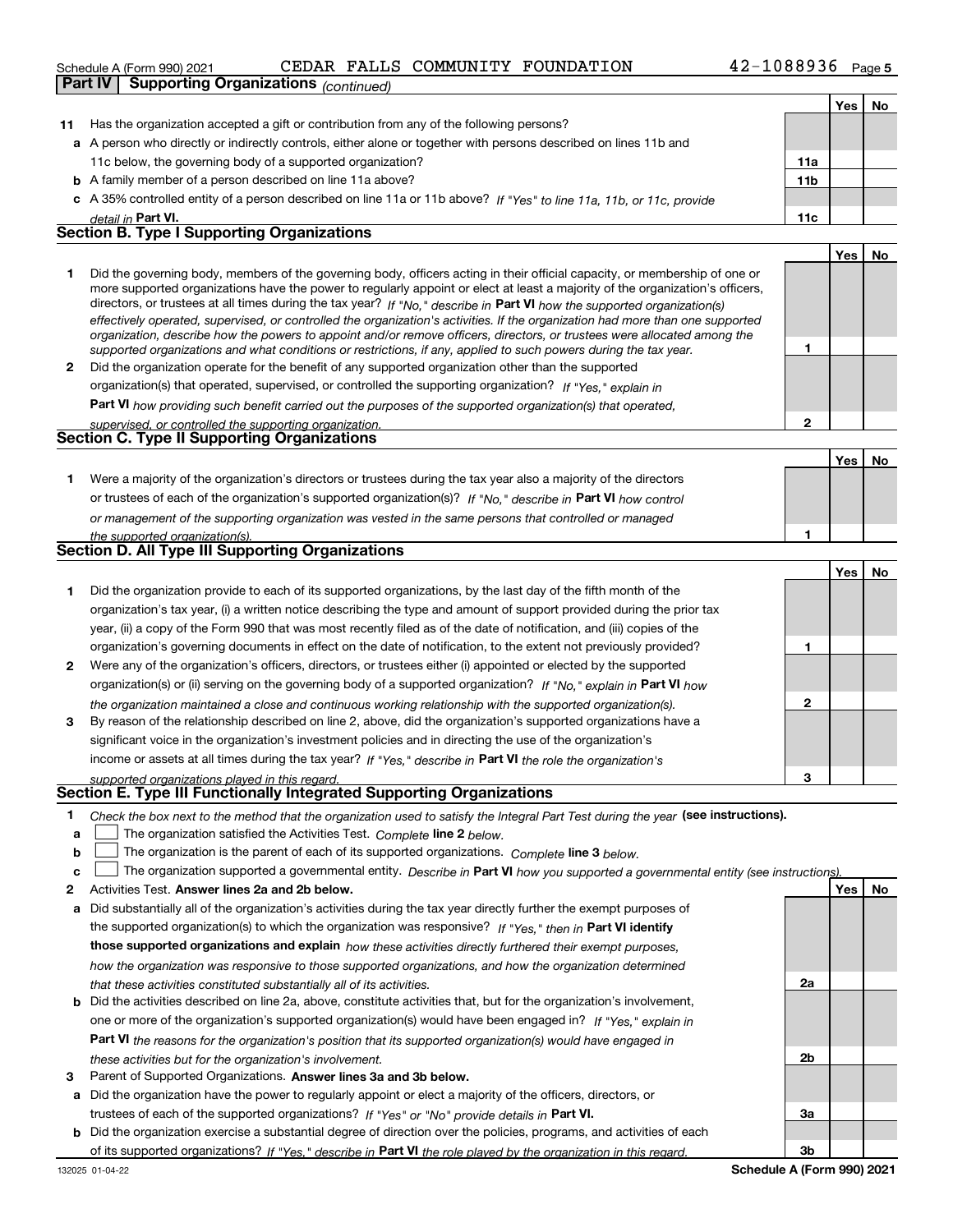132026 01-04-22

### Schedule A (Form 990) 2021 CEDAR FALLS COMMUNITY FOUNDATION 4 $\rm 2$ - $\rm 1088936$   $\rm$   $\rm$  Page **Part V Type III Non-Functionally Integrated 509(a)(3) Supporting Organizations**

**1Part VI** Check here if the organization satisfied the Integral Part Test as a qualifying trust on Nov. 20, 1970 ( explain in Part **VI**). See instructions. All other Type III non-functionally integrated supporting organizations must complete Sections A through E.  $\mathcal{L}^{\text{max}}$ 

> **12**

(A) Prior Year

#### **3** Other gross income (see instructions) **4**Add lines 1 through 3. **56** Portion of operating expenses paid or incurred for production or **7** Other expenses (see instructions) **8** Adjusted Net Income (subtract lines 5, 6, and 7 from line 4) **8 8 34567Section B - Minimum Asset Amount 1**Aggregate fair market value of all non-exempt-use assets (see **2**Acquisition indebtedness applicable to non-exempt-use assets **3** Subtract line 2 from line 1d. **4**Cash deemed held for exempt use. Enter 0.015 of line 3 (for greater amount, **5** Net value of non-exempt-use assets (subtract line 4 from line 3) **6**Multiply line 5 by 0.035. **78a** Average monthly value of securities **b** Average monthly cash balances **c**Fair market value of other non-exempt-use assets **dTotal**  (add lines 1a, 1b, and 1c) **eDiscount** claimed for blockage or other factors **1a1b1c1d2345678**(explain in detail in Part VI): **Minimum Asset Amount**  (add line 7 to line 6) **Section C - Distributable Amount 12**Enter 0.85 of line 1. **3**Minimum asset amount for prior year (from Section B, line 8, column A) **456** Distributable Amount. Subtract line 5 from line 4, unless subject to **7123456**Depreciation and depletion collection of gross income or for management, conservation, or maintenance of property held for production of income (see instructions) (B) Current Year (optional)(A) Prior Year instructions for short tax year or assets held for part of year): see instructions). Recoveries of prior-year distributions Current Year Adjusted net income for prior year (from Section A, line 8, column A) Enter greater of line 2 or line 3. Income tax imposed in prior year emergency temporary reduction (see instructions). Check here if the current year is the organization's first as a non-functionally integrated Type III supporting organization (see  $\mathcal{L}^{\text{max}}$

instructions).

**Section A - Adjusted Net Income**

Net short-term capital gain

**2** Recoveries of prior-year distributions

**1**

**Schedule A (Form 990) 2021**

(B) Current Year (optional)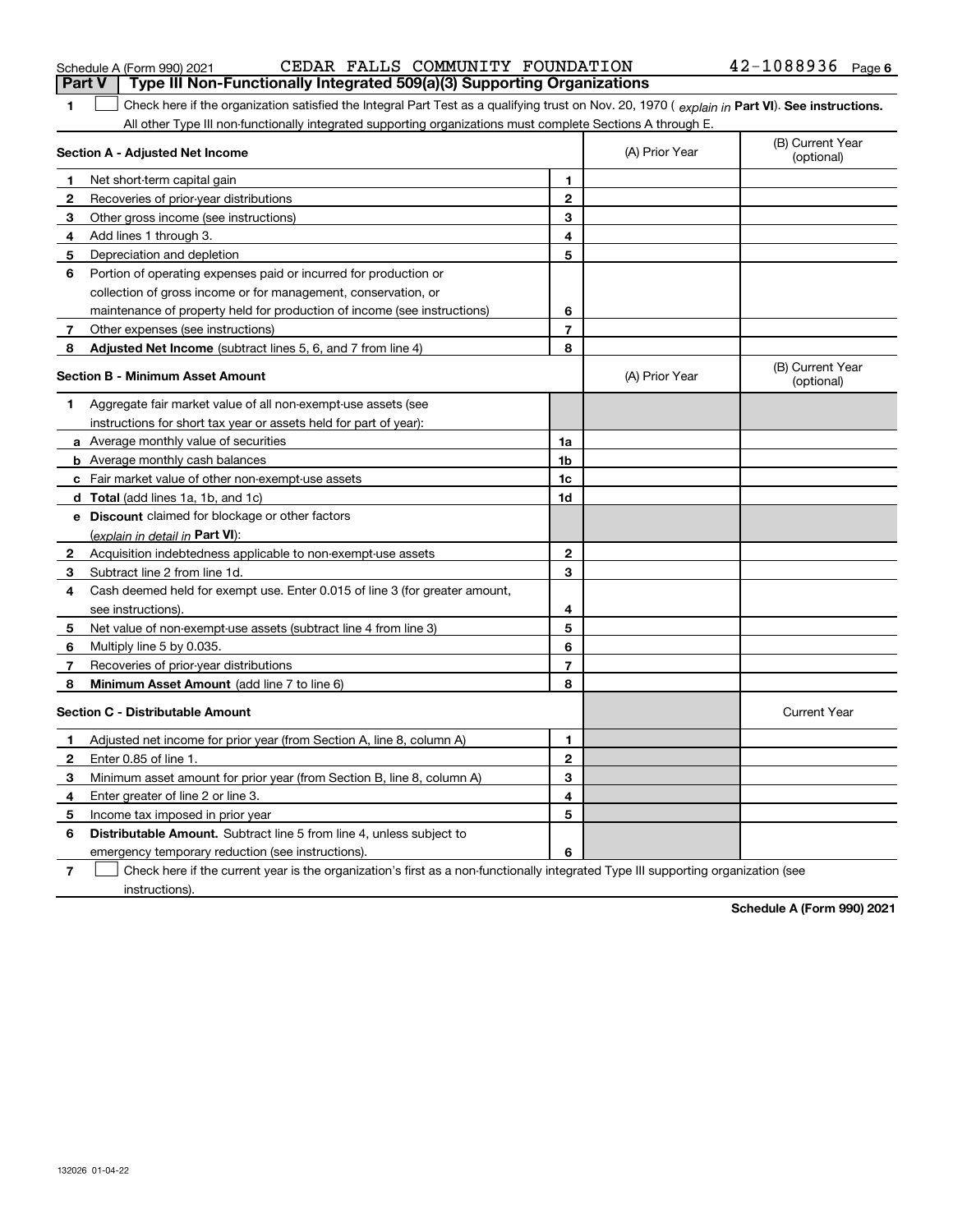| 1edule A (Form 990) 2021 |  |  |
|--------------------------|--|--|
|--------------------------|--|--|

Schedule A (Form 990) 2021 CEDAR FALLS COMMUNITY FOUNDATION 4 $\rm 2$ - $\rm 1088936$   $\rm$   $\rm$  Page

| <b>Part V</b> | Type III Non-Functionally Integrated 509(a)(3) Supporting Organizations $ _{\text{continued}} $ |                             |                                       |                |                                         |
|---------------|-------------------------------------------------------------------------------------------------|-----------------------------|---------------------------------------|----------------|-----------------------------------------|
|               | <b>Section D - Distributions</b>                                                                |                             |                                       |                | <b>Current Year</b>                     |
| 1             | Amounts paid to supported organizations to accomplish exempt purposes                           |                             |                                       | 1              |                                         |
| 2             | Amounts paid to perform activity that directly furthers exempt purposes of supported            |                             |                                       |                |                                         |
|               | organizations, in excess of income from activity                                                |                             | 2                                     |                |                                         |
| 3             | Administrative expenses paid to accomplish exempt purposes of supported organizations           |                             | 3                                     |                |                                         |
| 4             | Amounts paid to acquire exempt-use assets                                                       |                             |                                       | 4              |                                         |
| 5             | Qualified set-aside amounts (prior IRS approval required - <i>provide details in</i> Part VI)   |                             |                                       | 5              |                                         |
| 6             | Other distributions ( <i>describe in</i> Part VI). See instructions.                            |                             |                                       | 6              |                                         |
| 7             | Total annual distributions. Add lines 1 through 6.                                              |                             |                                       | $\overline{7}$ |                                         |
| 8             | Distributions to attentive supported organizations to which the organization is responsive      |                             |                                       |                |                                         |
|               | (provide details in Part VI). See instructions.                                                 |                             |                                       | 8              |                                         |
| 9             | Distributable amount for 2021 from Section C, line 6                                            |                             |                                       | 9              |                                         |
| 10            | Line 8 amount divided by line 9 amount                                                          |                             |                                       | 10             |                                         |
|               |                                                                                                 | (i)                         | (ii)                                  |                | (iii)                                   |
|               | <b>Section E - Distribution Allocations</b> (see instructions)                                  | <b>Excess Distributions</b> | <b>Underdistributions</b><br>Pre-2021 |                | <b>Distributable</b><br>Amount for 2021 |
| 1             | Distributable amount for 2021 from Section C, line 6                                            |                             |                                       |                |                                         |
| 2             | Underdistributions, if any, for years prior to 2021 (reason-                                    |                             |                                       |                |                                         |
|               | able cause required - explain in Part VI). See instructions.                                    |                             |                                       |                |                                         |
| 3             | Excess distributions carryover, if any, to 2021                                                 |                             |                                       |                |                                         |
|               | a From 2016                                                                                     |                             |                                       |                |                                         |
|               | <b>b</b> From 2017                                                                              |                             |                                       |                |                                         |
|               | $c$ From 2018                                                                                   |                             |                                       |                |                                         |
|               | d From 2019                                                                                     |                             |                                       |                |                                         |
|               | e From 2020                                                                                     |                             |                                       |                |                                         |
|               | f Total of lines 3a through 3e                                                                  |                             |                                       |                |                                         |
|               | g Applied to underdistributions of prior years                                                  |                             |                                       |                |                                         |
|               | <b>h</b> Applied to 2021 distributable amount                                                   |                             |                                       |                |                                         |
|               | Carryover from 2016 not applied (see instructions)                                              |                             |                                       |                |                                         |
|               | Remainder. Subtract lines 3g, 3h, and 3i from line 3f.                                          |                             |                                       |                |                                         |
| 4             | Distributions for 2021 from Section D,                                                          |                             |                                       |                |                                         |
|               | line $7:$                                                                                       |                             |                                       |                |                                         |
|               | a Applied to underdistributions of prior years                                                  |                             |                                       |                |                                         |
|               | <b>b</b> Applied to 2021 distributable amount                                                   |                             |                                       |                |                                         |
|               | c Remainder. Subtract lines 4a and 4b from line 4.                                              |                             |                                       |                |                                         |
| 5.            | Remaining underdistributions for years prior to 2021, if                                        |                             |                                       |                |                                         |
|               | any. Subtract lines 3g and 4a from line 2. For result greater                                   |                             |                                       |                |                                         |
|               | than zero, explain in Part VI. See instructions.                                                |                             |                                       |                |                                         |
| 6             | Remaining underdistributions for 2021. Subtract lines 3h                                        |                             |                                       |                |                                         |
|               | and 4b from line 1. For result greater than zero, explain in                                    |                             |                                       |                |                                         |
|               | Part VI. See instructions.                                                                      |                             |                                       |                |                                         |
| 7             | Excess distributions carryover to 2022. Add lines 3j                                            |                             |                                       |                |                                         |
|               | and 4c.                                                                                         |                             |                                       |                |                                         |
| 8             | Breakdown of line 7:                                                                            |                             |                                       |                |                                         |
|               | a Excess from 2017                                                                              |                             |                                       |                |                                         |
|               | <b>b</b> Excess from 2018                                                                       |                             |                                       |                |                                         |
|               |                                                                                                 |                             |                                       |                |                                         |
|               | c Excess from 2019                                                                              |                             |                                       |                |                                         |
|               | d Excess from 2020                                                                              |                             |                                       |                |                                         |
|               | e Excess from 2021                                                                              |                             |                                       |                |                                         |

**Schedule A (Form 990) 2021**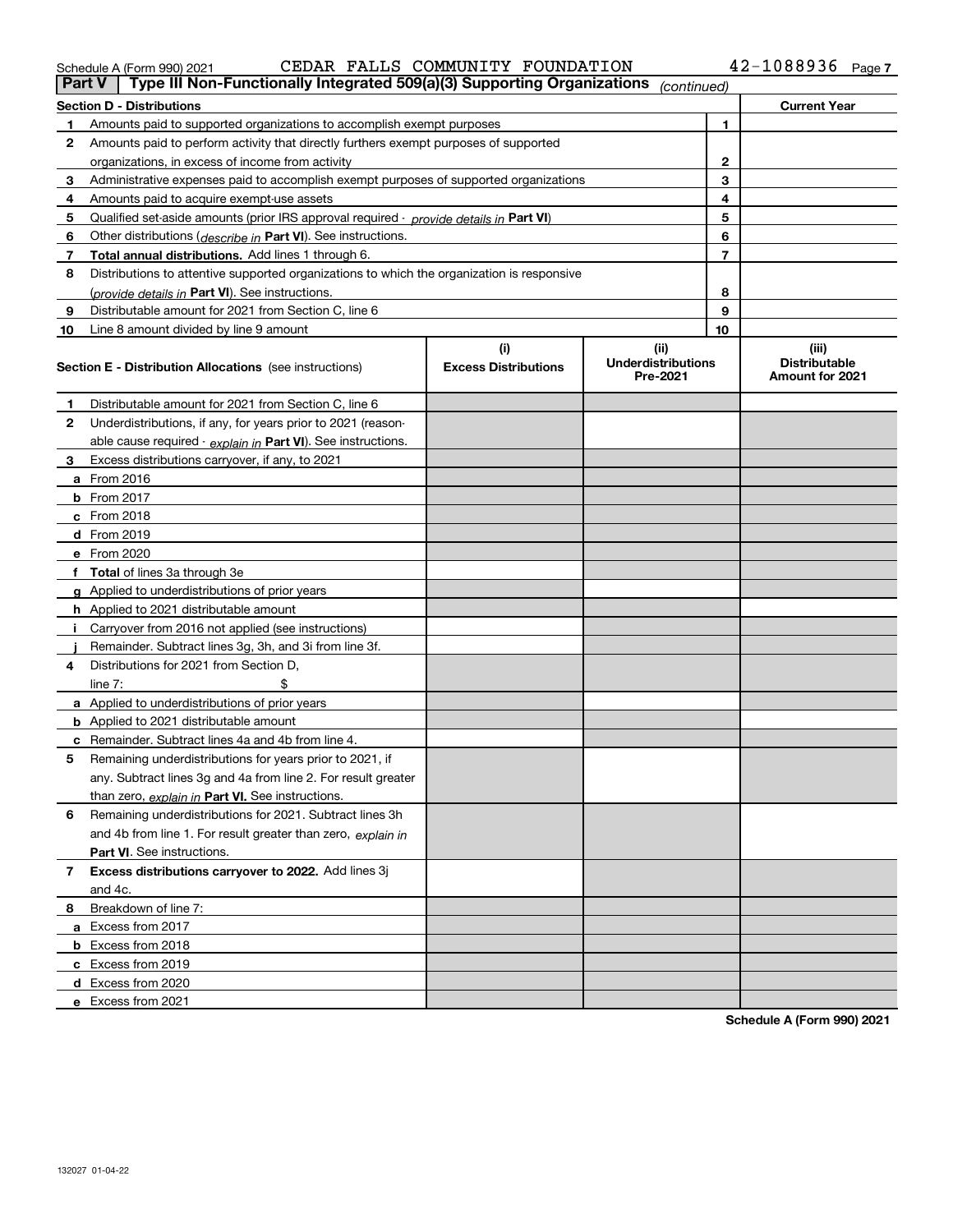Part VI | Supplemental Information. Provide the explanations required by Part II, line 10; Part II, line 17a or 17b; Part III, line 12; Part IV, Section A, lines 1, 2, 3b, 3c, 4b, 4c, 5a, 6, 9a, 9b, 9c, 11a, 11b, and 11c; Part IV, Section B, lines 1 and 2; Part IV, Section C, line 1; Part IV, Section D, lines 2 and 3; Part IV, Section E, lines 1c, 2a, 2b, 3a, and 3b; Part V, line 1; Part V, Section B, line 1e; Part V, Section D, lines 5, 6, and 8; and Part V, Section E, lines 2, 5, and 6. Also complete this part for any additional information. (See instructions.)

## SCHEDULE A, LIST OF UNUSUAL GRANTS RECEIVED:

### DESCRIPTION: CASH

DATE: 12/31/18 AMOUNT: 212721.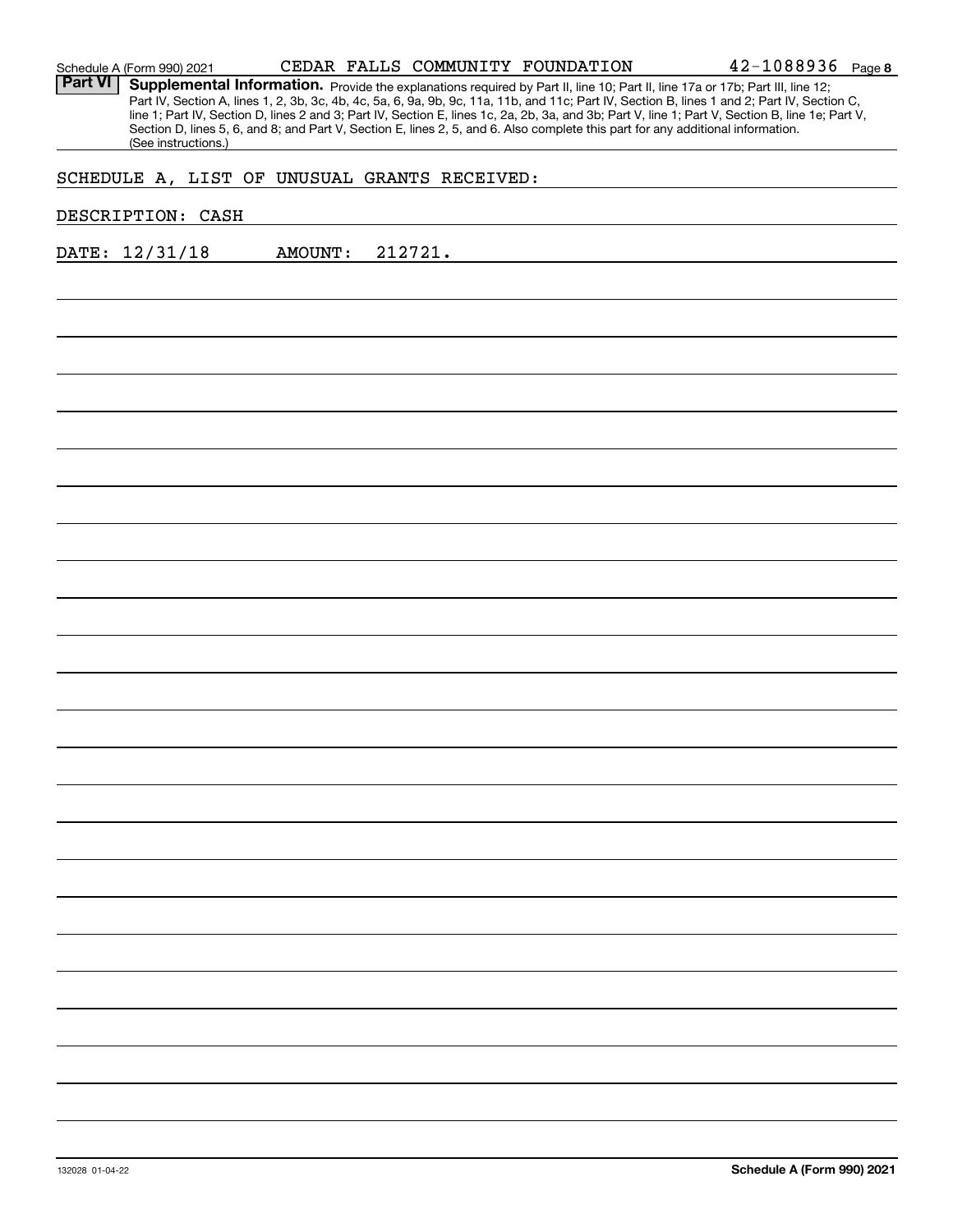# **Identification of Excess Contributions Included on Part II, Line 5 Schedule A 2021**

## **\*\* Do Not File \*\* \*\*\* Not Open to Public Inspection \*\*\***

| <b>Contributor's Name</b> | <b>Total</b><br>Contributions | <b>Excess</b><br>Contributions |
|---------------------------|-------------------------------|--------------------------------|
| ROBERT ELLER ESTATE       | 42,692.                       | 12,751.                        |
| JOAN DIAMOND ESTATE       | 110,000.                      | 80,059.                        |
|                           |                               |                                |
|                           |                               |                                |
|                           |                               |                                |
|                           |                               |                                |
|                           |                               |                                |
|                           |                               |                                |
|                           |                               |                                |
|                           |                               |                                |
|                           |                               |                                |
|                           |                               |                                |
|                           |                               |                                |
|                           |                               |                                |
|                           |                               |                                |
|                           |                               |                                |
|                           |                               |                                |
|                           |                               |                                |
|                           |                               |                                |
|                           |                               |                                |
|                           |                               |                                |
|                           |                               |                                |
|                           |                               |                                |
|                           |                               |                                |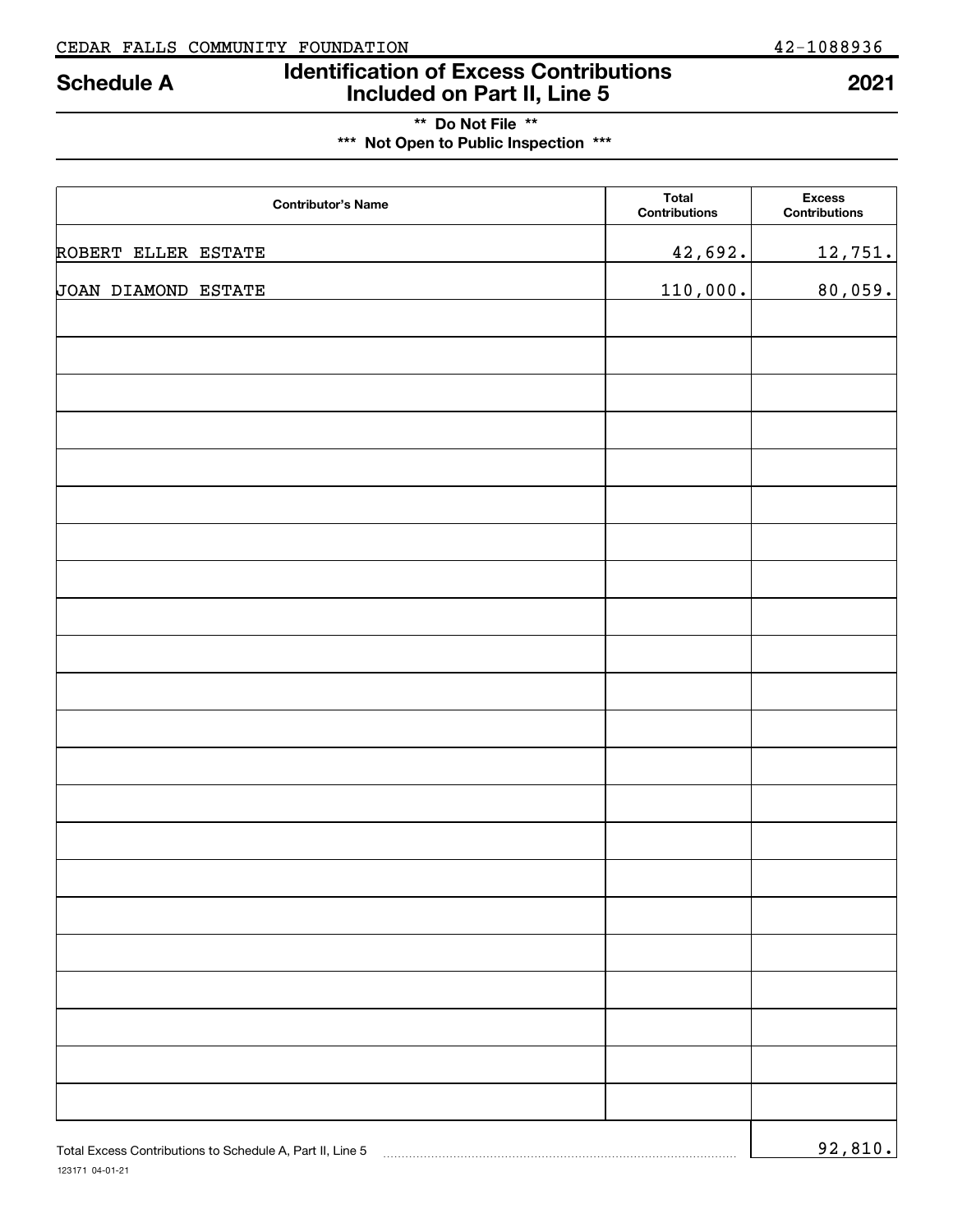# **Schedule A Identification of Unusual Grants 2021**

| ** Do Not File **                     |  |
|---------------------------------------|--|
| *** Not Open to Public Inspection *** |  |

| <b>Contributor's Name</b>   | <b>Description of Grant</b> | Date of<br>Grant | Amount    |
|-----------------------------|-----------------------------|------------------|-----------|
|                             |                             |                  |           |
| COMMUNITY MAIN STREET       | CASH                        | 12/31/18         | 212,721.  |
|                             |                             |                  |           |
|                             |                             |                  |           |
|                             |                             |                  |           |
|                             |                             |                  |           |
|                             |                             |                  |           |
|                             |                             |                  |           |
|                             |                             |                  |           |
|                             |                             |                  |           |
|                             |                             |                  |           |
|                             |                             |                  |           |
|                             |                             |                  |           |
|                             |                             |                  |           |
|                             |                             |                  |           |
|                             |                             |                  |           |
|                             |                             |                  |           |
|                             |                             |                  |           |
|                             |                             |                  |           |
|                             |                             |                  |           |
|                             |                             |                  |           |
|                             |                             |                  |           |
| <b>Total Unusual Grants</b> |                             |                  | 212, 721. |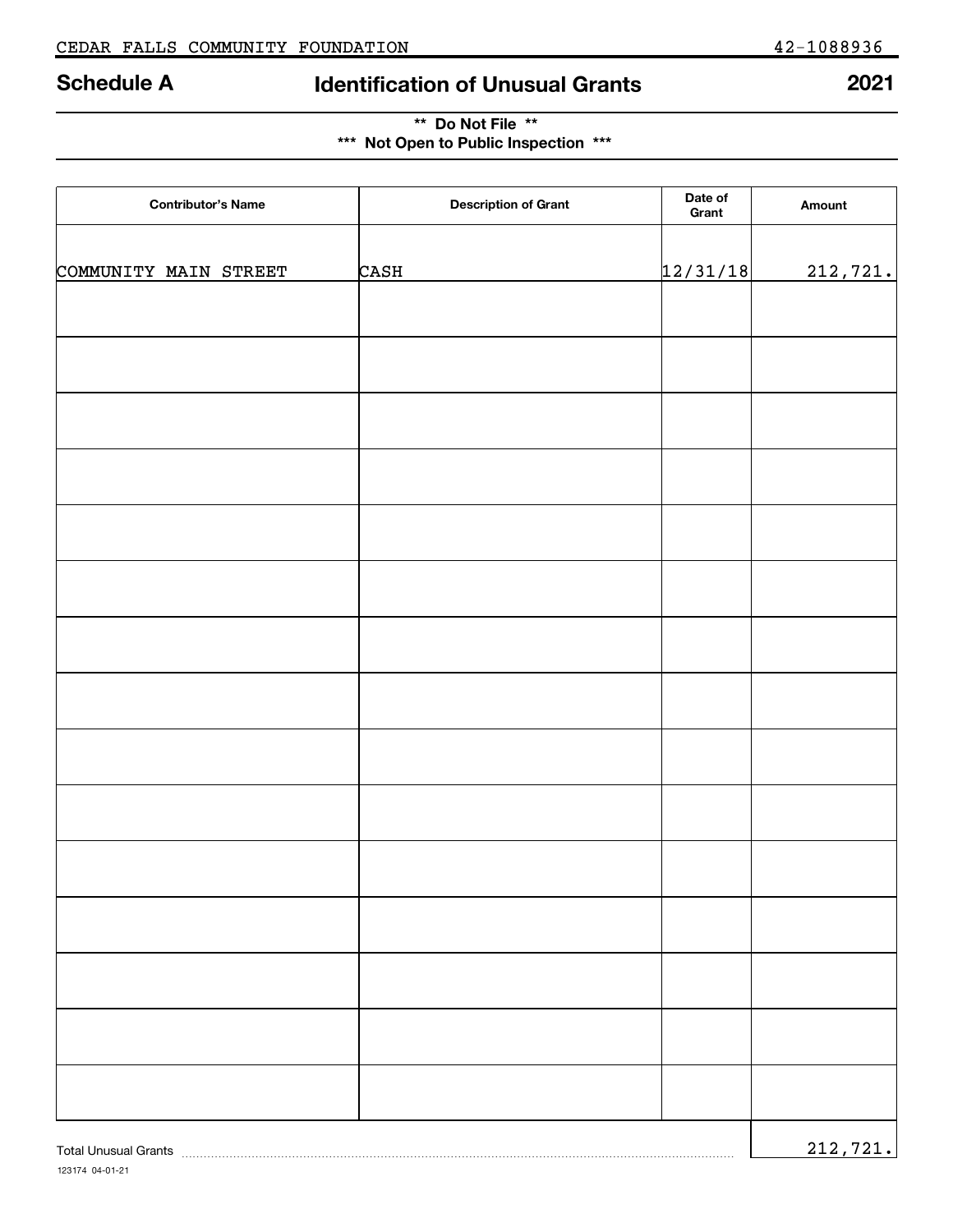Department of the Treasury Internal Revenue Service

Name of the organization

**Organization type** (check one):

# **Schedule B Schedule of Contributors**

**(Form 990) | Attach to Form 990 or Form 990-PF. | Go to www.irs.gov/Form990 for the latest information.** OMB No. 1545-0047

**2021**

**Employer identification number**

|  | CEDAR FALLS COMMUNITY FOUNDATION |  |
|--|----------------------------------|--|
|  |                                  |  |

CEDAR FALLS COMMUNITY FOUNDATION 42-1088936

| Filers of:         | Section:                                                                    |
|--------------------|-----------------------------------------------------------------------------|
| Form 990 or 990-FZ | $\lfloor x \rfloor$ 501(c)( 3) (enter number) organization                  |
|                    | $4947(a)(1)$ nonexempt charitable trust not treated as a private foundation |
|                    | 527 political organization                                                  |
| Form 990-PF        | 501(c)(3) exempt private foundation                                         |
|                    | 4947(a)(1) nonexempt charitable trust treated as a private foundation       |
|                    | 501(c)(3) taxable private foundation                                        |

Check if your organization is covered by the **General Rule** or a **Special Rule. Note:**  Only a section 501(c)(7), (8), or (10) organization can check boxes for both the General Rule and a Special Rule. See instructions.

### **General Rule**

 $\mathcal{L}^{\text{max}}$ 

For an organization filing Form 990, 990-EZ, or 990-PF that received, during the year, contributions totaling \$5,000 or more (in money or property) from any one contributor. Complete Parts I and II. See instructions for determining a contributor's total contributions.

#### **Special Rules**

contributor, during the year, total contributions of the greater of (1**)** \$5,000; or (2) 2% of the amount on (i) Form 990, Part VIII, line 1h;  $\boxed{\textbf{X}}$  For an organization described in section 501(c)(3) filing Form 990 or 990-EZ that met the 33 1/3% support test of the regulations under sections 509(a)(1) and 170(b)(1)(A)(vi), that checked Schedule A (Form 990), Part II, line 13, 16a, or 16b, and that received from any one or (ii) Form 990-EZ, line 1. Complete Parts I and II.

For an organization described in section 501(c)(7), (8), or (10) filing Form 990 or 990-EZ that received from any one contributor, during the year, total contributions of more than \$1,000 exclusively for religious, charitable, scientific, literary, or educational purposes, or for the prevention of cruelty to children or animals. Complete Parts I (entering "N/A" in column (b) instead of the contributor name and address), II, and III.  $\mathcal{L}^{\text{max}}$ 

purpose. Don't complete any of the parts unless the **General Rule** applies to this organization because it received *nonexclusively* year, contributions <sub>exclusively</sub> for religious, charitable, etc., purposes, but no such contributions totaled more than \$1,000. If this box is checked, enter here the total contributions that were received during the year for an  $\;$ exclusively religious, charitable, etc., For an organization described in section 501(c)(7), (8), or (10) filing Form 990 or 990-EZ that received from any one contributor, during the religious, charitable, etc., contributions totaling \$5,000 or more during the year  $\Box$ — $\Box$  =  $\Box$  $\mathcal{L}^{\text{max}}$ 

Caution: An organization that isn't covered by the General Rule and/or the Special Rules doesn't file Schedule B (Form 990), but it **must** answer "No" on Part IV, line 2, of its Form 990; or check the box on line H of its Form 990-EZ or on its Form 990-PF, Part I, line 2, to certify that it doesn't meet the filing requirements of Schedule B (Form 990).

LHA For Paperwork Reduction Act Notice, see the instructions for Form 990, 990-EZ, or 990-PF. **In the act and Schedule B** (Form 990) (2021)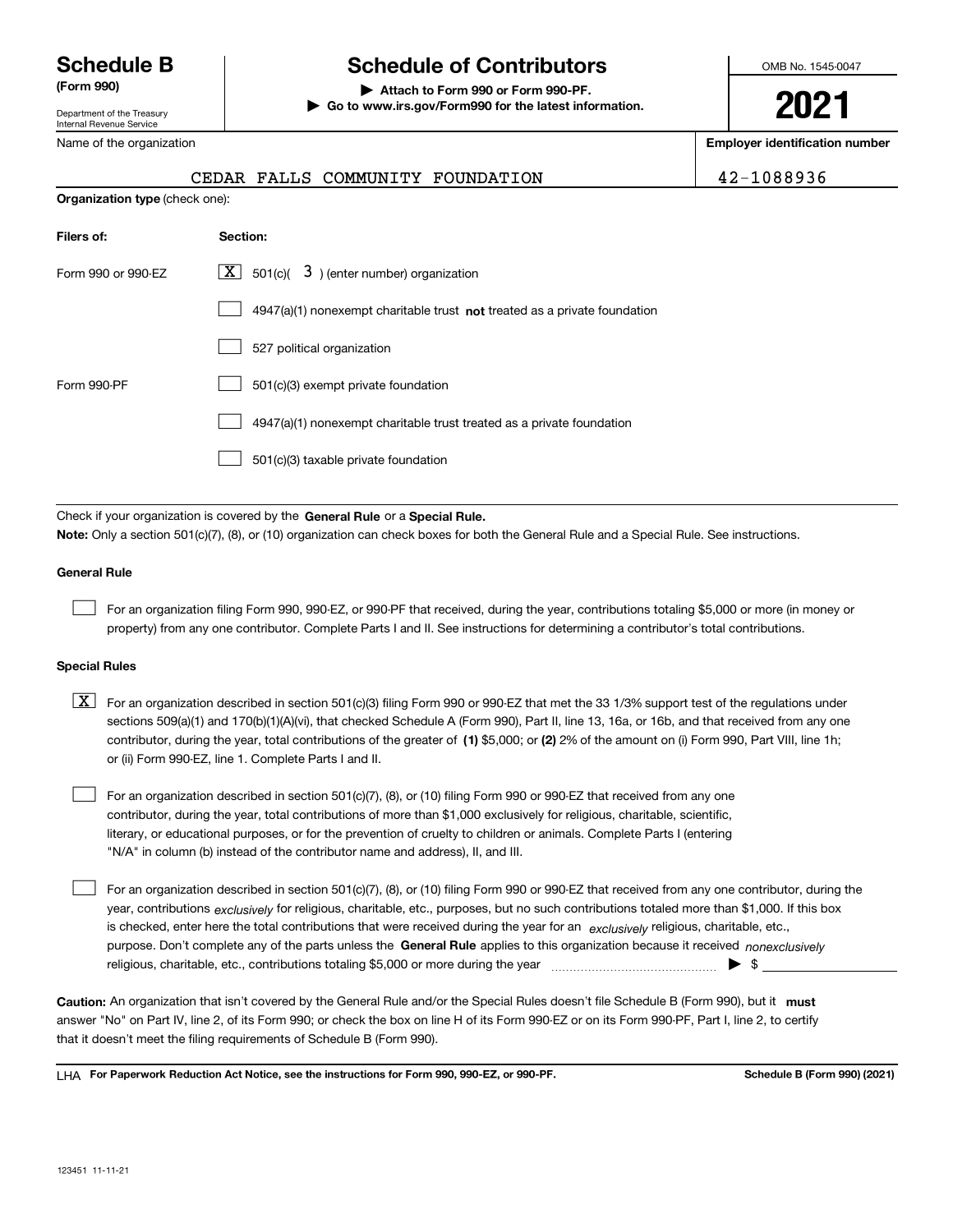Name of organization

CEDAR FALLS COMMUNITY FOUNDATION 42-1088936

#### **(a)No.(b)Name, address, and ZIP + 4 (c)Total contributions (d)Type of contribution PersonPayrollNoncash (a)No.(b)Name, address, and ZIP + 4 (c)Total contributions (d)Type of contribution PersonPayrollNoncash (a)No.(b)Name, address, and ZIP + 4 (c)Total contributions (d)Type of contribution PersonPayrollNoncash (a)No.(b)Name, address, and ZIP + 4 (c) Total contributions (d)Type of contribution PersonPayrollNoncash (a)No.(b)Name, address, and ZIP + 4 (c)Total contributions (d)Type of contribution PersonPayrollNoncash (a)No.(b)Name, address, and ZIP + 4 (c)Total contributions (d)Type of contribution PersonPayrollNoncash Contributors** (see instructions). Use duplicate copies of Part I if additional space is needed. \$(Complete Part II for noncash contributions.) \$(Complete Part II for noncash contributions.) \$(Complete Part II for noncash contributions.) \$(Complete Part II for noncash contributions.) \$(Complete Part II for noncash contributions.)  $$$ (Complete Part II for noncash contributions.) Chedule B (Form 990) (2021)<br> **2Page 2**<br> **2PDAR FALLS COMMUNITY FOUNDATION**<br> **2Part I** Contributors (see instructions). Use duplicate copies of Part I if additional space is needed.  $\lceil \text{X} \rceil$  $\mathcal{L}^{\text{max}}$  $\mathcal{L}^{\text{max}}$  $\boxed{\text{X}}$  $\mathcal{L}^{\text{max}}$  $\mathcal{L}^{\text{max}}$  $\lceil \text{X} \rceil$  $\mathcal{L}^{\text{max}}$  $\mathcal{L}^{\text{max}}$  $|X|$  $\mathcal{L}^{\text{max}}$  $\mathcal{L}^{\text{max}}$  $|X|$  $\mathcal{L}^{\text{max}}$  $\mathcal{L}^{\text{max}}$  $\boxed{\text{X}}$  $\mathcal{L}^{\text{max}}$  $\mathcal{L}^{\text{max}}$ 1 X GUERNSEY CHARITABLE FOUNDATION 10,000. PO BOX 1172 WATERLOO, IA 50704 2 X CEDAR FALLS COMMUNITY MAIN STREET 23,417. 206 MAIN STREET, SUITE B CEDAR FALLS, IA 50613 3 X FRANCIS PARDOE 5,000. 4926 BLUEBELL RD CEDAR FALLS, IA 50613 4 X MAUREEN AND JOHN HENDERSON 18,635. 314 MARYHILL DRIVE CEDAR FALLS, IA 50613 5 X CATHY NIEBERGALL 12,443. 220 CLAY ST CEDAR FALLS, IA 50613 6 X JOANNE LATTA-REEVES 5,000. 915 LAKESHORE DRIVE CEDAR FALLS, IA 50613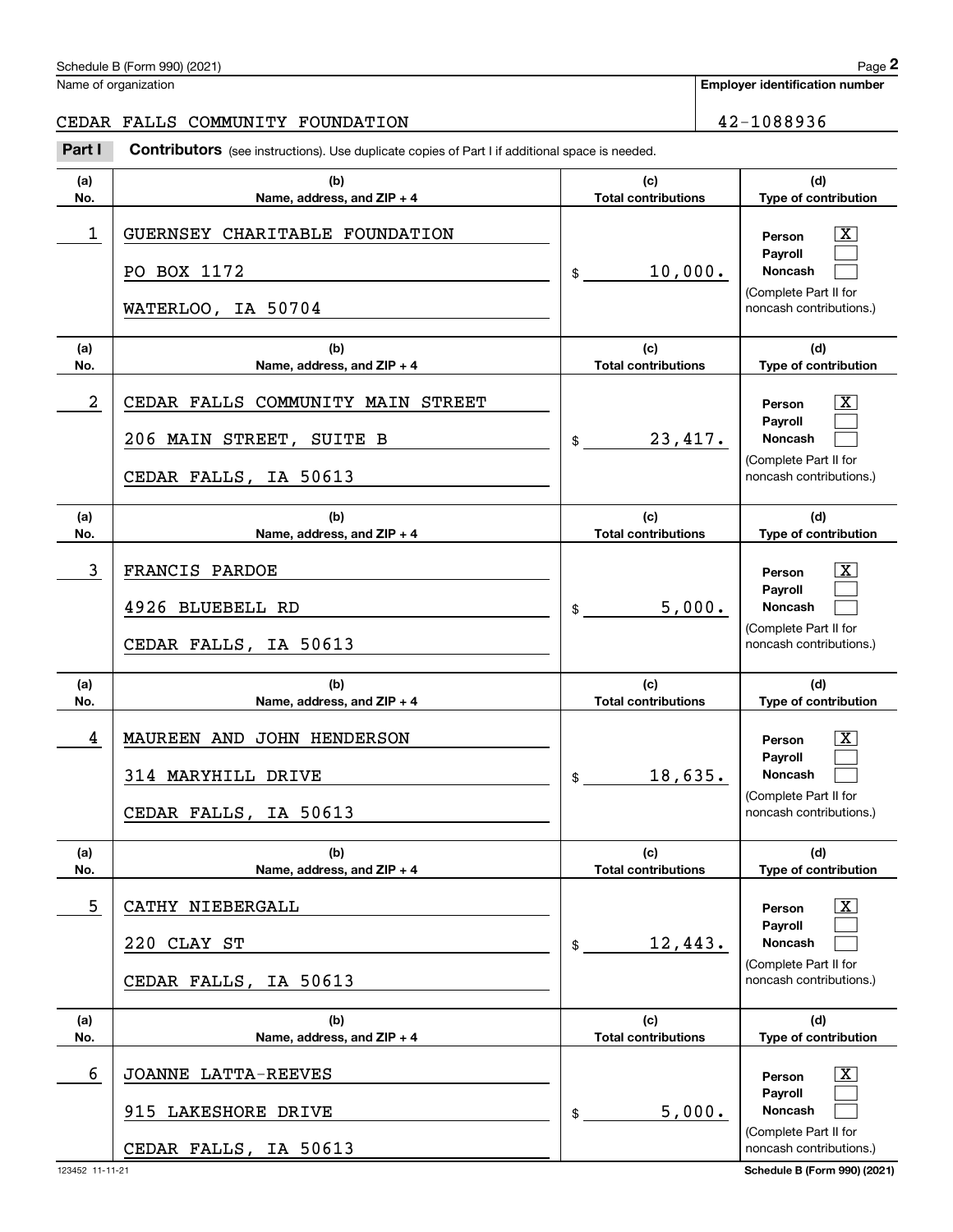|            | Schedule B (Form 990) (2021)                                                                          |                                   | Page 2                                                                                                             |
|------------|-------------------------------------------------------------------------------------------------------|-----------------------------------|--------------------------------------------------------------------------------------------------------------------|
|            | Name of organization                                                                                  |                                   | <b>Employer identification number</b>                                                                              |
|            | CEDAR FALLS COMMUNITY FOUNDATION                                                                      |                                   | 42-1088936                                                                                                         |
| Part I     | <b>Contributors</b> (see instructions). Use duplicate copies of Part I if additional space is needed. |                                   |                                                                                                                    |
| (a)<br>No. | (b)<br>Name, address, and ZIP + 4                                                                     | (c)<br><b>Total contributions</b> | (d)<br>Type of contribution                                                                                        |
| 7          | TETMEYER FAMILY<br>10140 WOODBORNE PLACE<br>BRADENTON, FL 34202                                       | 10,000.<br>\$                     | $\overline{\texttt{X}}$<br>Person<br>Payroll<br>Noncash<br>(Complete Part II for<br>noncash contributions.)        |
| (a)<br>No. | (b)<br>Name, address, and ZIP + 4                                                                     | (c)<br><b>Total contributions</b> | (d)<br>Type of contribution                                                                                        |
| 8          | JIM AND LORI YOUNG<br>1713 E RIDGEWOOD DRIVE<br>CEDAR FALLS, IA 50613                                 | 40,000.<br>\$                     | $\overline{\texttt{X}}$<br>Person<br>Payroll<br><b>Noncash</b><br>(Complete Part II for<br>noncash contributions.) |
| (a)<br>No. | (b)<br>Name, address, and ZIP + 4                                                                     | (c)<br><b>Total contributions</b> | (d)<br>Type of contribution                                                                                        |
| 9          | RAPIDS RIDERS WHITEWATER CANOE & KAYAK<br><b>CLUB</b><br>4959 QUAIL AVE NORTH<br>MN 55429<br>CRYSTAL, | 5,000.<br>\$                      | $\overline{\text{X}}$<br>Person<br>Payroll<br>Noncash<br>(Complete Part II for<br>noncash contributions.)          |
| (a)<br>No. | (b)<br>Name, address, and ZIP + 4                                                                     | (c)<br><b>Total contributions</b> | (d)<br>Type of contribution                                                                                        |
|            |                                                                                                       | \$                                | Person<br>Payroll<br>Noncash<br>(Complete Part II for<br>noncash contributions.)                                   |
| (a)<br>No. | (b)<br>Name, address, and ZIP + 4                                                                     | (c)<br><b>Total contributions</b> | (d)<br>Type of contribution                                                                                        |
|            |                                                                                                       | \$                                | Person<br>Payroll<br>Noncash<br>(Complete Part II for<br>noncash contributions.)                                   |
| (a)<br>No. | (b)<br>Name, address, and ZIP + 4                                                                     | (c)<br><b>Total contributions</b> | (d)<br>Type of contribution                                                                                        |
|            |                                                                                                       | \$                                | Person<br><b>Payroll</b><br>Noncash<br>(Complete Part II for                                                       |

noncash contributions.)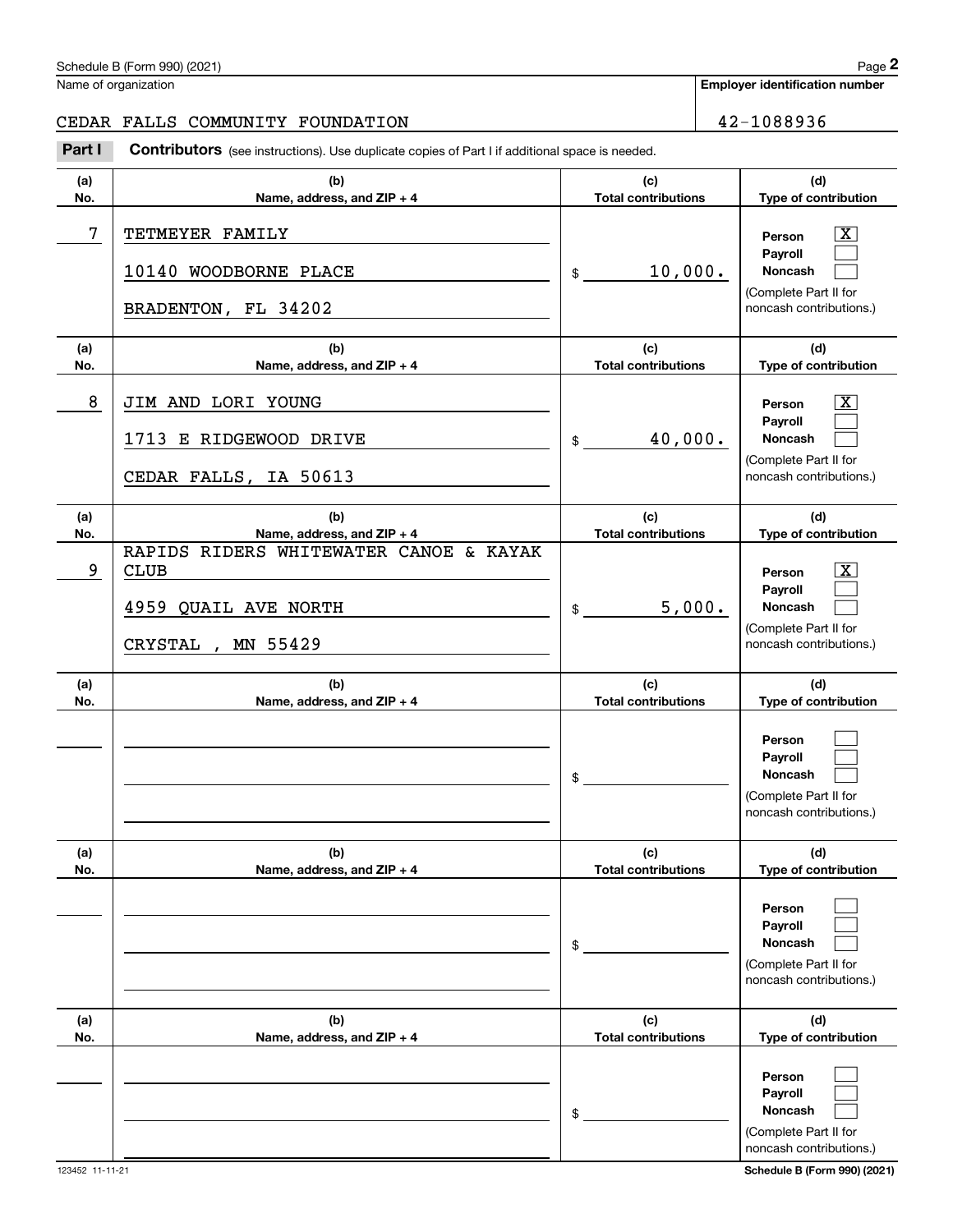|                              | Schedule B (Form 990) (2021)                                                                        |                                                 | Page 3                                |
|------------------------------|-----------------------------------------------------------------------------------------------------|-------------------------------------------------|---------------------------------------|
|                              | Name of organization                                                                                |                                                 | <b>Employer identification number</b> |
|                              | CEDAR FALLS COMMUNITY FOUNDATION                                                                    |                                                 | 42-1088936                            |
| Part II                      | Noncash Property (see instructions). Use duplicate copies of Part II if additional space is needed. |                                                 |                                       |
| (a)<br>No.<br>from<br>Part I | (b)<br>Description of noncash property given                                                        | (c)<br>FMV (or estimate)<br>(See instructions.) | (d)<br>Date received                  |
|                              |                                                                                                     | \$                                              |                                       |
| (a)<br>No.<br>from<br>Part I | (b)<br>Description of noncash property given                                                        | (c)<br>FMV (or estimate)<br>(See instructions.) | (d)<br>Date received                  |
|                              |                                                                                                     | \$                                              |                                       |
| (a)<br>No.<br>from<br>Part I | (b)<br>Description of noncash property given                                                        | (c)<br>FMV (or estimate)<br>(See instructions.) | (d)<br>Date received                  |
|                              |                                                                                                     | \$                                              |                                       |
| (a)<br>No.<br>from<br>Part I | (b)<br>Description of noncash property given                                                        | (c)<br>FMV (or estimate)<br>(See instructions.) | (d)<br>Date received                  |
|                              |                                                                                                     | \$                                              |                                       |
| (a)<br>No.<br>from<br>Part I | (b)<br>Description of noncash property given                                                        | (c)<br>FMV (or estimate)<br>(See instructions.) | (d)<br>Date received                  |
|                              |                                                                                                     | \$                                              |                                       |
| (a)<br>No.<br>from<br>Part I | (b)<br>Description of noncash property given                                                        | (c)<br>FMV (or estimate)<br>(See instructions.) | (d)<br>Date received                  |
|                              |                                                                                                     | \$                                              |                                       |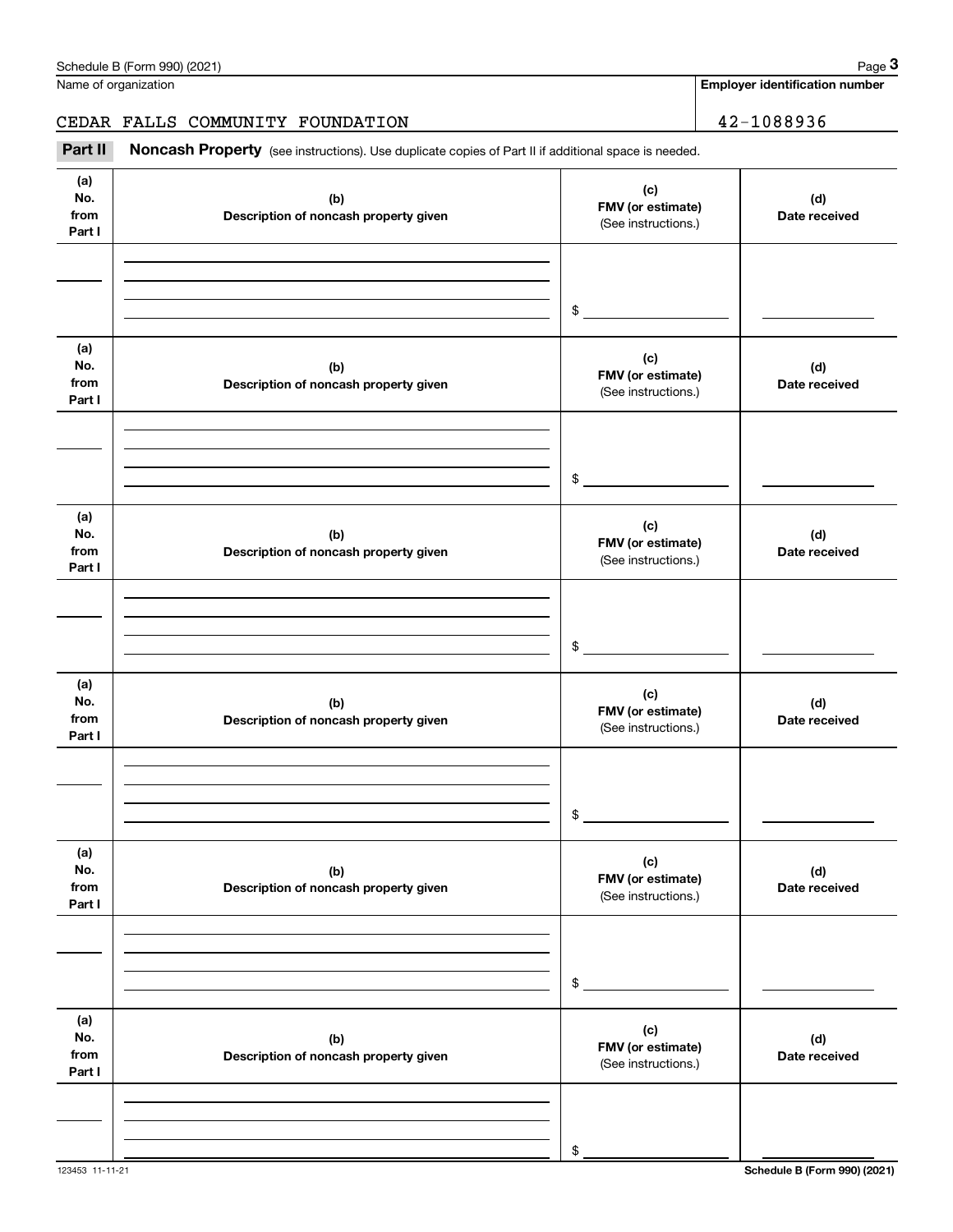|                           | Schedule B (Form 990) (2021)                                                                                                                                                      |                      | Page 4                                                                                                                                                         |  |  |  |  |  |  |
|---------------------------|-----------------------------------------------------------------------------------------------------------------------------------------------------------------------------------|----------------------|----------------------------------------------------------------------------------------------------------------------------------------------------------------|--|--|--|--|--|--|
|                           | Name of organization                                                                                                                                                              |                      | <b>Employer identification number</b>                                                                                                                          |  |  |  |  |  |  |
|                           | CEDAR FALLS COMMUNITY FOUNDATION                                                                                                                                                  |                      | 42-1088936                                                                                                                                                     |  |  |  |  |  |  |
| Part III                  | from any one contributor. Complete columns (a) through (e) and the following line entry. For organizations                                                                        |                      | Exclusively religious, charitable, etc., contributions to organizations described in section 501(c)(7), (8), or (10) that total more than \$1,000 for the year |  |  |  |  |  |  |
|                           | completing Part III, enter the total of exclusively religious, charitable, etc., contributions of \$1,000 or less for the year. (Enter this info. once.) $\blacktriangleright$ \$ |                      |                                                                                                                                                                |  |  |  |  |  |  |
| (a) No.                   | Use duplicate copies of Part III if additional space is needed.                                                                                                                   |                      |                                                                                                                                                                |  |  |  |  |  |  |
| from<br>Part I            | (b) Purpose of gift                                                                                                                                                               | (c) Use of gift      | (d) Description of how gift is held                                                                                                                            |  |  |  |  |  |  |
|                           |                                                                                                                                                                                   |                      |                                                                                                                                                                |  |  |  |  |  |  |
|                           |                                                                                                                                                                                   |                      |                                                                                                                                                                |  |  |  |  |  |  |
|                           |                                                                                                                                                                                   |                      |                                                                                                                                                                |  |  |  |  |  |  |
|                           |                                                                                                                                                                                   | (e) Transfer of gift |                                                                                                                                                                |  |  |  |  |  |  |
|                           | Transferee's name, address, and ZIP + 4                                                                                                                                           |                      | Relationship of transferor to transferee                                                                                                                       |  |  |  |  |  |  |
|                           |                                                                                                                                                                                   |                      |                                                                                                                                                                |  |  |  |  |  |  |
|                           |                                                                                                                                                                                   |                      |                                                                                                                                                                |  |  |  |  |  |  |
|                           |                                                                                                                                                                                   |                      |                                                                                                                                                                |  |  |  |  |  |  |
| (a) No.<br>from           | (b) Purpose of gift                                                                                                                                                               | (c) Use of gift      | (d) Description of how gift is held                                                                                                                            |  |  |  |  |  |  |
| Part I                    |                                                                                                                                                                                   |                      |                                                                                                                                                                |  |  |  |  |  |  |
|                           |                                                                                                                                                                                   |                      |                                                                                                                                                                |  |  |  |  |  |  |
|                           |                                                                                                                                                                                   |                      |                                                                                                                                                                |  |  |  |  |  |  |
|                           | (e) Transfer of gift                                                                                                                                                              |                      |                                                                                                                                                                |  |  |  |  |  |  |
|                           |                                                                                                                                                                                   |                      |                                                                                                                                                                |  |  |  |  |  |  |
|                           | Transferee's name, address, and ZIP + 4                                                                                                                                           |                      | Relationship of transferor to transferee                                                                                                                       |  |  |  |  |  |  |
|                           |                                                                                                                                                                                   |                      |                                                                                                                                                                |  |  |  |  |  |  |
|                           |                                                                                                                                                                                   |                      |                                                                                                                                                                |  |  |  |  |  |  |
| (a) No.                   |                                                                                                                                                                                   |                      |                                                                                                                                                                |  |  |  |  |  |  |
| from<br>Part I            | (b) Purpose of gift                                                                                                                                                               | (c) Use of gift      | (d) Description of how gift is held                                                                                                                            |  |  |  |  |  |  |
|                           |                                                                                                                                                                                   |                      |                                                                                                                                                                |  |  |  |  |  |  |
|                           |                                                                                                                                                                                   |                      |                                                                                                                                                                |  |  |  |  |  |  |
|                           |                                                                                                                                                                                   |                      |                                                                                                                                                                |  |  |  |  |  |  |
|                           |                                                                                                                                                                                   | (e) Transfer of gift |                                                                                                                                                                |  |  |  |  |  |  |
|                           | Transferee's name, address, and ZIP + 4                                                                                                                                           |                      | Relationship of transferor to transferee                                                                                                                       |  |  |  |  |  |  |
|                           |                                                                                                                                                                                   |                      |                                                                                                                                                                |  |  |  |  |  |  |
|                           |                                                                                                                                                                                   |                      |                                                                                                                                                                |  |  |  |  |  |  |
|                           |                                                                                                                                                                                   |                      |                                                                                                                                                                |  |  |  |  |  |  |
| (a) No.<br>from<br>Part I | (b) Purpose of gift                                                                                                                                                               | (c) Use of gift      | (d) Description of how gift is held                                                                                                                            |  |  |  |  |  |  |
|                           |                                                                                                                                                                                   |                      |                                                                                                                                                                |  |  |  |  |  |  |
|                           |                                                                                                                                                                                   |                      |                                                                                                                                                                |  |  |  |  |  |  |
|                           |                                                                                                                                                                                   |                      |                                                                                                                                                                |  |  |  |  |  |  |
|                           |                                                                                                                                                                                   | (e) Transfer of gift |                                                                                                                                                                |  |  |  |  |  |  |
|                           |                                                                                                                                                                                   |                      |                                                                                                                                                                |  |  |  |  |  |  |
|                           | Transferee's name, address, and $ZIP + 4$                                                                                                                                         |                      | Relationship of transferor to transferee                                                                                                                       |  |  |  |  |  |  |
|                           |                                                                                                                                                                                   |                      |                                                                                                                                                                |  |  |  |  |  |  |
|                           |                                                                                                                                                                                   |                      |                                                                                                                                                                |  |  |  |  |  |  |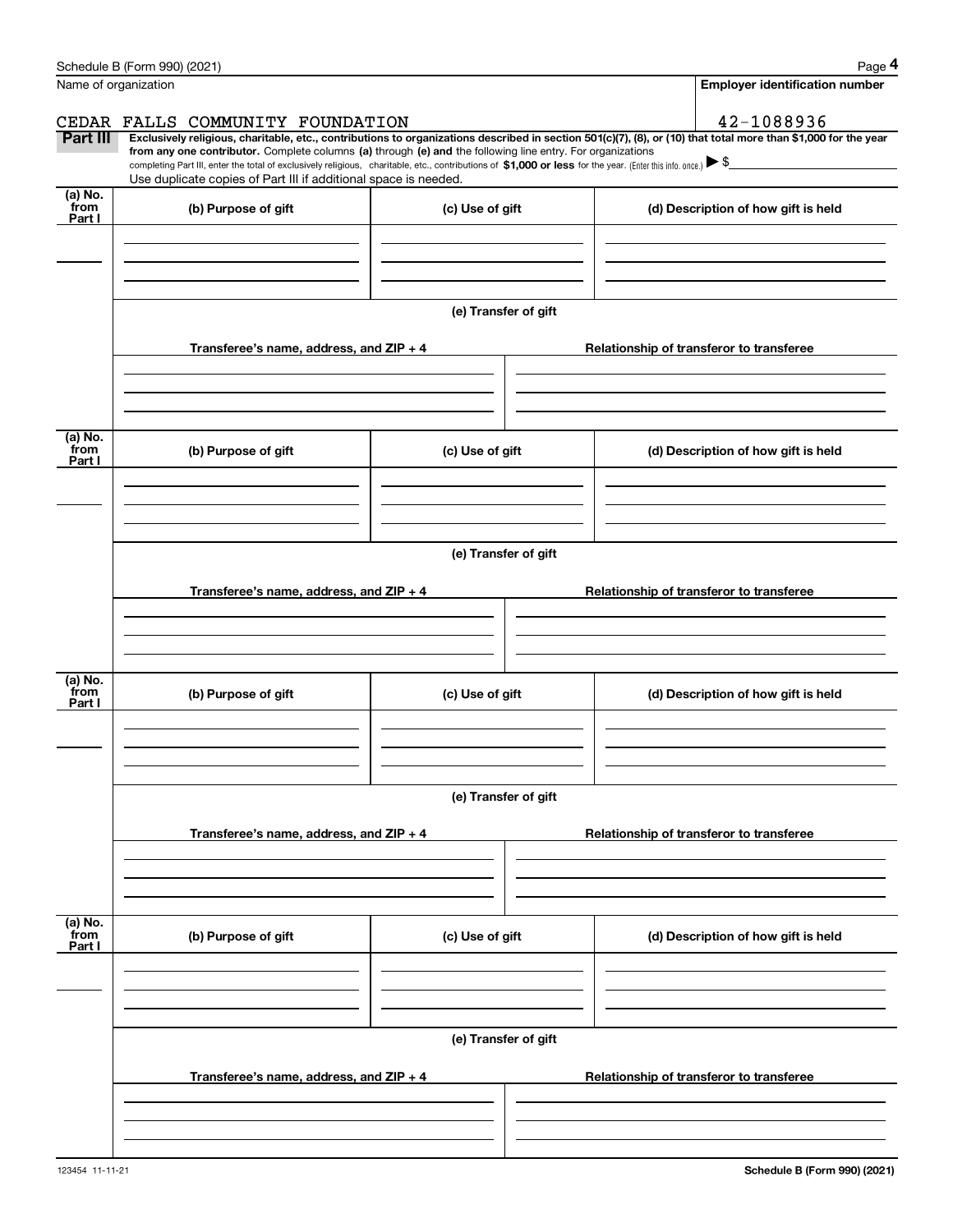| <b>SCHEDULE D</b> |
|-------------------|
|-------------------|

Department of the Treasury

**(Form 990)**

# **Supplemental Financial Statements**

**| Complete if the organization answered "Yes" on Form 990, Part IV, line 6, 7, 8, 9, 10, 11a, 11b, 11c, 11d, 11e, 11f, 12a, or 12b. | Attach to Form 990. |Go to www.irs.gov/Form990 for instructions and the latest information.**



Internal Revenue Service

**Name of the organization Employer identification number**

|         | CEDAR FALLS COMMUNITY FOUNDATION                                                                                                                                                                                               |                         | 42-1088936                                         |  |  |  |  |
|---------|--------------------------------------------------------------------------------------------------------------------------------------------------------------------------------------------------------------------------------|-------------------------|----------------------------------------------------|--|--|--|--|
| Part I  | Organizations Maintaining Donor Advised Funds or Other Similar Funds or Accounts. Complete if the                                                                                                                              |                         |                                                    |  |  |  |  |
|         | organization answered "Yes" on Form 990, Part IV, line 6.                                                                                                                                                                      |                         |                                                    |  |  |  |  |
|         |                                                                                                                                                                                                                                | (a) Donor advised funds | (b) Funds and other accounts                       |  |  |  |  |
| 1       |                                                                                                                                                                                                                                | 1                       |                                                    |  |  |  |  |
| 2       | Aggregate value of contributions to (during year)                                                                                                                                                                              |                         |                                                    |  |  |  |  |
| з       |                                                                                                                                                                                                                                | 18,000.                 |                                                    |  |  |  |  |
| 4       |                                                                                                                                                                                                                                | 18,832.                 |                                                    |  |  |  |  |
| 5       | Did the organization inform all donors and donor advisors in writing that the assets held in donor advised funds                                                                                                               |                         |                                                    |  |  |  |  |
|         |                                                                                                                                                                                                                                |                         | $\boxed{\text{X}}$ Yes<br>No                       |  |  |  |  |
|         |                                                                                                                                                                                                                                |                         |                                                    |  |  |  |  |
| 6       | Did the organization inform all grantees, donors, and donor advisors in writing that grant funds can be used only                                                                                                              |                         |                                                    |  |  |  |  |
|         | for charitable purposes and not for the benefit of the donor or donor advisor, or for any other purpose conferring                                                                                                             |                         | $\boxed{\text{X}}$ Yes                             |  |  |  |  |
| Part II | Conservation Easements. Complete if the organization answered "Yes" on Form 990, Part IV, line 7.                                                                                                                              |                         | No                                                 |  |  |  |  |
|         |                                                                                                                                                                                                                                |                         |                                                    |  |  |  |  |
| 1       | Purpose(s) of conservation easements held by the organization (check all that apply).                                                                                                                                          |                         |                                                    |  |  |  |  |
|         | Preservation of land for public use (for example, recreation or education)                                                                                                                                                     |                         | Preservation of a historically important land area |  |  |  |  |
|         | Protection of natural habitat                                                                                                                                                                                                  |                         | Preservation of a certified historic structure     |  |  |  |  |
|         | Preservation of open space                                                                                                                                                                                                     |                         |                                                    |  |  |  |  |
| 2       | Complete lines 2a through 2d if the organization held a qualified conservation contribution in the form of a conservation easement on the last                                                                                 |                         |                                                    |  |  |  |  |
|         | day of the tax year.                                                                                                                                                                                                           |                         | Held at the End of the Tax Year                    |  |  |  |  |
|         | a Total number of conservation easements                                                                                                                                                                                       |                         | 2a                                                 |  |  |  |  |
| b       | Total acreage restricted by conservation easements                                                                                                                                                                             |                         | 2b                                                 |  |  |  |  |
| c       |                                                                                                                                                                                                                                |                         | 2c                                                 |  |  |  |  |
|         | d Number of conservation easements included in (c) acquired after 7/25/06, and not on a historic structure                                                                                                                     |                         |                                                    |  |  |  |  |
|         | listed in the National Register [111] [12] The Mational Register [11] Mathematic Mathematic Mathematic Mathematic Mathematic Mathematic Mathematic Mathematic Mathematic Mathematic Mathematic Mathematic Mathematic Mathemati |                         | 2d                                                 |  |  |  |  |
| з       | Number of conservation easements modified, transferred, released, extinguished, or terminated by the organization during the tax                                                                                               |                         |                                                    |  |  |  |  |
|         | $year \blacktriangleright$                                                                                                                                                                                                     |                         |                                                    |  |  |  |  |
| 4       | Number of states where property subject to conservation easement is located >                                                                                                                                                  |                         |                                                    |  |  |  |  |
| 5       | Does the organization have a written policy regarding the periodic monitoring, inspection, handling of                                                                                                                         |                         |                                                    |  |  |  |  |
|         | violations, and enforcement of the conservation easements it holds?                                                                                                                                                            |                         | Yes<br><b>No</b>                                   |  |  |  |  |
| 6       | Staff and volunteer hours devoted to monitoring, inspecting, handling of violations, and enforcing conservation easements during the year                                                                                      |                         |                                                    |  |  |  |  |
|         |                                                                                                                                                                                                                                |                         |                                                    |  |  |  |  |
| 7       | Amount of expenses incurred in monitoring, inspecting, handling of violations, and enforcing conservation easements during the year                                                                                            |                         |                                                    |  |  |  |  |
|         | $\blacktriangleright$ \$                                                                                                                                                                                                       |                         |                                                    |  |  |  |  |
| 8       | Does each conservation easement reported on line 2(d) above satisfy the requirements of section 170(h)(4)(B)(i)                                                                                                                |                         |                                                    |  |  |  |  |
|         |                                                                                                                                                                                                                                |                         | Yes<br>No                                          |  |  |  |  |
| 9       | In Part XIII, describe how the organization reports conservation easements in its revenue and expense statement and                                                                                                            |                         |                                                    |  |  |  |  |
|         | balance sheet, and include, if applicable, the text of the footnote to the organization's financial statements that describes the                                                                                              |                         |                                                    |  |  |  |  |
|         | organization's accounting for conservation easements.                                                                                                                                                                          |                         |                                                    |  |  |  |  |
|         | Organizations Maintaining Collections of Art, Historical Treasures, or Other Similar Assets.<br>Part III                                                                                                                       |                         |                                                    |  |  |  |  |
|         | Complete if the organization answered "Yes" on Form 990, Part IV, line 8.                                                                                                                                                      |                         |                                                    |  |  |  |  |
|         | 1a If the organization elected, as permitted under FASB ASC 958, not to report in its revenue statement and balance sheet works                                                                                                |                         |                                                    |  |  |  |  |
|         | of art, historical treasures, or other similar assets held for public exhibition, education, or research in furtherance of public                                                                                              |                         |                                                    |  |  |  |  |
|         | service, provide in Part XIII the text of the footnote to its financial statements that describes these items.                                                                                                                 |                         |                                                    |  |  |  |  |
|         | b If the organization elected, as permitted under FASB ASC 958, to report in its revenue statement and balance sheet works of                                                                                                  |                         |                                                    |  |  |  |  |
|         | art, historical treasures, or other similar assets held for public exhibition, education, or research in furtherance of public service,                                                                                        |                         |                                                    |  |  |  |  |
|         | provide the following amounts relating to these items:                                                                                                                                                                         |                         |                                                    |  |  |  |  |
|         | (i)                                                                                                                                                                                                                            |                         | -\$                                                |  |  |  |  |
|         | (ii) Assets included in Form 990, Part X                                                                                                                                                                                       |                         | $\blacktriangleright$ \$                           |  |  |  |  |
| 2       | If the organization received or held works of art, historical treasures, or other similar assets for financial gain, provide                                                                                                   |                         |                                                    |  |  |  |  |
|         | the following amounts required to be reported under FASB ASC 958 relating to these items:                                                                                                                                      |                         |                                                    |  |  |  |  |
| а       |                                                                                                                                                                                                                                |                         | $$\overbrace{\hspace{2.5cm}}$                      |  |  |  |  |
|         |                                                                                                                                                                                                                                |                         | $\blacktriangleright$ \$                           |  |  |  |  |
|         |                                                                                                                                                                                                                                |                         |                                                    |  |  |  |  |

132051 10-28-21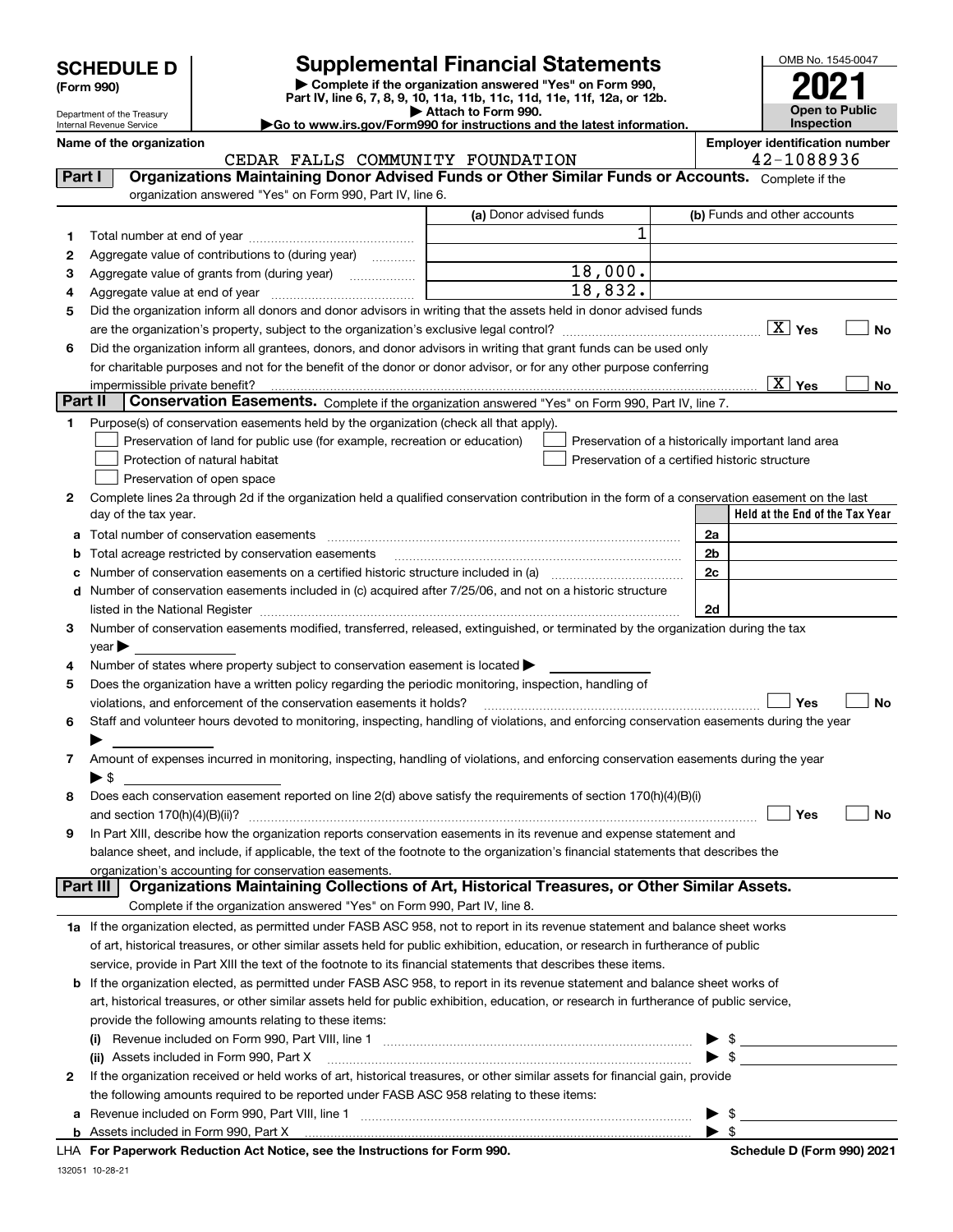|                | Schedule D (Form 990) 2021                                                                                                                                                                                                     | CEDAR FALLS COMMUNITY FOUNDATION |                |                          |  |                 | 42-1088936           |                     |            | Page $2$   |
|----------------|--------------------------------------------------------------------------------------------------------------------------------------------------------------------------------------------------------------------------------|----------------------------------|----------------|--------------------------|--|-----------------|----------------------|---------------------|------------|------------|
| Part III       | Organizations Maintaining Collections of Art, Historical Treasures, or Other Similar Assets (continued)                                                                                                                        |                                  |                |                          |  |                 |                      |                     |            |            |
| З              | Using the organization's acquisition, accession, and other records, check any of the following that make significant use of its                                                                                                |                                  |                |                          |  |                 |                      |                     |            |            |
|                | collection items (check all that apply):                                                                                                                                                                                       |                                  |                |                          |  |                 |                      |                     |            |            |
| a              | Public exhibition                                                                                                                                                                                                              | d                                |                | Loan or exchange program |  |                 |                      |                     |            |            |
| b              | Scholarly research                                                                                                                                                                                                             | e                                |                |                          |  |                 |                      |                     |            |            |
| c              | Preservation for future generations                                                                                                                                                                                            |                                  |                |                          |  |                 |                      |                     |            |            |
| 4              | Provide a description of the organization's collections and explain how they further the organization's exempt purpose in Part XIII.                                                                                           |                                  |                |                          |  |                 |                      |                     |            |            |
| 5              | During the year, did the organization solicit or receive donations of art, historical treasures, or other similar assets                                                                                                       |                                  |                |                          |  |                 |                      |                     |            |            |
|                | to be sold to raise funds rather than to be maintained as part of the organization's collection?                                                                                                                               |                                  |                |                          |  |                 |                      | Yes                 |            | No         |
| <b>Part IV</b> | Escrow and Custodial Arrangements. Complete if the organization answered "Yes" on Form 990, Part IV, line 9, or<br>reported an amount on Form 990, Part X, line 21.                                                            |                                  |                |                          |  |                 |                      |                     |            |            |
|                | 1a Is the organization an agent, trustee, custodian or other intermediary for contributions or other assets not included                                                                                                       |                                  |                |                          |  |                 |                      |                     |            |            |
|                | on Form 990, Part X? [11] matter contracts and contracts and contracts are contracted and contracts are contracted and contract of the set of the set of the set of the set of the set of the set of the set of the set of the |                                  |                |                          |  |                 |                      | Yes                 |            | No         |
|                | b If "Yes," explain the arrangement in Part XIII and complete the following table:                                                                                                                                             |                                  |                |                          |  |                 |                      |                     |            |            |
|                |                                                                                                                                                                                                                                |                                  |                |                          |  |                 |                      | Amount              |            |            |
|                | c Beginning balance<br>1c                                                                                                                                                                                                      |                                  |                |                          |  |                 |                      |                     |            |            |
|                | 1d                                                                                                                                                                                                                             |                                  |                |                          |  |                 |                      |                     |            |            |
|                | e Distributions during the year manufactured and continuum and contact the year manufactured and contact the year manufactured and contact the year manufactured and contact the year manufactured and contact the year manufa |                                  |                |                          |  | 1e              |                      |                     |            |            |
|                |                                                                                                                                                                                                                                |                                  |                |                          |  | 1f              |                      |                     |            |            |
|                | 2a Did the organization include an amount on Form 990, Part X, line 21, for escrow or custodial account liability?                                                                                                             |                                  |                |                          |  |                 |                      | Yes                 |            | No         |
|                | <b>b</b> If "Yes," explain the arrangement in Part XIII. Check here if the explanation has been provided on Part XIII                                                                                                          |                                  |                |                          |  |                 |                      |                     |            |            |
| <b>Part V</b>  | Endowment Funds. Complete if the organization answered "Yes" on Form 990, Part IV, line 10.                                                                                                                                    |                                  |                |                          |  |                 |                      |                     |            |            |
|                |                                                                                                                                                                                                                                | (a) Current year                 | (b) Prior year | (c) Two years back       |  |                 | (d) Three years back | (e) Four years back |            |            |
| 1a             | Beginning of year balance                                                                                                                                                                                                      | 7,209,650.                       | 6,529,508.     | 5,697,833.               |  | 6,500,792.      | 5,750,366.           |                     |            |            |
| b              |                                                                                                                                                                                                                                | 50, 230.                         | 14,549.        | 4,583.                   |  | 31,756.         |                      |                     |            | 53, 103.   |
|                | Net investment earnings, gains, and losses                                                                                                                                                                                     | 913,639.                         | 699, 311.      | 1,062,120.               |  | $-472, 142.$    |                      |                     |            | 996,178.   |
|                | <b>d</b> Grants or scholarships                                                                                                                                                                                                | 405,077.                         | 2,341.         | 204,563.                 |  |                 | 256,790.             |                     |            | 205,457.   |
|                | e Other expenditures for facilities                                                                                                                                                                                            |                                  |                |                          |  |                 |                      |                     |            |            |
|                | and programs                                                                                                                                                                                                                   |                                  |                |                          |  |                 |                      |                     |            |            |
|                | Administrative expenses <i></i>                                                                                                                                                                                                | 37,910.                          | 31,377.        | 30,465.                  |  |                 | 105,783.             |                     |            | 93,398.    |
| g              | End of year balance                                                                                                                                                                                                            | 7,730,532.                       | 7,209,650.     | 6,529,508.               |  |                 | 5,697,833.           |                     |            | 6,500,792. |
| 2              | Provide the estimated percentage of the current year end balance (line 1g, column (a)) held as:                                                                                                                                |                                  |                |                          |  |                 |                      |                     |            |            |
|                | Board designated or quasi-endowment >                                                                                                                                                                                          | 12.0000                          | %              |                          |  |                 |                      |                     |            |            |
|                | Permanent endowment $\blacktriangleright$ 15.0000                                                                                                                                                                              | %                                |                |                          |  |                 |                      |                     |            |            |
|                | c Term endowment $\blacktriangleright$ _ 73.0000<br>%                                                                                                                                                                          |                                  |                |                          |  |                 |                      |                     |            |            |
|                | The percentages on lines 2a, 2b, and 2c should equal 100%.                                                                                                                                                                     |                                  |                |                          |  |                 |                      |                     |            |            |
|                | 3a Are there endowment funds not in the possession of the organization that are held and administered for the organization                                                                                                     |                                  |                |                          |  |                 |                      |                     | <b>Yes</b> | No         |
|                | by:                                                                                                                                                                                                                            |                                  |                |                          |  |                 |                      |                     |            | х          |
|                | 3a(i)<br>(i)                                                                                                                                                                                                                   |                                  |                |                          |  |                 |                      |                     |            |            |
|                | x<br>3a(ii)                                                                                                                                                                                                                    |                                  |                |                          |  |                 |                      |                     |            |            |
|                |                                                                                                                                                                                                                                |                                  |                |                          |  |                 |                      | 3b                  |            |            |
|                | Describe in Part XIII the intended uses of the organization's endowment funds.<br><b>Part VI</b><br>Land, Buildings, and Equipment.                                                                                            |                                  |                |                          |  |                 |                      |                     |            |            |
|                | Complete if the organization answered "Yes" on Form 990, Part IV, line 11a. See Form 990, Part X, line 10.                                                                                                                     |                                  |                |                          |  |                 |                      |                     |            |            |
|                | Description of property                                                                                                                                                                                                        | (a) Cost or other                |                | (b) Cost or other        |  | (c) Accumulated |                      |                     |            |            |
|                |                                                                                                                                                                                                                                | basis (investment)               |                | basis (other)            |  | depreciation    |                      | (d) Book value      |            |            |
|                |                                                                                                                                                                                                                                |                                  |                |                          |  |                 |                      |                     |            |            |
|                |                                                                                                                                                                                                                                |                                  |                |                          |  |                 |                      |                     |            |            |
|                |                                                                                                                                                                                                                                |                                  |                |                          |  |                 |                      |                     |            |            |
|                |                                                                                                                                                                                                                                |                                  |                |                          |  |                 |                      |                     |            |            |
|                |                                                                                                                                                                                                                                |                                  |                |                          |  |                 |                      |                     |            |            |
|                |                                                                                                                                                                                                                                |                                  |                |                          |  |                 |                      |                     |            | 0.         |

**Schedule D (Form 990) 2021**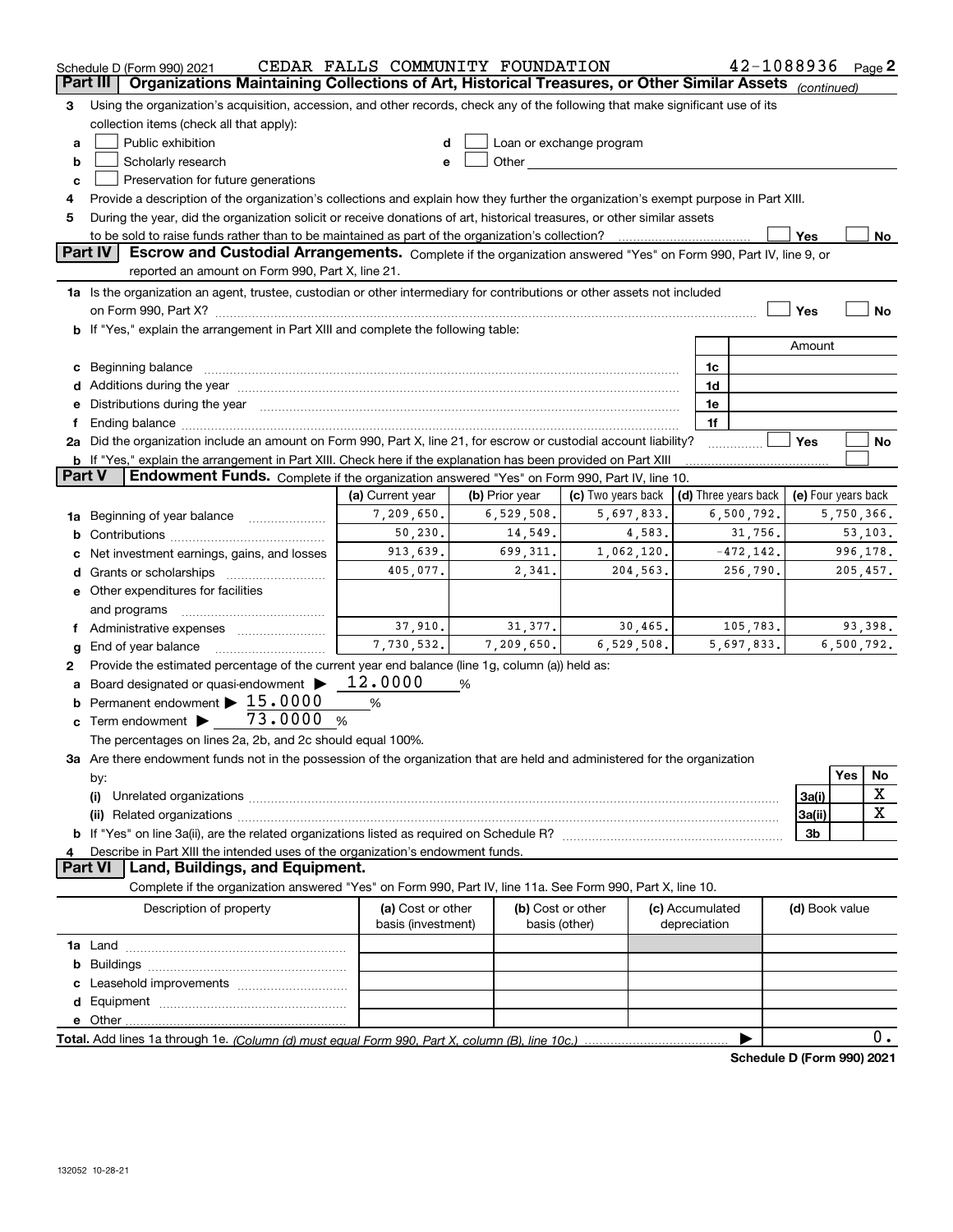| Schedule D (Form 990) 2021                                                                                        | CEDAR FALLS COMMUNITY FOUNDATION |                                                           | 42-1088936<br><u>Page</u> 3 |
|-------------------------------------------------------------------------------------------------------------------|----------------------------------|-----------------------------------------------------------|-----------------------------|
| <b>Investments - Other Securities.</b><br><b>Part VIII</b>                                                        |                                  |                                                           |                             |
| Complete if the organization answered "Yes" on Form 990, Part IV, line 11b. See Form 990, Part X, line 12.        |                                  |                                                           |                             |
| (a) Description of security or category (including name of security)                                              | (b) Book value                   | (c) Method of valuation: Cost or end-of-year market value |                             |
|                                                                                                                   |                                  |                                                           |                             |
| (2) Closely held equity interests                                                                                 |                                  |                                                           |                             |
| $(3)$ Other                                                                                                       |                                  |                                                           |                             |
| (A)<br>(B)                                                                                                        |                                  |                                                           |                             |
| (C)                                                                                                               |                                  |                                                           |                             |
| (D)                                                                                                               |                                  |                                                           |                             |
| (E)                                                                                                               |                                  |                                                           |                             |
| (F)                                                                                                               |                                  |                                                           |                             |
| (G)                                                                                                               |                                  |                                                           |                             |
| (H)                                                                                                               |                                  |                                                           |                             |
| Total. (Col. (b) must equal Form 990, Part X, col. (B) line 12.)                                                  |                                  |                                                           |                             |
| Part VIII Investments - Program Related.                                                                          |                                  |                                                           |                             |
| Complete if the organization answered "Yes" on Form 990, Part IV, line 11c. See Form 990, Part X, line 13.        |                                  |                                                           |                             |
| (a) Description of investment                                                                                     | (b) Book value                   | (c) Method of valuation: Cost or end-of-year market value |                             |
| (1)                                                                                                               |                                  |                                                           |                             |
| (2)                                                                                                               |                                  |                                                           |                             |
| (3)                                                                                                               |                                  |                                                           |                             |
| (4)                                                                                                               |                                  |                                                           |                             |
| (5)                                                                                                               |                                  |                                                           |                             |
| (6)                                                                                                               |                                  |                                                           |                             |
| (7)                                                                                                               |                                  |                                                           |                             |
| (8)                                                                                                               |                                  |                                                           |                             |
| (9)                                                                                                               |                                  |                                                           |                             |
| <b>Total.</b> (Col. (b) must equal Form 990, Part X, col. (B) line 13.)<br><b>Other Assets.</b><br>Part IX        |                                  |                                                           |                             |
| Complete if the organization answered "Yes" on Form 990, Part IV, line 11d. See Form 990, Part X, line 15.        |                                  |                                                           |                             |
|                                                                                                                   | (a) Description                  |                                                           | (b) Book value              |
| (1)                                                                                                               |                                  |                                                           |                             |
| (2)                                                                                                               |                                  |                                                           |                             |
| (3)                                                                                                               |                                  |                                                           |                             |
| (4)                                                                                                               |                                  |                                                           |                             |
| (5)                                                                                                               |                                  |                                                           |                             |
| (6)                                                                                                               |                                  |                                                           |                             |
| (7)                                                                                                               |                                  |                                                           |                             |
| (8)                                                                                                               |                                  |                                                           |                             |
| (9)                                                                                                               |                                  |                                                           |                             |
|                                                                                                                   |                                  |                                                           |                             |
| <b>Other Liabilities.</b><br>Part X                                                                               |                                  |                                                           |                             |
| Complete if the organization answered "Yes" on Form 990, Part IV, line 11e or 11f. See Form 990, Part X, line 25. |                                  |                                                           |                             |
| (a) Description of liability<br>1.                                                                                |                                  |                                                           | (b) Book value              |
| (1)<br>Federal income taxes                                                                                       |                                  |                                                           |                             |
| FUNDS MANAGED FOR OTHERS<br>(2)                                                                                   |                                  |                                                           | 633,319.                    |
| (3)                                                                                                               |                                  |                                                           |                             |
| (4)                                                                                                               |                                  |                                                           |                             |
| (5)                                                                                                               |                                  |                                                           |                             |
| (6)                                                                                                               |                                  |                                                           |                             |
| (7)                                                                                                               |                                  |                                                           |                             |
| (8)                                                                                                               |                                  |                                                           |                             |
| (9)                                                                                                               |                                  |                                                           | 633,319.                    |
|                                                                                                                   |                                  |                                                           |                             |

**2.** Liability for uncertain tax positions. In Part XIII, provide the text of the footnote to the organization's financial statements that reports the

organization's liability for uncertain tax positions under FASB ASC 740. Check here if the text of the footnote has been provided in Part XIII

42-1088936 Page 3

 $\mathcal{L}^{\text{max}}$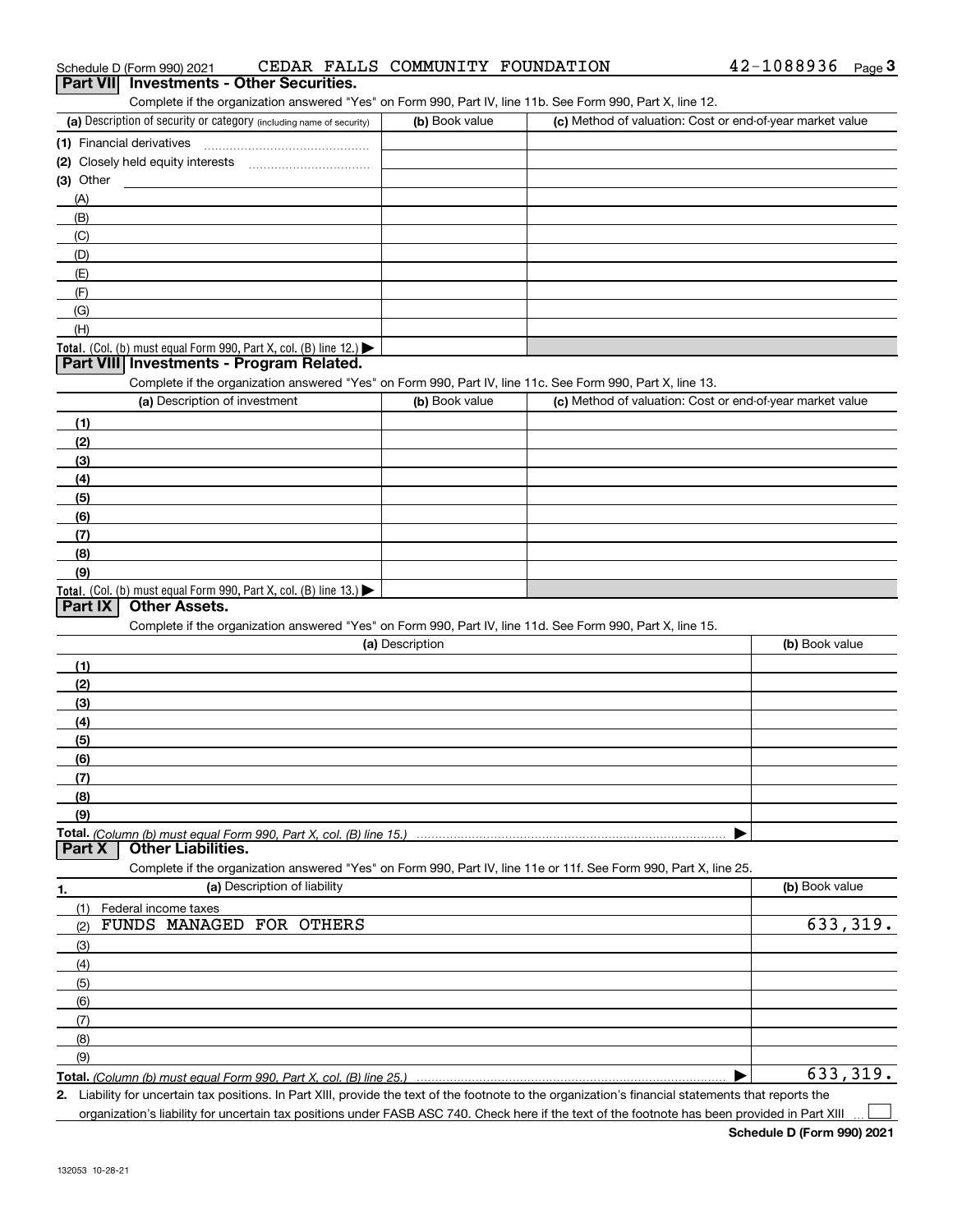|              | CEDAR FALLS COMMUNITY FOUNDATION<br>Schedule D (Form 990) 2021                                                                                                                                                                      |                |          | $42 - 1088936$ Page 4 |            |                            |  |  |  |  |
|--------------|-------------------------------------------------------------------------------------------------------------------------------------------------------------------------------------------------------------------------------------|----------------|----------|-----------------------|------------|----------------------------|--|--|--|--|
|              | Reconciliation of Revenue per Audited Financial Statements With Revenue per Return.<br><b>Part XI</b>                                                                                                                               |                |          |                       |            |                            |  |  |  |  |
|              | Complete if the organization answered "Yes" on Form 990, Part IV, line 12a.                                                                                                                                                         |                |          |                       |            |                            |  |  |  |  |
| 1            | Total revenue, gains, and other support per audited financial statements                                                                                                                                                            |                |          | $\mathbf 1$           | 1,318,269. |                            |  |  |  |  |
| $\mathbf{2}$ | Amounts included on line 1 but not on Form 990, Part VIII, line 12:                                                                                                                                                                 |                |          |                       |            |                            |  |  |  |  |
| a            |                                                                                                                                                                                                                                     | 2a             | 499,526. |                       |            |                            |  |  |  |  |
| b            |                                                                                                                                                                                                                                     | 2 <sub>b</sub> | 12,443.  |                       |            |                            |  |  |  |  |
| c            | Recoveries of prior year grants [11,111] [11] Recoveries of prior year grants [11] [11] [12] [12] [12] [12] [1                                                                                                                      | 2c             |          |                       |            |                            |  |  |  |  |
| d            | Other (Describe in Part XIII.)                                                                                                                                                                                                      | 2d             |          |                       |            |                            |  |  |  |  |
| e            | Add lines 2a through 2d                                                                                                                                                                                                             |                |          | 2e                    |            | 511,969.                   |  |  |  |  |
| 3            |                                                                                                                                                                                                                                     |                |          | $\mathbf{3}$          |            | 806, 300.                  |  |  |  |  |
|              | Amounts included on Form 990, Part VIII, line 12, but not on line 1:                                                                                                                                                                |                |          |                       |            |                            |  |  |  |  |
| a            | Investment expenses not included on Form 990, Part VIII, line 7b                                                                                                                                                                    | 4a             | 37,910.  |                       |            |                            |  |  |  |  |
|              |                                                                                                                                                                                                                                     | 4 <sub>b</sub> |          |                       |            |                            |  |  |  |  |
|              | Add lines 4a and 4b                                                                                                                                                                                                                 |                |          | 4c                    |            | $\frac{37,910}{844,210}$ . |  |  |  |  |
| 5            |                                                                                                                                                                                                                                     |                |          |                       |            |                            |  |  |  |  |
|              | Part XII   Reconciliation of Expenses per Audited Financial Statements With Expenses per Return.                                                                                                                                    |                |          |                       |            |                            |  |  |  |  |
|              | Complete if the organization answered "Yes" on Form 990, Part IV, line 12a.                                                                                                                                                         |                |          |                       |            |                            |  |  |  |  |
| 1.           |                                                                                                                                                                                                                                     |                |          | $\blacksquare$        |            | 824,596.                   |  |  |  |  |
| 2            | Amounts included on line 1 but not on Form 990, Part IX, line 25:                                                                                                                                                                   |                |          |                       |            |                            |  |  |  |  |
| a            |                                                                                                                                                                                                                                     | 2a             | 12,443.  |                       |            |                            |  |  |  |  |
| b            |                                                                                                                                                                                                                                     | 2 <sub>b</sub> |          |                       |            |                            |  |  |  |  |
| c            |                                                                                                                                                                                                                                     | 2c             |          |                       |            |                            |  |  |  |  |
|              |                                                                                                                                                                                                                                     | 2d             |          |                       |            |                            |  |  |  |  |
|              | e Add lines 2a through 2d <b>contained a contract and a contract a</b> contract a contract a contract a contract a contract a contract a contract a contract a contract a contract a contract a contract a contract a contract a co |                |          | 2e                    |            | $\frac{12,443}{812,153}$   |  |  |  |  |
| 3            |                                                                                                                                                                                                                                     |                |          | 3                     |            |                            |  |  |  |  |
| 4            | Amounts included on Form 990, Part IX, line 25, but not on line 1:                                                                                                                                                                  |                |          |                       |            |                            |  |  |  |  |
| a            |                                                                                                                                                                                                                                     | 4a             | 37,910.  |                       |            |                            |  |  |  |  |
| b            |                                                                                                                                                                                                                                     | 4 <sub>b</sub> |          |                       |            |                            |  |  |  |  |
|              | Add lines 4a and 4b                                                                                                                                                                                                                 |                |          | 4с                    |            | 37,910.                    |  |  |  |  |
|              |                                                                                                                                                                                                                                     |                |          | 5                     |            | 850,063.                   |  |  |  |  |
|              | Part XIII Supplemental Information.                                                                                                                                                                                                 |                |          |                       |            |                            |  |  |  |  |

Provide the descriptions required for Part II, lines 3, 5, and 9; Part III, lines 1a and 4; Part IV, lines 1b and 2b; Part V, line 4; Part X, line 2; Part XI, lines 2d and 4b; and Part XII, lines 2d and 4b. Also complete this part to provide any additional information.

## PART V, LINE 4:

132054 10-28-21

ENDOWMENT FUNDS ARE ESTABLISHED TO INVEST A GIFT OF MONEY AND GENERATE

SPENDABLE INCOME. THE INVESTMENT GENERATES AS MUCH SPENDABLE INCOME AS

POSSIBLE WHILE GROWING THE FUND AND FULFILLING THE DONORS' INTENT.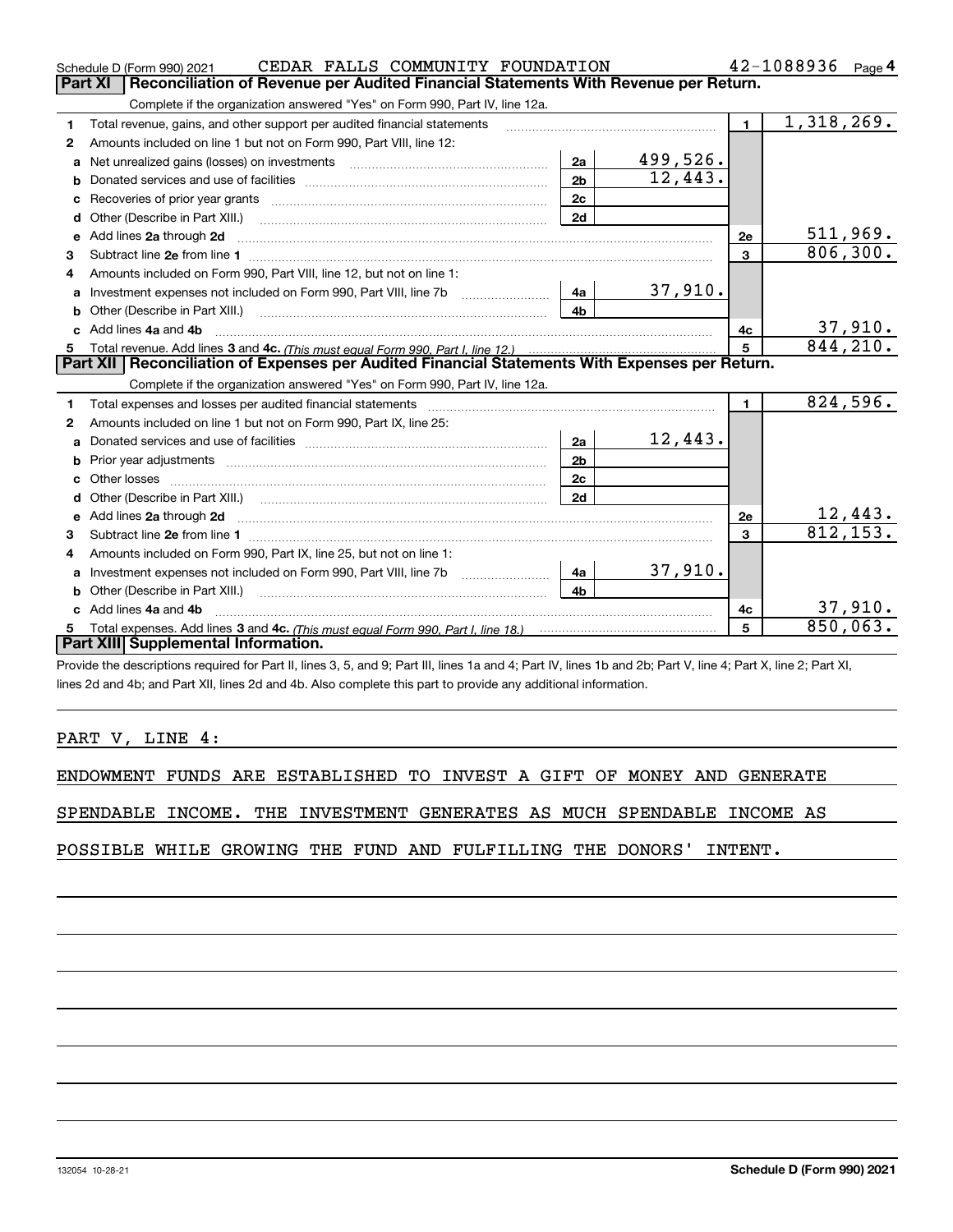| <b>SCHEDULE I</b>                                                                                                                                                                                                                                                                                              |            | <b>Grants and Other Assistance to Organizations,</b>                                                                                  |                                                       |                                        |                                                                |                                          | OMB No. 1545-0047                                   |
|----------------------------------------------------------------------------------------------------------------------------------------------------------------------------------------------------------------------------------------------------------------------------------------------------------------|------------|---------------------------------------------------------------------------------------------------------------------------------------|-------------------------------------------------------|----------------------------------------|----------------------------------------------------------------|------------------------------------------|-----------------------------------------------------|
| (Form 990)                                                                                                                                                                                                                                                                                                     |            | Governments, and Individuals in the United States<br>Complete if the organization answered "Yes" on Form 990, Part IV, line 21 or 22. |                                                       |                                        |                                                                |                                          |                                                     |
| Department of the Treasury                                                                                                                                                                                                                                                                                     |            |                                                                                                                                       | Attach to Form 990.                                   |                                        |                                                                |                                          | <b>Open to Public</b>                               |
| Internal Revenue Service                                                                                                                                                                                                                                                                                       |            |                                                                                                                                       | Go to www.irs.gov/Form990 for the latest information. |                                        |                                                                |                                          | Inspection                                          |
| Name of the organization                                                                                                                                                                                                                                                                                       |            | CEDAR FALLS COMMUNITY FOUNDATION                                                                                                      |                                                       |                                        |                                                                |                                          | <b>Employer identification number</b><br>42-1088936 |
| Part I<br><b>General Information on Grants and Assistance</b>                                                                                                                                                                                                                                                  |            |                                                                                                                                       |                                                       |                                        |                                                                |                                          |                                                     |
| Does the organization maintain records to substantiate the amount of the grants or assistance, the grantees' eligibility for the grants or assistance, and the selection<br>$\mathbf 1$                                                                                                                        |            |                                                                                                                                       |                                                       |                                        |                                                                |                                          |                                                     |
|                                                                                                                                                                                                                                                                                                                |            |                                                                                                                                       |                                                       |                                        |                                                                |                                          | $\sqrt{X}$ Yes<br>l No                              |
| Describe in Part IV the organization's procedures for monitoring the use of grant funds in the United States.<br>$\mathbf{2}$<br>Part II<br>Grants and Other Assistance to Domestic Organizations and Domestic Governments. Complete if the organization answered "Yes" on Form 990, Part IV, line 21, for any |            |                                                                                                                                       |                                                       |                                        |                                                                |                                          |                                                     |
| recipient that received more than \$5,000. Part II can be duplicated if additional space is needed.                                                                                                                                                                                                            |            |                                                                                                                                       |                                                       |                                        |                                                                |                                          |                                                     |
| 1 (a) Name and address of organization<br>or government                                                                                                                                                                                                                                                        | $(b)$ EIN  | (c) IRC section<br>(if applicable)                                                                                                    | (d) Amount of<br>cash grant                           | (e) Amount of<br>noncash<br>assistance | (f) Method of<br>valuation (book,<br>FMV, appraisal,<br>other) | (g) Description of<br>noncash assistance | (h) Purpose of grant<br>or assistance               |
| CEDAR FALLS LIBRARY                                                                                                                                                                                                                                                                                            |            |                                                                                                                                       |                                                       |                                        |                                                                |                                          |                                                     |
| 524 MAIN STREET                                                                                                                                                                                                                                                                                                |            | CITY OF CEDAR                                                                                                                         |                                                       |                                        |                                                                |                                          |                                                     |
| CEDAR FALLS, IA 50613                                                                                                                                                                                                                                                                                          | 42-6004332 | FALLS                                                                                                                                 | 260,968.                                              | 0.                                     |                                                                |                                          | SUPPORT SERVICES                                    |
| CEDAR FALLS COMMUNITY SCHOOLS<br>FOUNDATION - 602 MAIN ST - CEDAR                                                                                                                                                                                                                                              |            |                                                                                                                                       |                                                       |                                        |                                                                |                                          |                                                     |
| FALLS, IA 50613                                                                                                                                                                                                                                                                                                | 20-4287931 | 501(C)(3)                                                                                                                             | 32,500,                                               | 0.                                     |                                                                |                                          | SCHOLARSHIPS                                        |
| CHILD CARE RESOURCE & REFERRAL OF<br>NORTHEAST IOWA - 3675 UNIVERSITY                                                                                                                                                                                                                                          |            |                                                                                                                                       |                                                       |                                        |                                                                |                                          |                                                     |
| AVENUE - WATERLOO, IA 50701                                                                                                                                                                                                                                                                                    | 42-0794846 | STATE OF IOWA                                                                                                                         | 7,847.                                                | $\mathbf{0}$ .                         |                                                                |                                          | SUPPORT SERVICES                                    |
| COMMUNITY MAIN STREET INC<br>310 E 4TH ST                                                                                                                                                                                                                                                                      |            |                                                                                                                                       |                                                       |                                        |                                                                |                                          |                                                     |
| CEDAR FALLS, IA 50613                                                                                                                                                                                                                                                                                          | 42-1303027 | 501(C)(3)                                                                                                                             | 163.317.                                              | 0.                                     |                                                                |                                          | SUPPORT SERVICES                                    |
| JAMES & MERYL HEARST CENTER FOR<br>THE ARTS - 304 W SEERLY BLVD -                                                                                                                                                                                                                                              |            | CITY OF CEDAR                                                                                                                         |                                                       |                                        |                                                                |                                          |                                                     |
| CEDAR FALLS, IA 50613                                                                                                                                                                                                                                                                                          | 42-6004332 | <b>FALLS</b>                                                                                                                          | 20,608.                                               | 0.                                     |                                                                |                                          | SUPPORT SERVICES                                    |
| UNIVERSITY OF NORTHERN IOWA<br>FOUNDATION - 204 COMMONS UNI -<br>CEDAR FALLS, IA 50613                                                                                                                                                                                                                         | 42-6058591 | 501(C)(3)                                                                                                                             | 94.754.                                               | 0.                                     |                                                                |                                          | <b>SCHOLARSHIPS</b>                                 |
| Enter total number of section 501(c)(3) and government organizations listed in the line 1 table<br>$\mathbf{2}$                                                                                                                                                                                                |            |                                                                                                                                       |                                                       |                                        |                                                                |                                          |                                                     |
| Enter total number of other organizations listed in the line 1 table<br>3                                                                                                                                                                                                                                      |            |                                                                                                                                       |                                                       |                                        |                                                                |                                          |                                                     |

**For Paperwork Reduction Act Notice, see the Instructions for Form 990. Schedule I (Form 990) 2021** LHA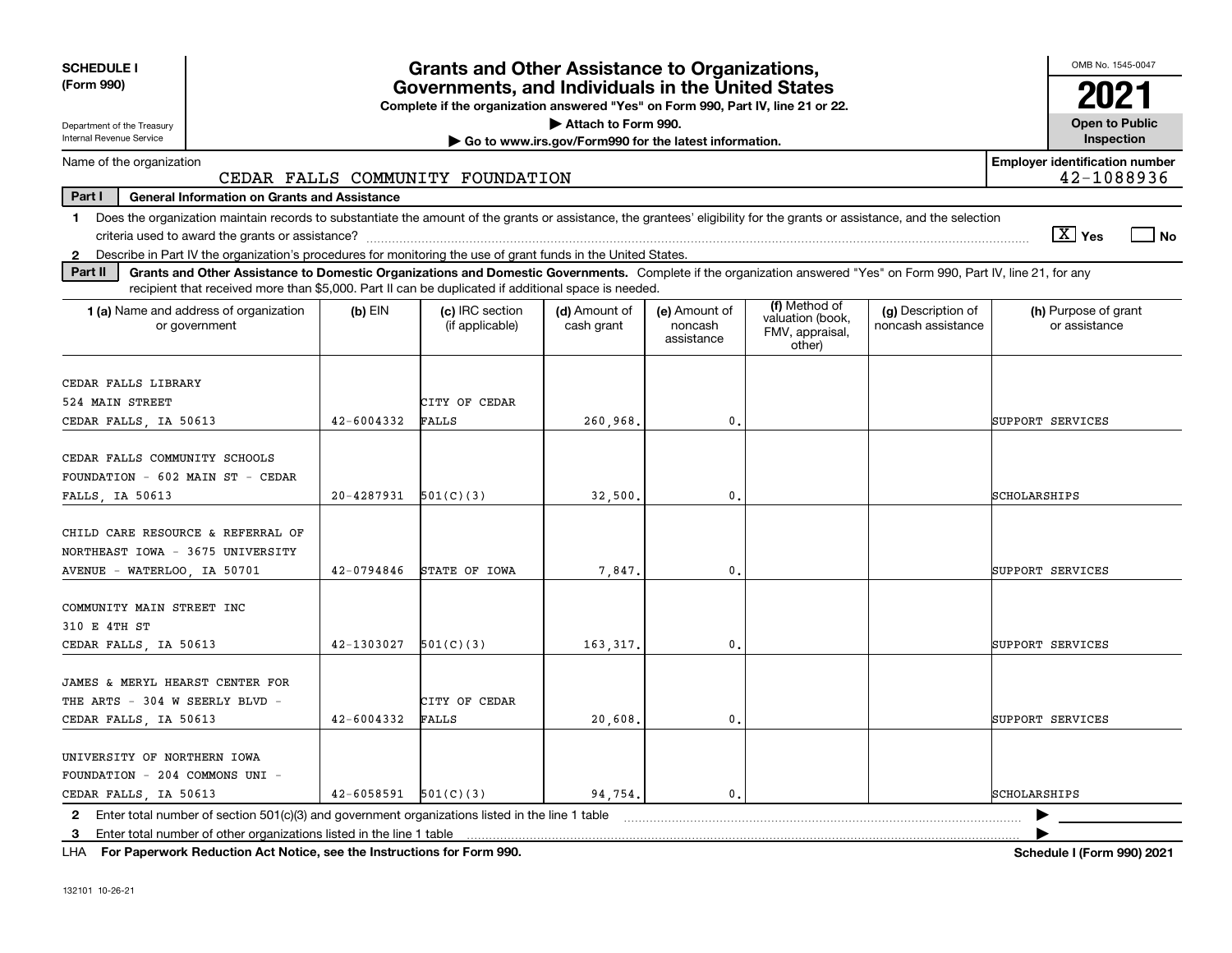#### Schedule I (Form 990) Page 1 CEDAR FALLS COMMUNITY FOUNDATION

|  |  | 42-1088936 | Page |
|--|--|------------|------|
|  |  |            |      |

| Part II   Continuation of Grants and Other Assistance to Domestic Organizations and Domestic Governments (Schedule I (Form 990), Part II.) |                |                                  |                             |                                        |                                                                |                                           |                                       |
|--------------------------------------------------------------------------------------------------------------------------------------------|----------------|----------------------------------|-----------------------------|----------------------------------------|----------------------------------------------------------------|-------------------------------------------|---------------------------------------|
| (a) Name and address of<br>organization or government                                                                                      | $(b)$ EIN      | (c) IRC section<br>if applicable | (d) Amount of<br>cash grant | (e) Amount of<br>noncash<br>assistance | (f) Method of<br>valuation<br>(book, FMV,<br>appraisal, other) | (g) Description of<br>non-cash assistance | (h) Purpose of grant<br>or assistance |
| WATERLOO COMMUNITY SCHOOLS<br>FOUNDATION - 201 TOWER PARK DR -                                                                             |                |                                  |                             |                                        |                                                                |                                           |                                       |
| WATERLOO, IA 50701                                                                                                                         | $42 - 1364293$ | 501(C)(3)                        | 13,000.                     | $\mathfrak o$ .                        |                                                                |                                           | SCHOLARSHIPS                          |
|                                                                                                                                            |                |                                  |                             |                                        |                                                                |                                           |                                       |
|                                                                                                                                            |                |                                  |                             |                                        |                                                                |                                           |                                       |
|                                                                                                                                            |                |                                  |                             |                                        |                                                                |                                           |                                       |
|                                                                                                                                            |                |                                  |                             |                                        |                                                                |                                           |                                       |
|                                                                                                                                            |                |                                  |                             |                                        |                                                                |                                           |                                       |
|                                                                                                                                            |                |                                  |                             |                                        |                                                                |                                           |                                       |
|                                                                                                                                            |                |                                  |                             |                                        |                                                                |                                           |                                       |
|                                                                                                                                            |                |                                  |                             |                                        |                                                                |                                           |                                       |

**Schedule I (Form 990)**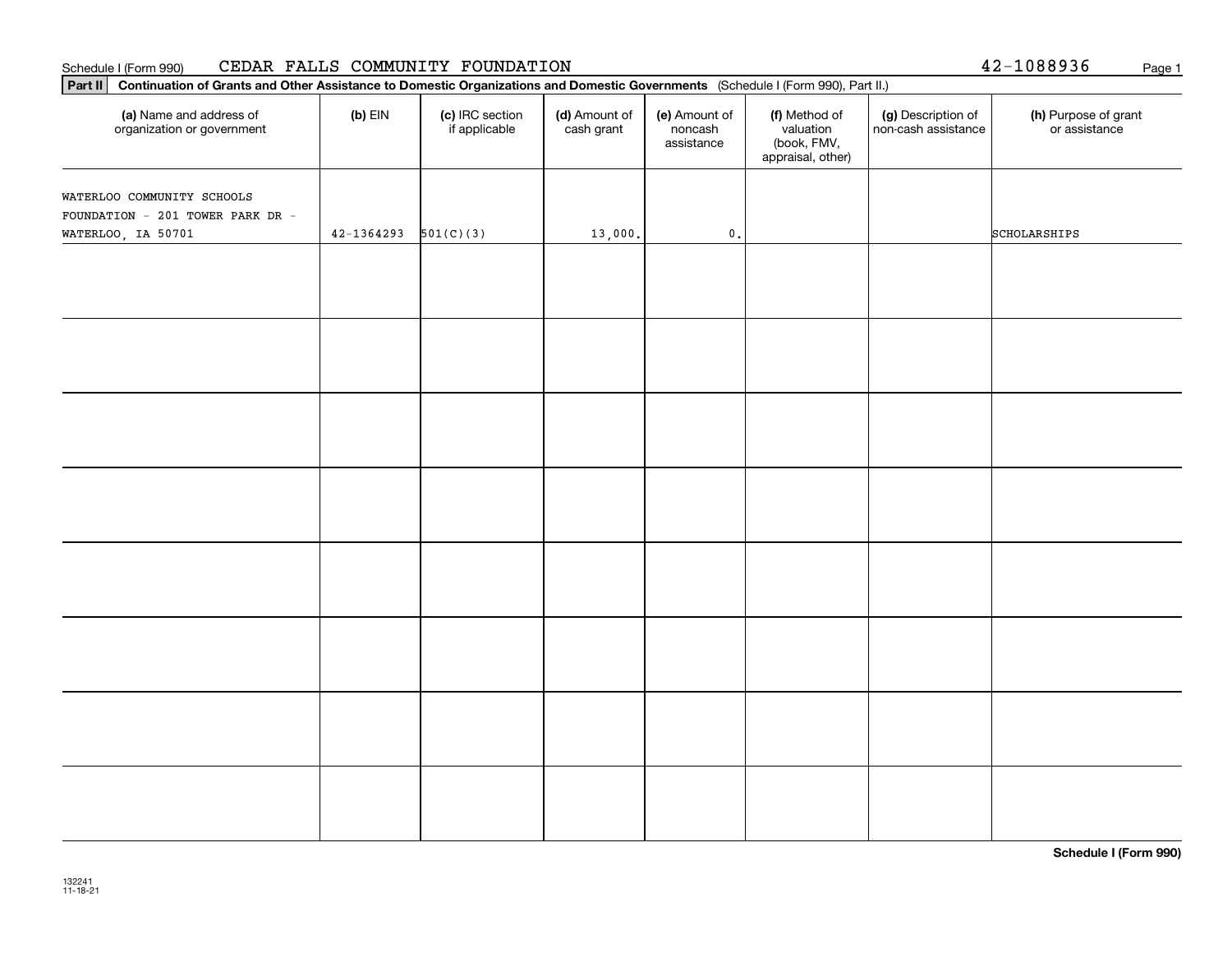#### 132102 10-26-21

| (a) Type of grant or assistance | (b) Number of<br>recipients | (c) Amount of<br>cash grant | (d) Amount of non-<br>cash assistance | (e) Method of valuation<br>(book, FMV, appraisal, other) | (f) Description of noncash assistance |
|---------------------------------|-----------------------------|-----------------------------|---------------------------------------|----------------------------------------------------------|---------------------------------------|
|                                 |                             |                             |                                       |                                                          |                                       |
|                                 |                             |                             |                                       |                                                          |                                       |
|                                 |                             |                             |                                       |                                                          |                                       |
|                                 |                             |                             |                                       |                                                          |                                       |
|                                 |                             |                             |                                       |                                                          |                                       |
|                                 |                             |                             |                                       |                                                          |                                       |
|                                 |                             |                             |                                       |                                                          |                                       |

PART I, LINE 2:

## DISTRIBUTIONS ARE MADE FROM FUNDS BASED ON THE FUNDS DISTRIBUTION POLICY

Part IV | Supplemental Information. Provide the information required in Part I, line 2; Part III, column (b); and any other additional information.

AND THE BOARD'S DISCRETION.

**2**

Schedule I (Form 990) 2021

Part III can be duplicated if additional space is needed.

| CEDAR FALLS COMMUNITY FOUNDATION |  |
|----------------------------------|--|
|----------------------------------|--|

**Part III Grants and Other Assistance to Domestic Individuals.**  Complete if the organization answered "Yes" on Form 990, Part IV, line 22.